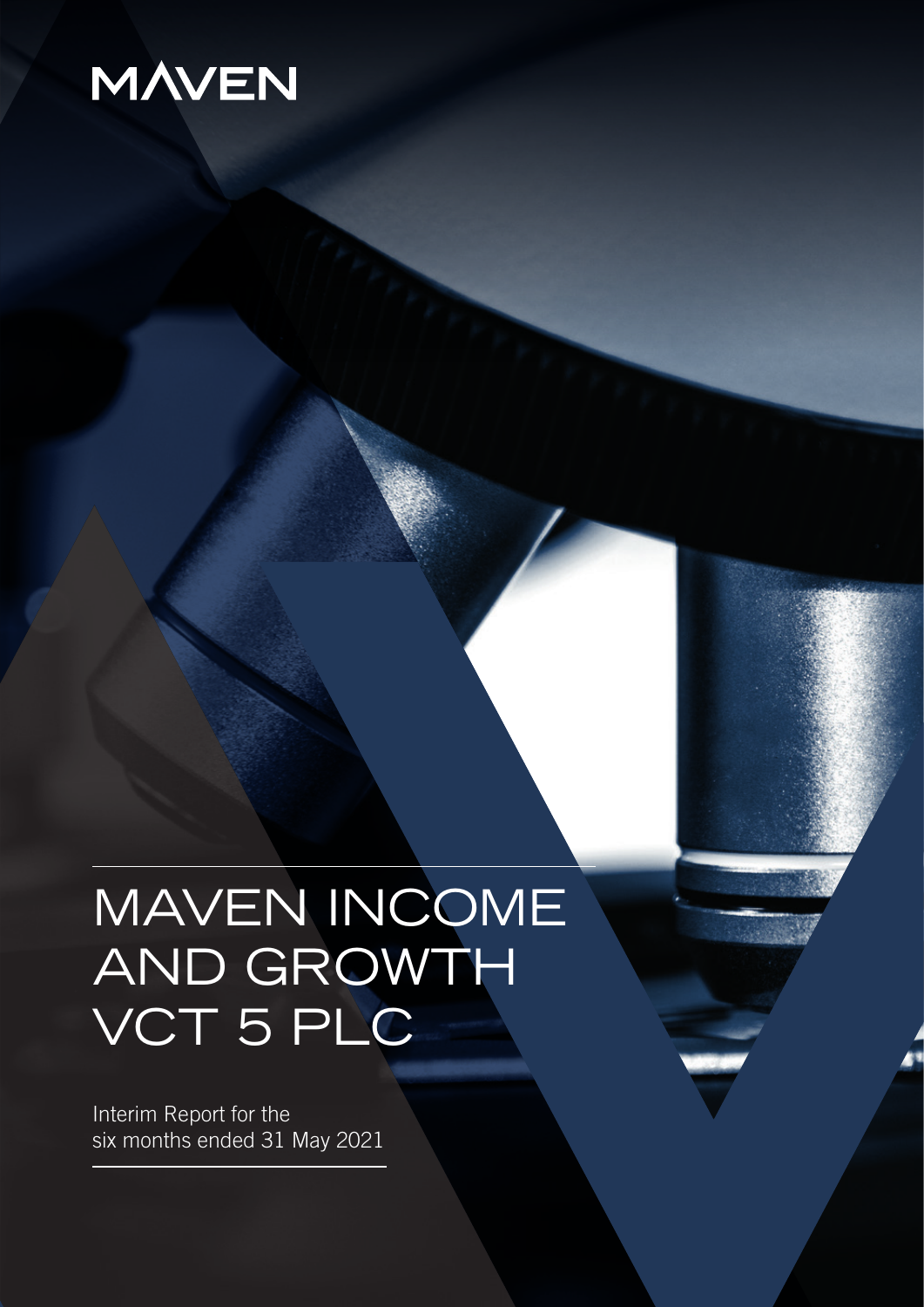## CORPORATE SUMMARY

#### **The Company**

Maven Income and Growth VCT 5 PLC (the Company) is a public limited company limited by shares. It was incorporated in England and Wales on 3 October 2000 with company registration number 4084875. Its registered office is at Fifth Floor, 1-2 Royal Exchange Buildings, London EC3V 3LF.

The Company is a venture capital trust (VCT) and its shares are listed on the premium segment of the Official List and traded on the main market of the London Stock Exchange.

#### **Management**

The Company is a small registered, internally managed alternative investment fund under the Alternative Investment Fund Managers Directive (AIFMD).

#### **Investment Objective**

The Company aims to achieve long-term capital appreciation and generate income for Shareholders.

#### **Continuation Date**

The Articles of Association (the Articles) require the Directors to put a proposal for the continuation of the Company, in its then form, to Shareholders at the Company's Annual General Meeting to be held in 2027 or, if later, at the Annual General Meeting following the fifth anniversary of the latest allotment of new shares.

#### **Share Dealing**

Shares in the Company can be purchased and sold in the market through a stockbroker. For qualifying investors buying shares on the open market:

- dividends are free of income tax;
- no capital gains tax is payable on a disposal of shares;
- there is no minimum holding period;
- the value of shares, and income from them, can fall as well as rise;
- tax regulations and rates of tax may be subject to change;
- VCTs tend to be invested in smaller, unlisted companies with a higher risk profile; and
- the market for VCT shares can be illiquid.

The Stockbroker to the Company is Shore Capital Stockbrokers (020 7647 8132).

#### **Recommendation of Non-mainstream Investment Products**

The Company currently conducts its affairs so that the shares issued by it can be recommended by authorised financial advisers to ordinary retail investors in accordance with the rules of the Financial Conduct Authority (FCA) in relation to non-mainstream investment products and intends to continue to do so for the foreseeable future. The Company's shares are excluded from the FCA's restrictions that apply to non-mainstream investment products because they are shares in a VCT and the returns to investors are predominantly based on investments in private companies or publicly quoted securities.

#### **Unsolicited Offers for Shares (Boiler Room Scams)**

Shareholders in a number of UK registered companies have received unsolicited calls from organisations, usually based overseas or using false UK addresses or phone lines routed abroad, offering to buy shares at prices much higher than their current market values or to sell non-tradeable, overpriced, high risk or even non-existent securities. Whilst the callers may sound credible and professional, Shareholders should be aware that their intentions are often fraudulent and high pressure sales techniques may be applied, often involving a request for an indemnity or a payment to be provided in advance.

If you receive such a call, you should exercise caution and, based on advice from the FCA, the following precautions are suggested:

- obtain the name of the individual or organisation calling;
- check the FCA register to confirm if the caller is authorised;
- call back using the details on the FCA register to verify the caller's identity;
- discontinue the call if you are in any doubt about the intentions of the caller, or if calls persist; and
- report any individual or organisation that makes unsolicited calls with an offer to buy or sell shares to the FCA and the City of London Police.

#### **Useful Contact Details:**

Action Fraud

Telephone: 0300 123 2040

Website: www.actionfraud.police.uk

FCA

Telephone: 0800 111 6768 (freephone)

Website: www.fca.org.uk/scamsmart

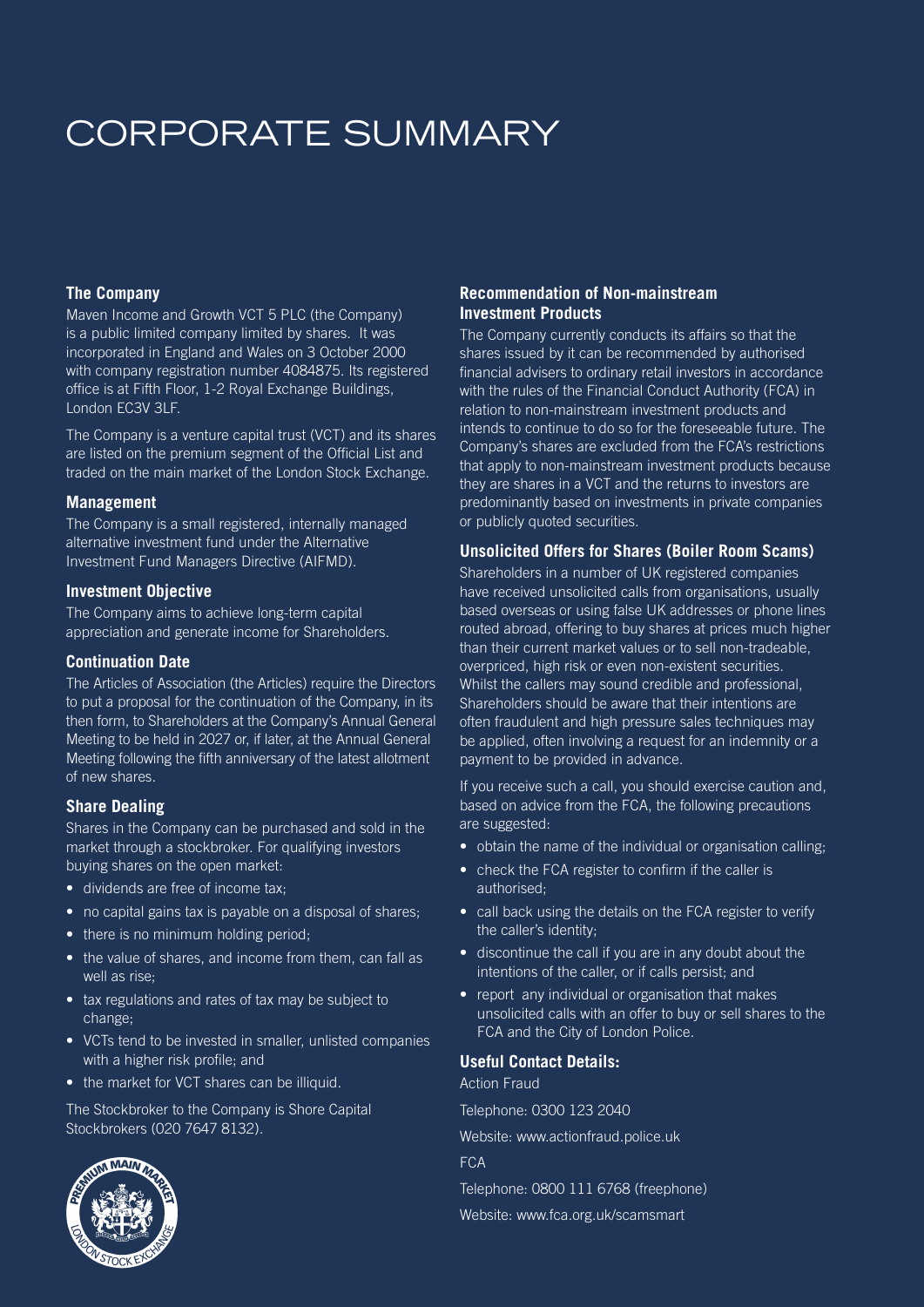## **CONTENTS**

#### **Interim Management Report**

| <b>Financial Highlights</b>               | 4  |
|-------------------------------------------|----|
| Chairman's Statement                      | 7  |
| Investment Manager's Interim Review       | 11 |
| Investment Portfolio Summary              | 19 |
| Analysis of Unlisted and Quoted Portfolio | 23 |
| <b>Financial Statements</b>               |    |

### Income Statement 25 Statement of Changes in Equity 26 Balance Sheet 27 Cash Flow Statement 28 Notes to the Financial Statements 29

#### **General Information**

| Directors' Responsibility Statement | 30 |
|-------------------------------------|----|
| Glossary                            | 31 |
| Your Notes                          | 32 |
| Contact Information                 | 35 |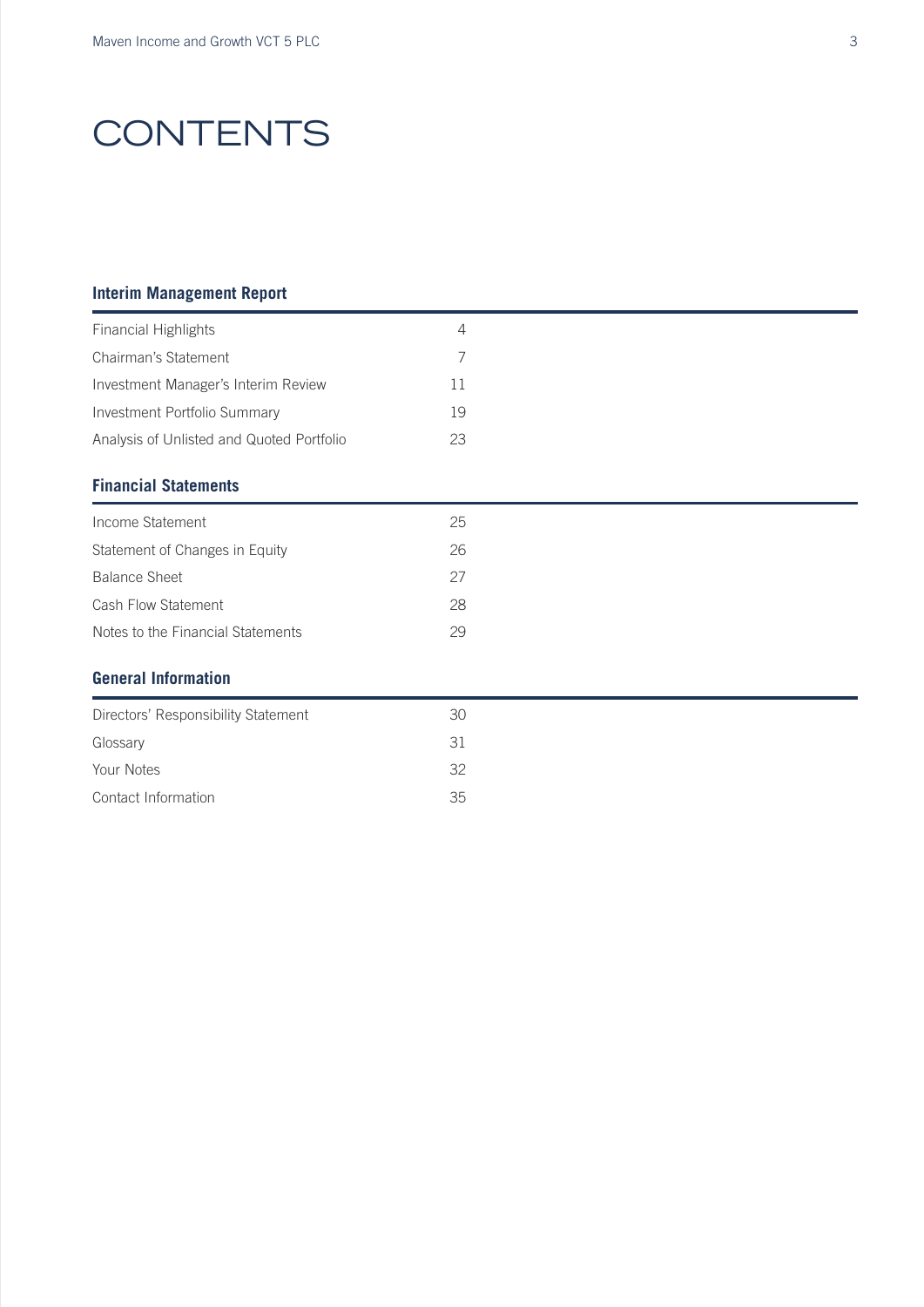### FINANCIAL HIGHLIGHTS

**As at 31 May 2021**

**Net asset value (NAV)** 

£68.05m

**Interim dividend**  per Ordinary Share

0.60p

**NAV**  per Ordinary Share

38.54p

**Dividends paid to date\*** per Ordinary Share

44.55p

**NAV total return <sup>1</sup> \*** per Ordinary Share

83.09p

#### **NAV Total Return Performance** NAV Total Return Performance



*The above chart shows the NAV total return per Ordinary Share as at the end of November in each year, except in 2021 which is at 31 May 2021. Dividends that have been declared but not yet paid are included in the NAV at the Balance Sheet date.*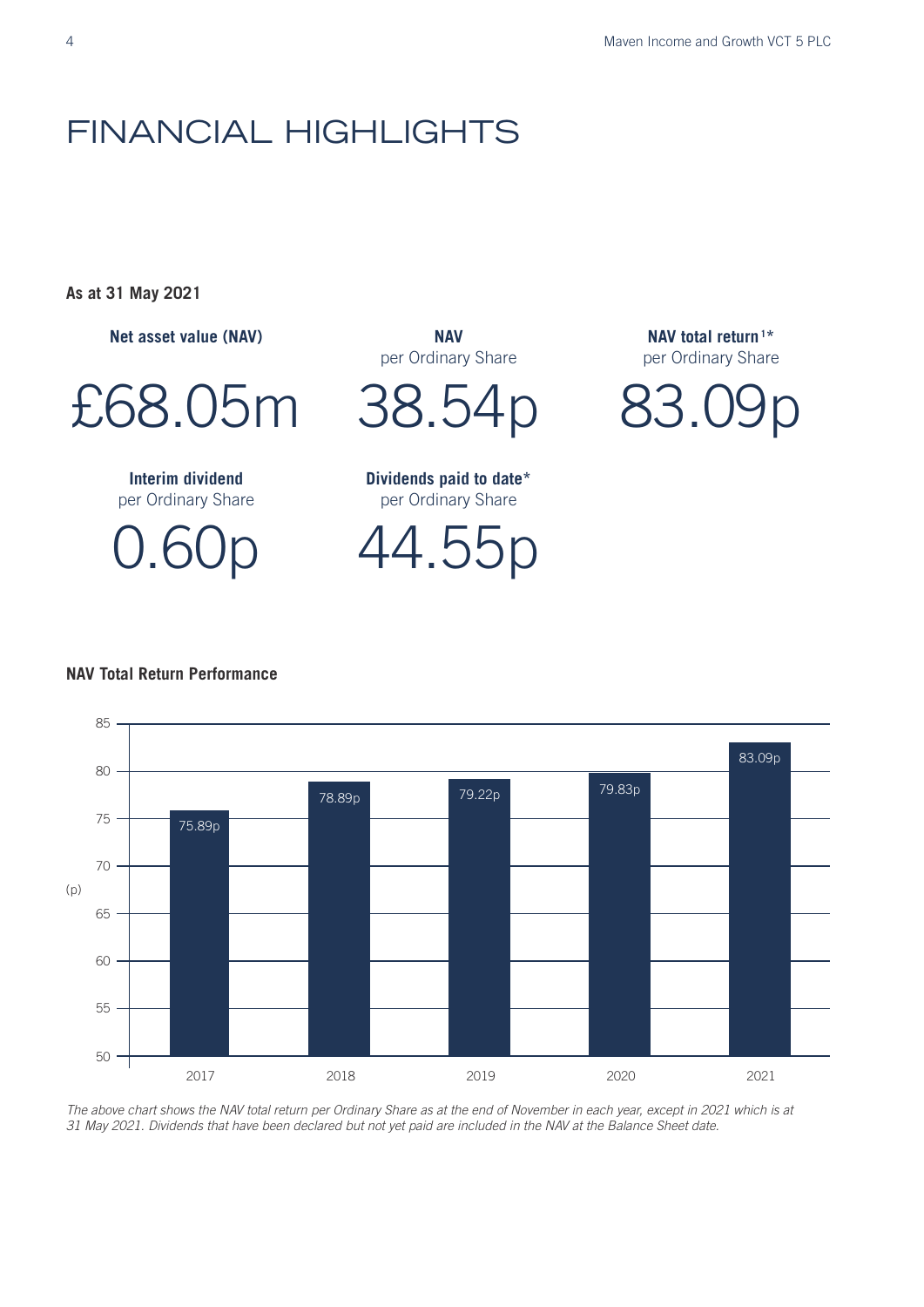#### **Financial History**

|                                                   | 31 May<br>2021 | 31 May<br>2020 | <b>30 November</b><br>2020 |
|---------------------------------------------------|----------------|----------------|----------------------------|
| <b>NAV</b>                                        | £68,048,000    | £43,581,000    | £45,136,000                |
| NAV per Ordinary Share                            | 38.54p         | 34.84p         | 36.38p                     |
| Dividends paid per Ordinary Share to date*        | 44.55p         | 42.95p         | 43.45p                     |
| NAV total return per Ordinary Share <sup>1*</sup> | 83.09p         | 77.79p         | 79.83p                     |
| Share price <sup>2</sup>                          | 36.00p         | 30.00p         | 31.60p                     |
| Discount to NAV*                                  | 6.59%          | 13.89%         | 13.14%                     |
| Ordinary Shares in issue                          | 176,545,809    | 125,086,158    | 124,055,920                |

*1 Sum of current NAV per Ordinary Share and dividends paid per Ordinary Share to date (excluding initial tax relief).*

*2 Closing mid-market share price at the period end (Source: IRESS).*

*\*Definitions of these Alternative Performance Measures (APMs) can be found in the Glossary on page 31.*

#### **Dividends**

| <b>Year ended 30 November</b>                       | Payment date      | Interim/final  | Payment (p) | Annual payment (p) |
|-----------------------------------------------------|-------------------|----------------|-------------|--------------------|
| 2001 - 2016                                         |                   |                | 34.45       |                    |
| 2017                                                | 15 September 2017 | Interim        | 2.00        |                    |
|                                                     | 30 November 2017  | Second interim | 1.20        | 3.20               |
| 2018                                                | 13 April 2018     | Interim        | 3.70        | 3.70               |
| 2019                                                | 30 August 2019    | Interim        | 0.50        |                    |
|                                                     | 1 May 2020        | Final          | 1.10        | 1.60               |
| 2020                                                | 28 August 2020    | Interim        | 0.50        |                    |
|                                                     | 7 May 2021        | Final          | 1.10        | 1.60               |
| Total dividends paid since inception                |                   |                | 44.55       |                    |
| 2021                                                | 10 September 2021 | Interim        | 0.60        |                    |
| Total dividends paid or declared<br>since inception |                   |                | 45.15       |                    |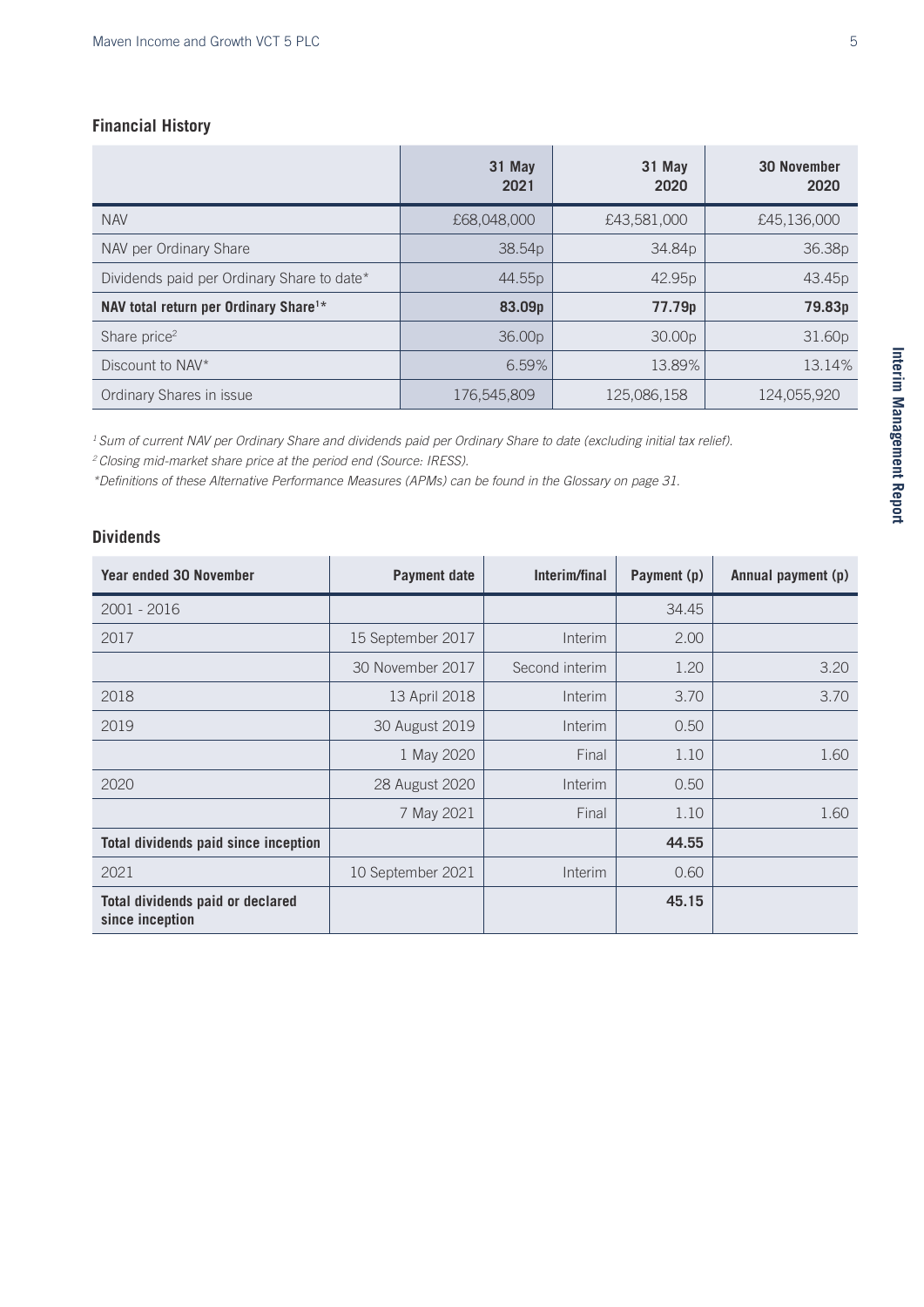#### **Summary of Investment Changes**

For the six months ended 31 May 2021

|                                          | <b>30 November 2020</b> | <b>Valuation</b> | Net investment/<br>Appreciation/<br>(disinvestment)<br>(depreciation) |       | <b>Valuation</b><br>31 May 2021 |             |
|------------------------------------------|-------------------------|------------------|-----------------------------------------------------------------------|-------|---------------------------------|-------------|
|                                          | £'000                   | %                | £'000                                                                 | £'000 | £'000                           | $\%$        |
| <b>Legacy Portfolio</b>                  |                         |                  |                                                                       |       |                                 |             |
| <b>Unlisted investments</b>              |                         |                  |                                                                       |       |                                 |             |
| Equities                                 | 821                     | 1.8              | (339)                                                                 | (3)   | 479                             | 0.7         |
|                                          | 821                     | 1.8              | (339)                                                                 | (3)   | 479                             | 0.7         |
|                                          |                         |                  |                                                                       |       |                                 |             |
| AIM/AQSE*                                | 9,221                   | 20.4             | (1,676)                                                               | 3,014 | 10,559                          | 15.5        |
|                                          |                         |                  |                                                                       |       |                                 |             |
| <b>Total Legacy Portfolio</b>            | 10,042                  | 22.2             | (2,015)                                                               | 3,011 | 11,038                          | 16.2        |
|                                          |                         |                  |                                                                       |       |                                 |             |
| <b>Maven Portfolio</b>                   |                         |                  |                                                                       |       |                                 |             |
| <b>Unlisted investments</b>              |                         |                  |                                                                       |       |                                 |             |
| Equities                                 | 15,544                  | 34.4             | 2,491                                                                 | 2,358 | 20,393                          | 30.0        |
| Loan stocks                              | 4,557                   | 10.1             | (20)                                                                  | 231   | 4,768                           | 7.0         |
|                                          | 20,101                  | 44.5             | 2,471                                                                 | 2,589 | 25,161                          | 37.0        |
|                                          |                         |                  |                                                                       |       |                                 |             |
| AIM/AQSE*                                | 1,030                   | 2.3              | 1,025                                                                 | 760   | 2,815                           | 4.1         |
|                                          |                         |                  |                                                                       |       |                                 |             |
| <b>Investment trusts</b>                 | 2,648                   | 5.9              |                                                                       | 447   | 3,095                           | 4.5         |
| <b>Total Maven Portfolio</b>             | 23,779                  | 52.7             | 3,496                                                                 | 3,796 | 31,071                          | 45.6        |
|                                          |                         |                  |                                                                       |       |                                 |             |
|                                          |                         |                  |                                                                       |       |                                 |             |
| <b>Total Portfolio</b>                   | 33,821                  | 74.9             | 1,481                                                                 | 6,807 | 42,109                          | 61.8        |
|                                          |                         |                  |                                                                       |       |                                 |             |
| Cash                                     | 11,543                  | 25.6             | 14,286                                                                |       | 25,829                          | 38.0        |
| Other assets                             | (228)                   | (0.5)            | 338                                                                   |       | 110                             | 0.2         |
| <b>Net assets</b>                        | 45,136                  | 100.0            | 16,105                                                                | 6,807 | 68,048                          | 100.0       |
|                                          |                         |                  |                                                                       |       |                                 |             |
| Ordinary Shares in issue                 |                         | 124,055,920      |                                                                       |       |                                 | 176,545,809 |
| Net asset value (NAV) per Ordinary Share |                         | 36.38p           |                                                                       |       |                                 | 38.54p      |
| Mid-market price                         |                         | 31.60p           |                                                                       |       |                                 | 36.00p      |
| Discount to NAV                          |                         | 13.14%           |                                                                       |       |                                 | 6.59%       |

*\*Shares traded on the Alternative Investment Market (AIM) or the Aquis Stock Exchange (AQSE).*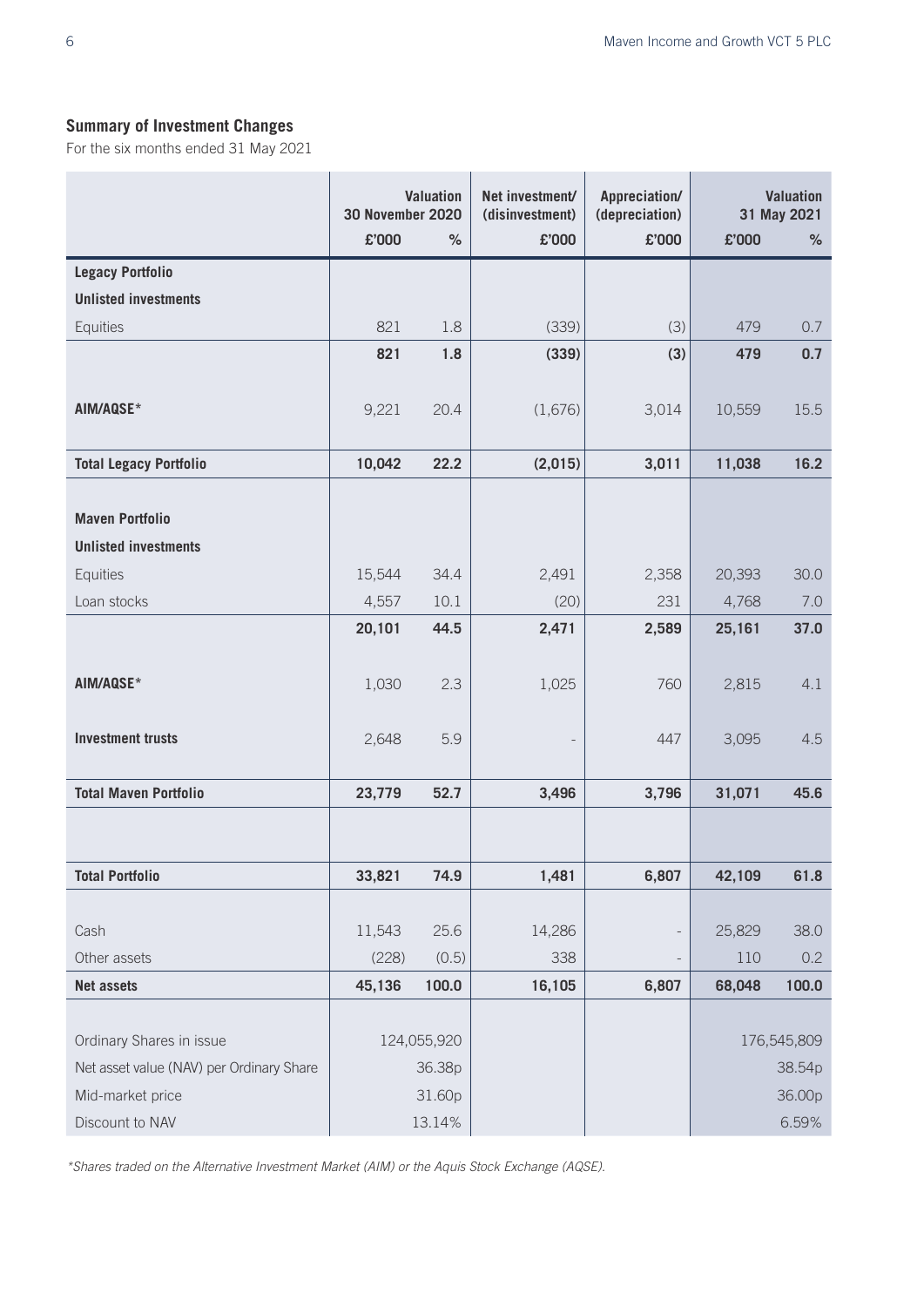### CHAIRMAN'S STATEMENT

### **HIGHLIGHTS**

NAV total return at 31 May 2021 of 83.09p per share

NAV at 31 May 2021 of 38.54p per share

Increased interim dividend of 0.60p per share declared

Offer for Subscription fully subscribed raising £20 million

#### **Overview**

**On behalf of your Board, I am pleased to present the results for the six months to 31 May 2021. The reporting period has been dominated by the COVID-19 pandemic, as the second wave of infection hit the UK in the Autumn, resulting in the reintroduction of protective measures and a further nationwide lockdown. It is, nevertheless, encouraging to report that, despite the challenging market conditions, your Company has made positive progress and is reporting a 4.1% increase in NAV total return to 83.09p per share, compared to 79.83p per share at the previous year end. This strong performance reflects the increasing strength and diversity of the investee portfolio, where many private companies have continued to make tangible commercial progress. The AIM quoted portfolio also recorded an uplift in value, reflecting positive trading updates and share price appreciation across the portfolio. Against this backdrop, the Directors are pleased to declare an increased interim dividend of 0.60p per share.** 

Notwithstanding the challenges in the wider economy, your Board is encouraged by the progress that has been achieved in further growing and diversifying the portfolio, in line with your Company's long term investment objective. Throughout the first half of the year, the Manager has maintained a selective approach to new investment, continuing to favour those companies that operate in sectors with defensive characteristics, where the impact of the pandemic has been less pronounced. Many of these companies have maintained growth in line with their business plans and are now well positioned to continue to develop as the economy recovers. The Board is generally encouraged by the performance across the investee portfolio and believes that the balance of holdings between private and AIM quoted companies provides a strong platform for future growth in Shareholder value. A summary of the key portfolio developments can be found in the Investment Manager's Review on pages 12 to 14 of this Interim Report.

A notable highlight of the reporting period was the completion of the £20 million fundraising, which closed early and was fully subscribed. This new capital provides your Company with sufficient liquidity to ensure that it can maintain the momentum in the investment rate by carefully expanding and further developing the portfolio. Despite the economic conditions, the Manager continues to see strong demand for growth capital and the Directors are reassured that Maven is well placed to source and transact attractive VCT qualifying investments in both private and AIM quoted companies.

Throughout the period under review, the Manager has fully adhered to all Government and local guidelines in relation to COVID-19, including swiftly migrating its regional offices and administration hub to a remote working model in March 2020. Your Company has maintained full operational capability throughout this period, with all third-party providers continuing to service your Company, either remotely or from a COVID-secure office environment.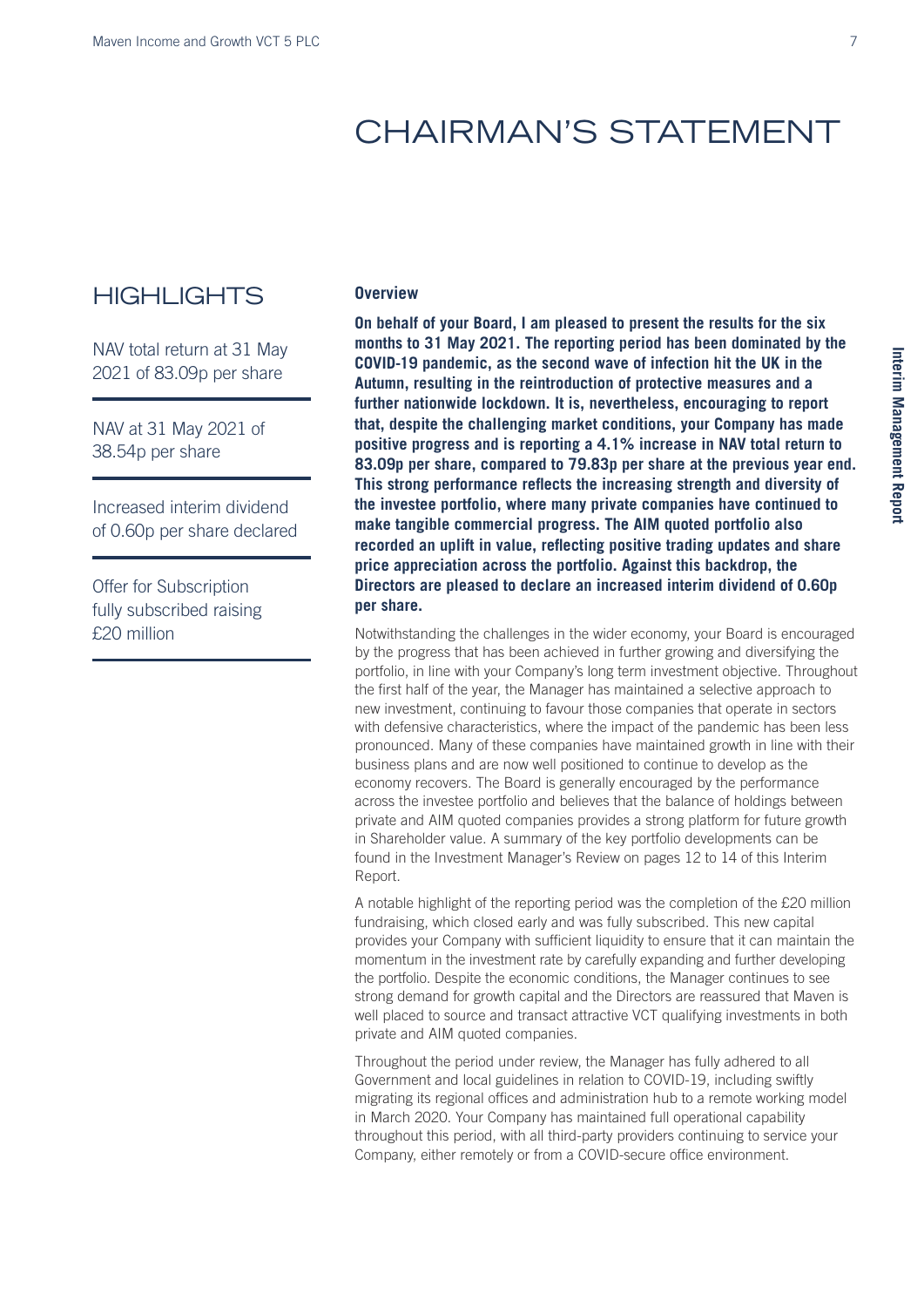#### **Interim Dividend**

In respect of the year ending 30 November 2021, an increased interim dividend of 0.60p per Ordinary Share will be paid on 10 September 2021 to Shareholders on the register at 13 August 2021. Since the Company's launch, and after receipt of this latest dividend, 45.15p per share will have been distributed in tax free dividends. It should be noted that the payment of a dividend reduces the NAV of the Company by the total cost of the distribution.

#### **Dividend Policy**

As Shareholders will be aware from recent Interim and Annual Reports, decisions on distributions take into consideration a number of factors including the availability of surplus revenue, the realisation of capital gains, the adequacy of distributable reserves and the VCT qualifying level, all of which are kept under close and regular review by the Board and the Manager.

The Board and the Manager have been giving consideration to establishing a dividend policy. Further to these discussions, it is the Board's intention that, subject to the considerations outlined above, it will where possible seek to pay an annual dividend that provides Shareholders with a yield of 5% of the NAV per share at the year end, in the current and future years.

The Directors would like to remind Shareholders that, as the portfolio continues to expand and a greater proportion of holdings are invested in young companies, which may take longer to reach maturity, distributions will be closely linked to realisation activity, whilst also reflecting the Company's requirement to maintain its VCT qualifying level. If larger distributions are required, as a consequence of exits, this could result in a corresponding reduction in NAV per share. However, your Board considers this to be a tax efficient means of returning value to Shareholders, whilst ensuring ongoing compliance with the requirements of the VCT legislation.

#### **Dividend Investment Scheme (DIS)**

Your Company operates a DIS, through which Shareholders may elect to have their dividend payments utilised to subscribe for new Ordinary Shares issued by the Company under the standing authority requested from Shareholders at Annual General Meetings.

Shareholders who wish to participate in the DIS in respect of future dividends, including the interim dividend due to be paid on 10 September 2021, should ensure that a DIS mandate or CREST instruction, as appropriate, is received by the Registrar (Link Group) in advance of 27 August 2021, this being the next dividend election date. The mandate form, terms & conditions and full details of the scheme and tax considerations are available from the Company's website at **www.mavencp.com/migvct5**. Election to participate in the DIS can also be made through the Registrar's share portal at **www.signalshares.com**. Shares issued under the DIS should qualify for initial VCT tax relief applicable for the tax year in which they are allotted, subject to an individual Shareholder's particular circumstances. If a Shareholder is in any doubt about the merits of participating in the DIS, or their own tax status, they should seek advice from a suitably qualified adviser.

#### **Fund Raising**

On 23 October 2020, your Company together with the board of Maven Income and Growth VCT PLC, launched joint Offers for Subscription in new Ordinary Shares for up to £20 million in aggregate (£10 million for each company), with a combined over-allotment facility of up to £20 million (£10 million for each company). On 30 March 2021, the Directors were pleased to announce that your Company's Offer was fully subscribed, including full utilisation of the over-allotment facility.

An allotment of 24,921,994 new Ordinary Shares in respect of the 2020/21 tax year completed on 2 March 2021, with a further 26,817,537 new Ordinary Shares allotted on 1 April 2021. The allotment of 2,071,074 Ordinary Shares for the 2021/22 tax year took place on 4 May 2021.

This additional liquidity will enable your Company to expand the portfolio by investing in ambitious, growth focused private and AIM quoted companies that operate across a range of market sectors, and which are capable of generating capital gains. It will also ensure that existing portfolio companies can continue to be supported through follow-on funding where there is an ongoing business case that merits support. Furthermore, the funds raised will allow your Company to maintain its share buy-back policy, whilst also spreading costs over a wider asset base in line with the objective of maintaining a competitive total expense ratio for the benefit of all Shareholders.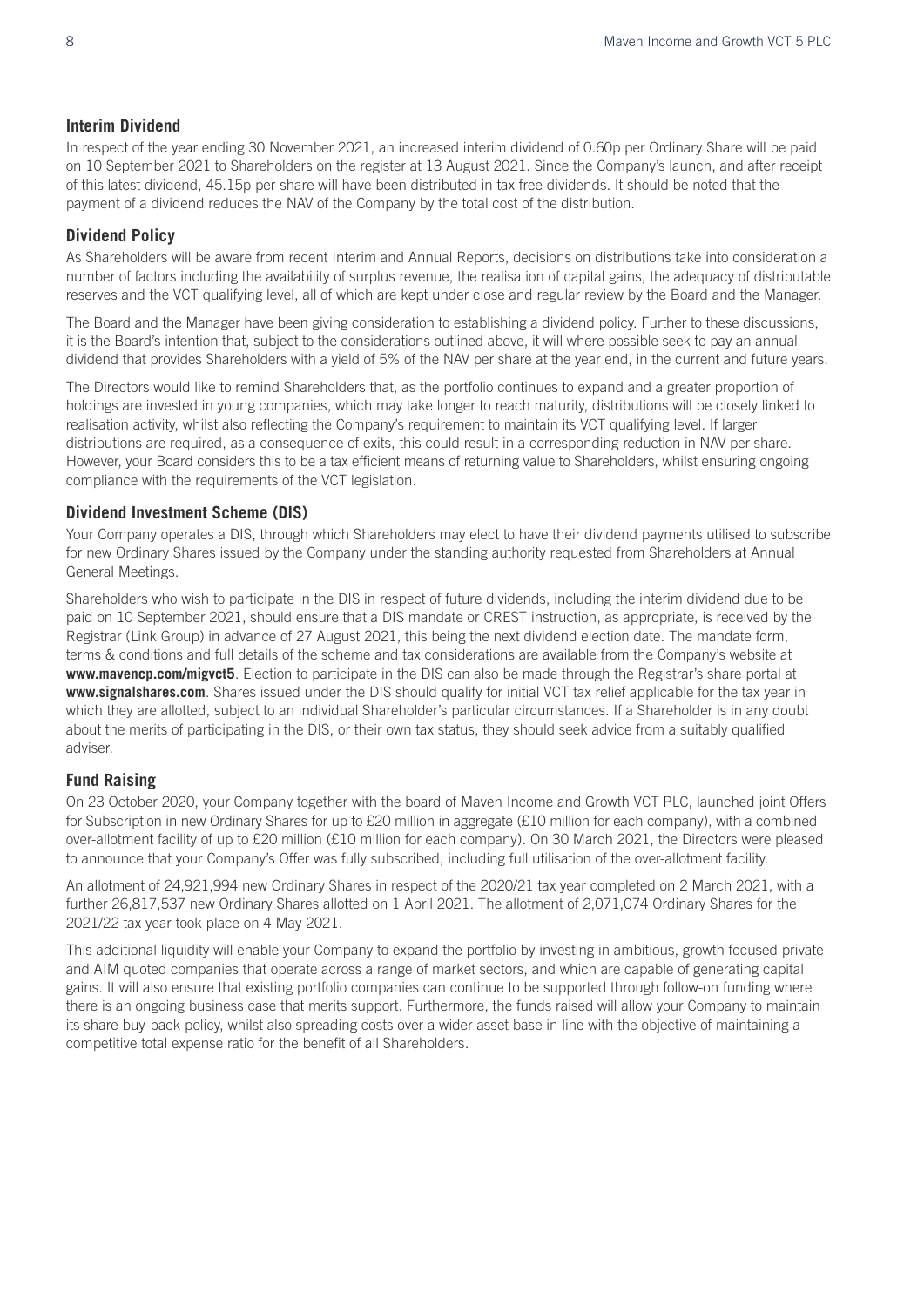#### **Share Buy-backs**

Shareholders have given the Board authority to buy back shares for cancellation or to be held in treasury, subject always to such transactions being in the best interests of Shareholders. During the period under review, 1,200,000 shares were bought back at a total cost of £465,000.

It is intended that, subject to market conditions, available liquidity and the maintenance of the Company's VCT status, shares will continue to be bought back at prices representing a discount of between 10% and 15% to the prevailing NAV per share.

#### **Principal and Emerging Risks and Uncertainties**

The principal and emerging risks and uncertainties facing the Company were set out in full in the Strategic Report contained within the 2020 Annual Report, and are the risks associated with investment in small and medium sized unlisted and AIM/AQSE quoted companies which, by their nature, carry a higher level of risk and are subject to lower liquidity than investments in larger quoted companies. The valuation of investee companies may be affected by economic conditions, the credit environment and other risks including legislation, regulation, adherence to VCT qualifying rules and the effectiveness of the internal controls operated by the Company and the Manager. These risks and procedures are reviewed regularly by the Audit and Risk Committees and reported to your Board. The Board has confirmed that all tests, including the criteria for VCT qualifying status, continue to be monitored and met.

In March 2020, the COVID-19 pandemic developed from being an emerging risk to a principal risk that had implications for the Company, the Manager, investee companies and both the UK and global economies. The Board and the Manager have sought to identify all of the individual risks associated with the pandemic that could impact on the Company, and the steps that are required to mitigate them. These have been recorded in separate risk registers that will be reviewed on a regular basis as the situation continues to evolve.

#### **Regulatory Update**

The EU (Future Relationship) Act 2020, which was agreed with the EU on 24 December 2020, came into effect on 1 January 2021. The potential impact of the UK's withdrawal from the EU has been closely monitored across the investee portfolio and, as at the date of this Interim Report, there is nothing material to report. The majority of investee companies have limited direct exposure to the EU, and those that do have been implementing contingency plans to mitigate any potential impact.

During the period under review, there have been no further amendments to the rules governing VCTs. The Spring Budget was delivered on 3 March 2021, with no changes proposed to the legislation governing VCTs.

The Directors and the Manager continue to apply the International Private Equity and Venture Capital (IPEV) Valuation Guidelines as the central methodology for all private company valuations. On 31 March 2020, the IPEV Guidelines Board issued Coronavirus Special Valuation Guidance to assist managers who are applying the IPEV Valuation Guidelines to their portfolios. The Guidelines are the prevailing framework for fair value information in the private equity and venture capital industry.

#### **Environmental, Social and Governance (ESG)**

The Board recognises the importance of ESG principles and believes that each portfolio company should behave responsibly towards the environment and society, whilst operating in line with governance best practice. The Directors are pleased to report that the Manager considers ESG matters as part of the investment appraisal process and ensures that any issues are identified at an early stage. The Manager is also developing a robust framework that will ensure ESG matters are carefully managed throughout the period of investment. This includes close engagement with each portfolio company in relation to corporate governance practices and support for the management team in developing policies on the environment, community engagement, HR and employee relations, corporate governance and responsible product marketing.

The Directors are aware of the work that the Manager is undertaking to address the recommendations of the Task Force on Climate-related Financial Disclosures, which seek to address the material financial impacts of the global transition to a lower carbon economy. The Directors are satisfied that the Manager is taking the appropriate steps to address those requirements and will continue to monitor progress.

In May 2021, the Manager became a signatory to the internationally recognised *Principles for Responsible Investment*, demonstrating its commitment to include ESG in investment decision making and ownership. The Manager has also become a signatory to the *Investing in Women Code*, which aims to improve female entrepreneurs' access to tools, resources and finance, supporting diversity and inclusion in access to finance.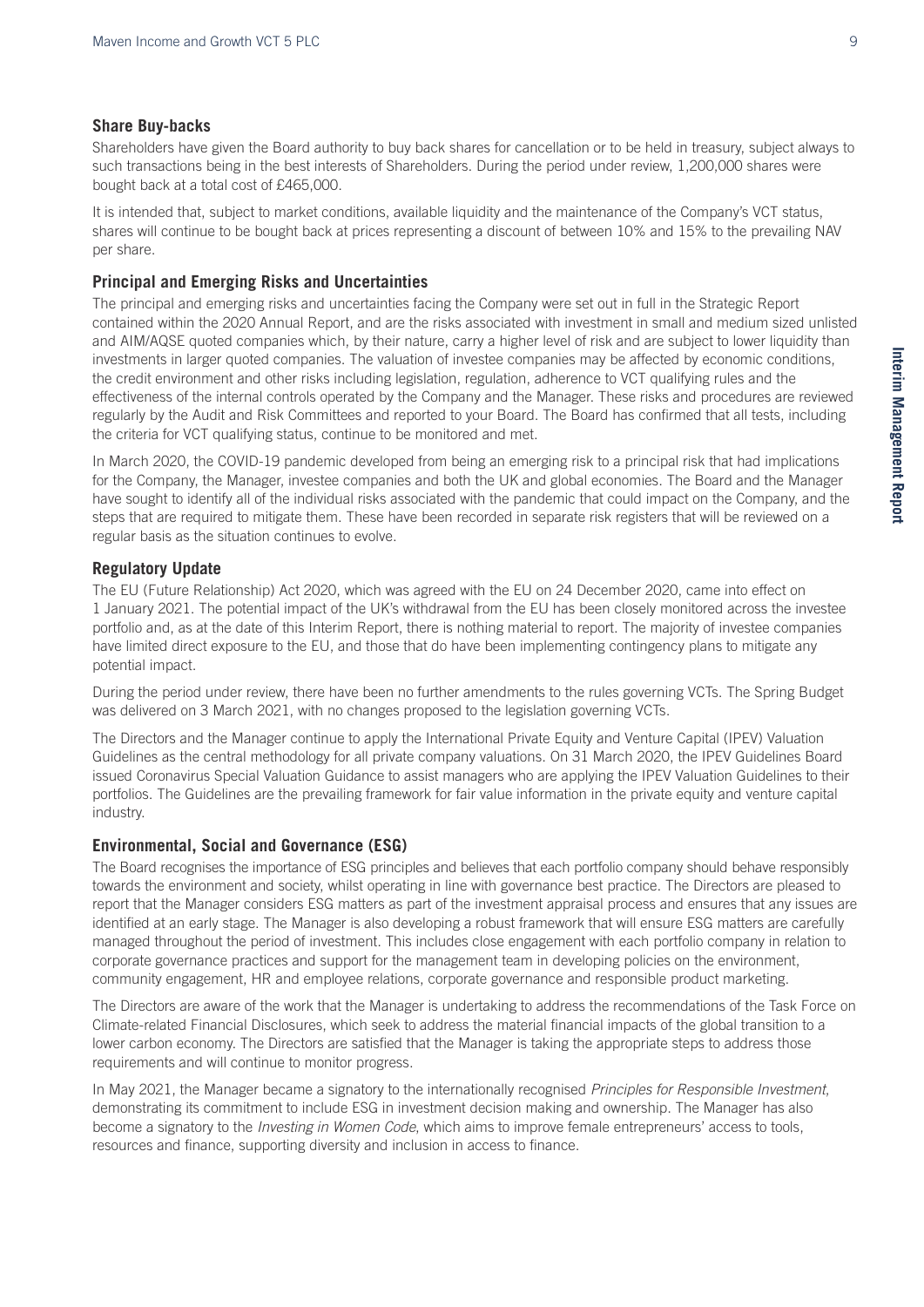#### **Maven Capital Partners UK LLP (Maven)**

On 26 May 2021, Mattioli Woods plc announced that it had entered into a conditional agreement to acquire Maven, subject to satisfaction of certain conditions and the approval of Mattioli Woods' shareholders. All required approvals were subsequently granted, and the transaction completed on 1 July 2021.

Maven will operate as an independently managed subsidiary of Mattioli Woods, retaining its regional business model, people and brand in entirety. As a result, there will be no direct impact for Maven's VCT clients, Shareholders or investee companies. Mattioli Woods plc is one of the UK's leading providers of wealth management and financial planning services and Maven offers a highly complementary fit with its existing operations. Maven and Mattioli Woods share a common objective of continuing to expand the enlarged business under PLC ownership. Both businesses are well known to each other and there is strong cultural alignment, and a common focus on providing clients with the best possible service. Further details on Mattioli Woods can be found at **www.mattioliwoods.com**.

Your Board has confirmed that it considers this to be a positive step in the evolution of Maven and has received confirmation that Bill Nixon will remain as its Managing Partner and lead VCT fund manager, and further, there will be no material changes to Maven's staff, operations or access to capital. In terms of the management of your Company, the investment team and support staff providing company secretarial, accounting and administrative services will all continue to operate as before. The Board looks forward to continuing its positive relationship with the Maven team in pursuit of the Company's long term investment strategy.

#### **Outlook**

The Directors are encouraged by the performance that has been achieved in the first half of the financial year, with the successful completion of a £20 million fundraising and further progress in the expansion and development of the investee company portfolio. As the remaining COVID-19 restrictions are lifted, the Directors are optimistic that the economic recovery will continue. The near term strategic objective remains focused on further growth through the addition of a diverse range of attractive growth companies that are capable of generating sustained improvements in Shareholder value.

**Graham Miller Chairman 10 August 2021**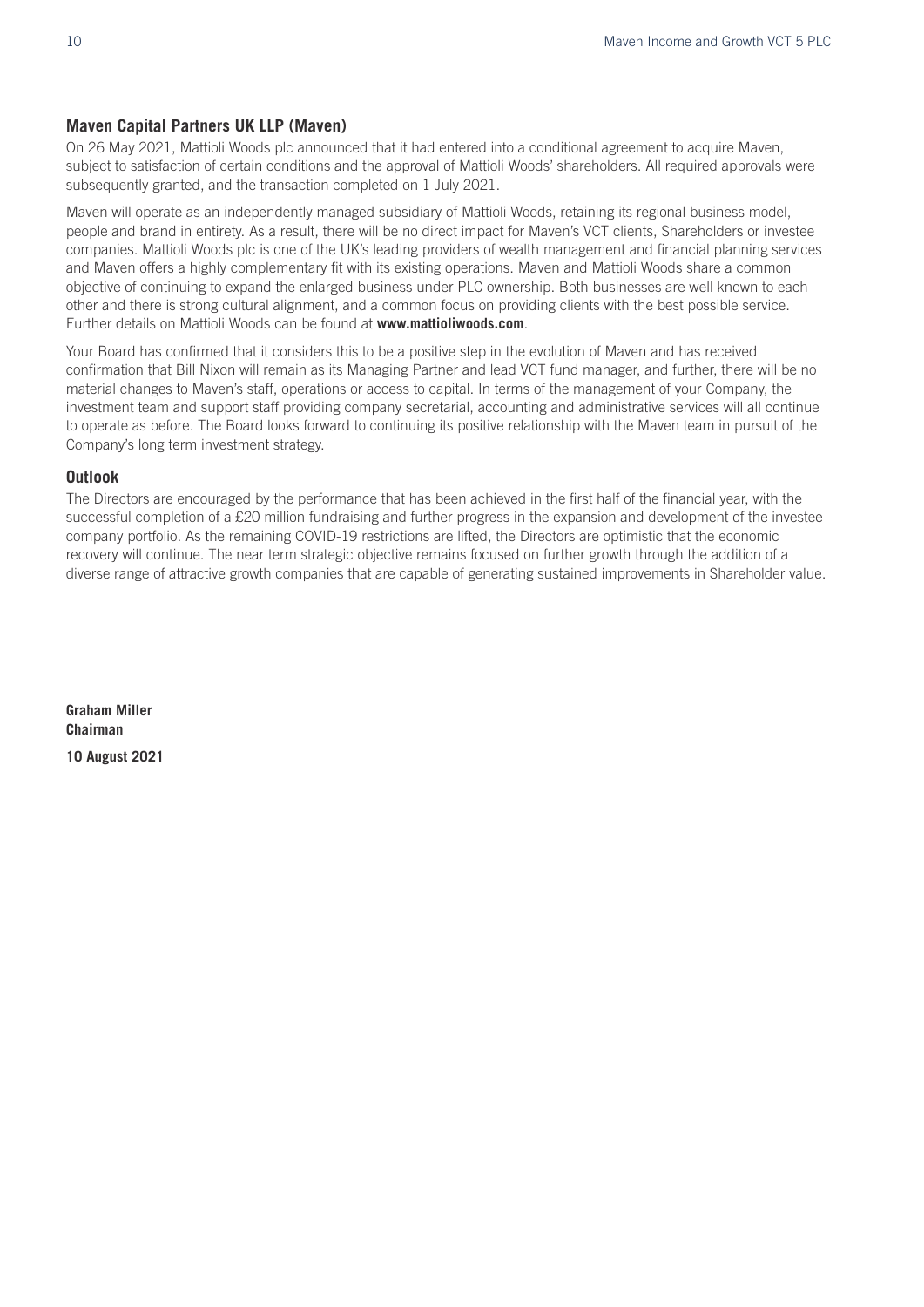### INVESTMENT MANAGER'S INTERIM REVIEW

### **HIGHLIGHTS**

Continued expansion and diversification of the portfolio through the addition of five new VCT qualifying private company holdings, with a further two investments completed after the period end

Six new VCT qualifying AIM quoted investments added to the portfolio

£2.58 million realised through private company and AIM quoted disposals

#### **Overview**

**Despite the ongoing challenges in the wider economy, it is encouraging to report that your Company added eleven new VCT qualifying holdings to the portfolio, deploying £4.1 million of investor capital. Following several years of active investment, your Company now has exposure to a broad range of carefully selected growth businesses that operate in attractive market segments such as biotech, cyber security, data analytics, fintech and healthcare. The Manager believes that many of these companies will, over time, become attractive to a wide range of potential buyers that may be willing to pay a strategic premium at exit. Shortly after the reporting period end, your Company completed its first IPO of a private investee company with the successful flotation on AIM of GENinCode, which has delivered a significant uplift in value only one year after your Company first invested.** 

Over the past few years, the Manager has been carefully transitioning the portfolio to one focused on early stage, growth companies and, whilst many holdings are still relatively early in their stage of development, the Manager is encouraged by the progress that is being achieved. Across the portfolio, many companies are reporting the achievement of specific milestones, as set out at the time of original investment, and growth in recurring revenues, through the securing of new customers or contracts. This demonstrates that the investment approach adopted by the Manager is starting to yield results, and the objective for the second half of the year is to continue to grow and diversify the portfolio.

Maven's regional office network and strong presence in the key corporate finance territories continues to provide access to a wide range of potential opportunities, which enables the Manager to maintain a highly selective approach to new investment. The Manager will maintain this cautious stance and retains a preference for investing in companies that operate in sectors with defensive characteristics, and limited direct consumer exposure, or those that offer a disruptive technology or approach which is capable of scalable growth. Where possible, the Manager will invest alongside another VCT house or partner as a means of mitigating risk. This is particularly relevant when further funding rounds are anticipated, as it enables the Manager to continue to support an investee company without building a disproportionately large holding. Investments will generally be structured in tranches, with funding released progressively subject to the achievement of milestones. This ensures that both the Manager and investee management team are aligned in terms of growth expectations and strategic development.

Whilst the Manager is optimistic in the future potential of the portfolio, it is important to note that it may take time for some of these investee companies to achieve scale and for full value to be optimised. The timing of exits is difficult to predict, particularly for young companies where those that gain early commercial traction may attract interest from a strategic acquirer, whereas others may need to raise further capital over an extended period in order to develop to their full potential before a formal exit process can be initiated. Throughout the period of investment, Maven maintains an active relationship with each investee management team and is closely involved during an exit process or when an unsolicited approach is received. This market knowledge helps to ensure that shareholder returns are maximised.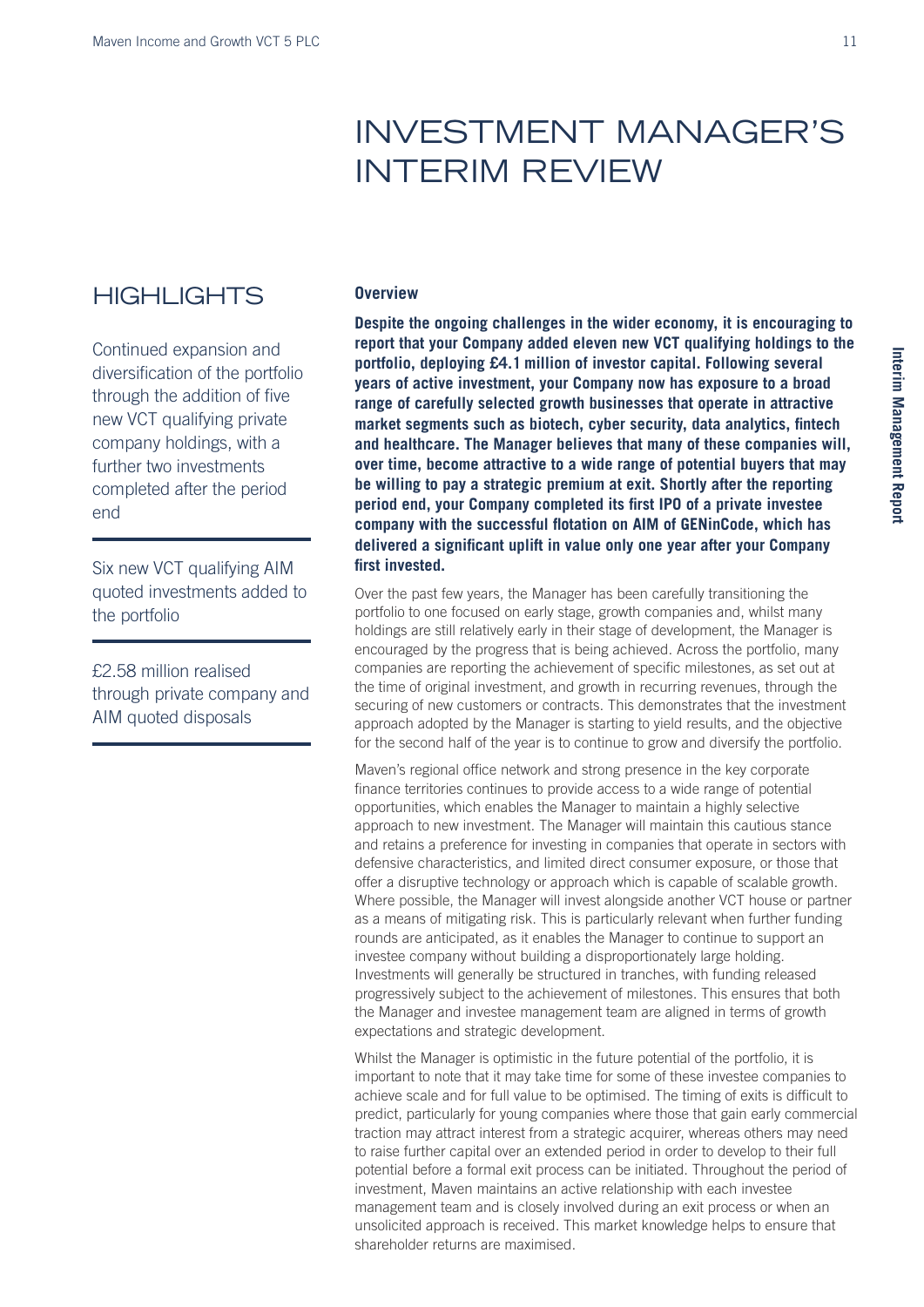Since the outbreak of the pandemic, the Manager has observed all Government advice and local guidelines, with the majority of its team continuing to work remotely. In line with guidance, the Maven offices have now re-opened and it is anticipated that the Maven team will commence a phased return to the regional offices once the restrictions are lifted, as the Manager values the importance of office based interaction and the benefits of collaborative working.

#### **Portfolio Developments**

#### *Private Company Holdings*

Despite the challenges presented by the pandemic, **Bright Network**, which has developed a media technology platform that enables leading employers to reach, identify and recruit high quality graduates and young professionals, has continued to make positive progress. In response to the first nationwide lockdown, Bright Network successfully pivoted its model from being focused on face-to-face interactions to one that could operate virtually. This allowed the business to continue to provide its range of graduate recruitment services, including events such as virtual careers fairs, where in-person events have been prohibited due to the restrictions on non-essential travel and mass gatherings. This transition has enabled the business to strengthen its market position, which means it is well placed to deliver future growth.

Throughout the period, e-commerce analytical software provider **e.fundamentals** continued to make progress and delivered further growth in annual recurring revenue (ARR). The business is focused on providing consumer brands with customer information to help them maximise their online listings and range of digital touchpoints used by shoppers, which has become increasingly important over the past year with the growing trend towards online shopping, particularly for grocery products. In recent months, e.fundamentals has secured a number of new high profile clients, including PepsiCo, to complement the existing client base that includes household names such as Dairy Crest, Kellogg's, Mars and Royal Canin. The business has a good pipeline of opportunities and the outlook for the remainder of 2021 is encouraging.

**Horizon Ceremonies** is trading to plan and in April 2021 opened its second crematorium in Cannock, Staffordshire. The management team are working with local funeral directors and undertakers to increase awareness of the facility, its service offerings and Horizon's family-orientated approach. Construction of a third crematorium, in the suburbs of Glasgow, is now well underway and the facility is expected to open in November 2021. Two further sites are now under option, with planning applications submitted. Trading at the original site in the Clyde Coast and Garnock Valley remains strong and business practices will be replicated across the new facilities as they are opened. The medium-term strategic objective remains to build a portfolio of modern, technologically advanced crematoria that meet the best environmental standards and offer the best possible service for families, and to sell the business to a trade acquirer when the growth plan has been achieved.

Whilst market conditions within the hospitality sector have remained challenging following the second nationwide lockdown, **QikServe** has continued to experience good growth. The Edinburgh based business has developed a patented self-service platform that enables customers to order and pay for refreshments either at their table or remotely, without the need for personal contact or handling menus. Following the acquisition in 2019 of Preoday, a provider of order ahead, click & collect solutions, QikServe has been well positioned to benefit from the accelerated transition within the hospitality sector to digital ordering systems as a result of the pandemic. During the period, the business has expanded its client base and grown ARR, and it also has a strong pipeline of opportunities that should help to continue to deliver growth.

**Rockar** is a developer of a disruptive digital platform for buying new and used cars. During the period, it has continued to grow its online white label software solution attracting the attention of a number of car manufacturers and national dealership groups that are keen to develop a digital alternative to replace or complement the traditional showroom model. Following the demerger of the retail business, Rockar is now exclusively focused on developing and expanding its technology platform. It is anticipated that there will be a progressive move towards digitising the retail car sales market, in line with the general trend across the retail economy and Rockar is at the forefront of this technology and ideally positioned to grow its presence.

Throughout the pandemic, **The GP Service (GPS)**, which provides a secure end-to-end system that allows patients to consult with a doctor online and to have a private prescription dispensed by a local pharmacy through an electronic portal, has continued to make progress and has 1,600 pharmacy partners signed up and using the service. Whilst sales growth has slowed over recent months, as the impact of the pandemic has restricted the roll-out of the technology to high street pharmacy partners, the business model has diversified and now incorporates a corporate offering with several 'blue-chip' clients using GPS as an employee benefit. GPS is fully regulated by the Care Quality Commission and has applied to be part of the NHS New Digital Framework and remains at the forefront of this growing market.

In light of improved trading following the easing of lockdown restrictions, the protective provision that was taken at the start of the pandemic against the value of the holding in education safeguarding software provider **eSafe** was reversed. The reopening of schools and colleges for face-to-face learning, coupled with recent high profile child safeguarding cases, has highlighted the importance of having robust systems and protocols in place to protect children and young people, and eSafe's track record and reputation in this niche market has helped to deliver growth. During the period, an offer to acquire the business was received from Smoothwall, a private equity backed competitor. The sale completed shortly after the period end, generating a total return of 1.35 times cost over the life of the investment.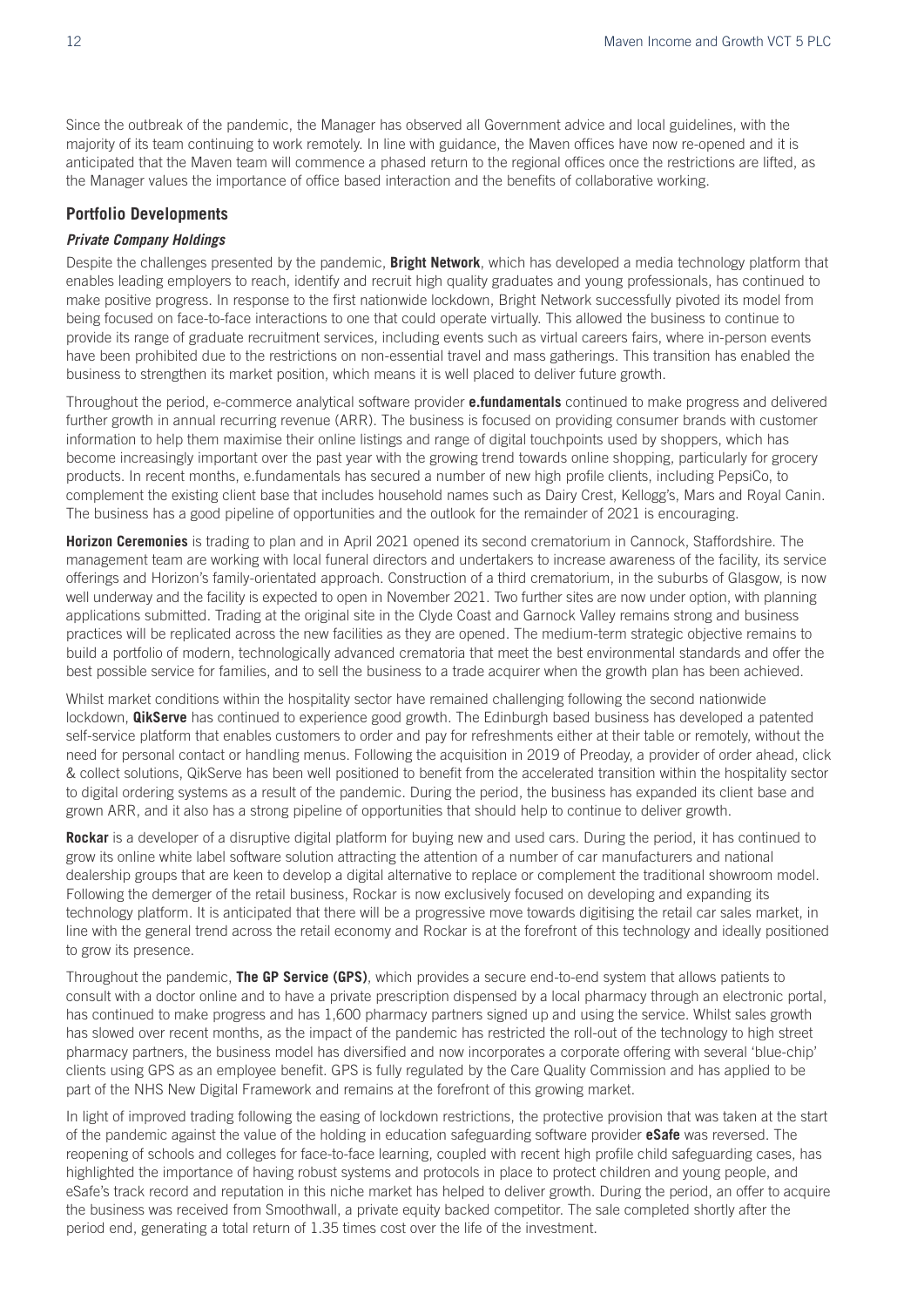In response to the rapid change in operating conditions following the outbreak of COVID-19, **GradTouch** successfully pivoted to a digital model and recently completed a transformative acquisition, which adds significant scale and boosts its market presence. The enlarged business provides a strong platform for future growth that should be enhanced by the recovery in the graduate recruitment market.

A small number of portfolio companies have failed to deliver their commercial objectives, which was largely attributed to the challenging conditions in the wider economy resulting from the pandemic. Protective provisions have been taken against the value of holdings in: Lloyd's of London insurance brokering firm, **Altra Consultants**, which is taking longer than expected to achieve necessary scale; online boiler supplier, installer and service provider **Boiler Plan** which, despite making good early progress, has experienced increased levels of competition in its market; and **DigitalBridge,** a developer of virtual design and visualisation software that is taking longer than expected to secure commercial contracts.

#### *Quoted Holdings*

During the reporting period, the AIM quoted portfolio performed well, delivering a 37.7% return and outperforming the FTSE AIM All-Share Index, which increased by 17.9% over the same period.

The Manager was able to take advantage of the positive market dynamics and actively traded a number of holdings, either partially or in full, to crystalise gains generating total proceeds of £1.72 million. All realisations during the period were executed at levels in excess of the entry price, on the back of positive news flow including contract wins, acquisitive and operational progress. Market sentiment enabled the Manager to realise in full the holding in **FireAngel Safety Technology**, delivering a 6.7 times money multiple return over the life of the investment. At the end of May 2021, **Vectura** was the subject of a recommended cash offer from Carlyle Europe Partners, valuing the business at £958 million, which was a 27% premium to the previous day's closing price. The share price responded positively to the news, allowing the Manager to realise the holding in full generating a 1.6 times money multiple return over the life of the investment.

Notwithstanding the challenging market conditions during 2020, **Anpario** reported its best operating performance to date in the full year results to 31 December 2020. Revenue was 5% ahead of the prior year at £30.5 million, driven by sales growth in the Americas and Europe, as well as in the Chinese market which was helped by Anpario's regional subsidiaries and local legislation that banned the use of antibiotic growth promotion in animal feed. Gross profit improved by 9% to £15.8 million and adjusted earnings before interest, tax, depreciation and amortisation (EBITDA) grew 16% to £6.6 million. The year-end cash position reflected the profit growth and increased by £2 million to £15.8 million. Further to this, the final dividend was raised by 12.5% to 9p per share.

In the half year to 30 November 2020, **Avingtrans** reported improving profits. Revenue was £51.4 million, with gross margin increasing to 30.9% and helped by a mix of restructuring and completion of non-repeat low margin orders at the company's acquired businesses. Revenue in engineered pumps and motors rose 17% to £26 million, with Hayward Tyler progressing well overall and Energy Steel seeing an improved performance. Adjusted EBITDA increased by 36.6% to £6.3 million, driven by a steady recovery at Booth and Energy Steel, both of which were acquired in 2019, and a better margin mix, stemming from cost reductions and higher project margins. Reported Profit Before Tax (PBT) came in at £1.4 million, with adjusted PBT (before restructuring costs) at £3.54 million. During the period, Booth was chosen by HS2 to produce crosstunnel safety doors in a multi-year contract worth £36 million.

**Concurrent Technologies** reported results for the full year to 31 December 2020, which included revenue of £21.1 million, representing year on year growth of 9%, with gross profit increasing 12% to £11.4 million. The positive performance was driven by exports, which remained strong at 91% of revenue. EBITDA was flat, year on year, at £5 million and the cash position at the year end remained healthy at £11.8 million, with no borrowings. During the year, Concurrent maintained its long-term commitment to research and development by increasing spend by 10.8% to £3.9 million, and the dividend was increased to 2.55p per share. The new financial year started with a good order book, which has continued to grow through the first quarter of 2021, and Concurrent is confident that it can maintain this positive performance throughout the first half of the year.

Clinical stage innovative biotechnology company **Destiny Pharma** reported full year results for the year to 31 December 2020. A key highlight was the successful completion of a £10.4 million fundraise to acquire the global rights to NTCD-M3, a project targeting *C. difficile* gut infections, which is planned to start in mid-2022. In a further positive development, patient recruitment was successfully completed in December 2020 for its Phase IIb clinical trial of XF-73 nasal gel for the prevention of post-surgical infections such MRSA, which subsequently produced a highly significant reduction of the *S. aureus* bacteria in the nasal carriage in studied patients undergoing open heart surgery. Having identified a significant commercial opportunity for XF-73 in hospital settings, Destiny plans to discuss possible Phase III clinical study designs with regulatory bodies including the FDA. Destiny remains well funded with the year-end cash position of £9.7 million, which provides sufficient runway until Q2 2022.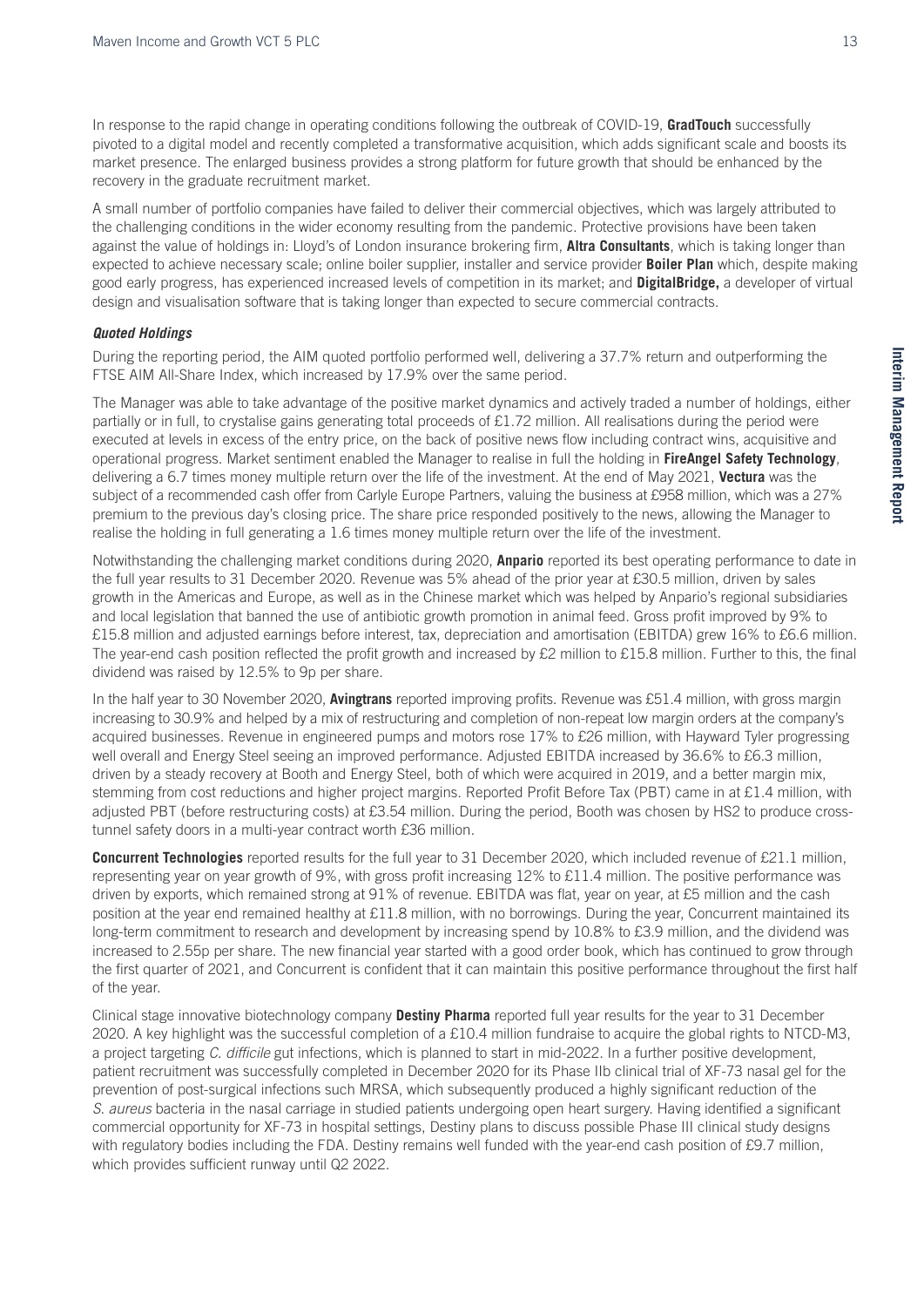In April 2021, **Diurnal,** the speciality pharmaceutical company that develops treatments for chronic hormonal disease, announced a conditional placing and subscription to raise up to £20 million at an issue price of 70p per share, together with an open offer raising a further £2 million. The offer was fully subscribed, and the proceeds will be used to progress Diurnal's pivotal Phase III studies of *Efmody®*, as a treatment for congenital adrenal hyperplasia (CAH), through to registration in the US, and the ongoing support of its earlier stage pipeline. In May 2021, following positive scientific and operational progress, the company announced that it had extended its exclusive licence agreement with Citrine, the speciality pharmaceutical company, to include the registration, distribution and marketing of *Efmody*® in China, Hong Kong, Taiwan and Macau. Under the deal, Diurnal will receive a non-refundable upfront payment of \$1 million and \$28.8 million in further cash payments upon achieving certain regulatory milestones and annual sales thresholds/milestones, as well as tiered royalties on sales.

During the period, **Ideagen** announced the acquisition of Qualtrax Inc, a fast-growing supplier of quality, health, safety and environmental compliance software, for a total net cash consideration of \$14.9 million. Qualtrax has a good level of ARR which, at the time of acquisition, was \$5.1 million with over 90% attributed to Software as a Service (SaaS). Ideagen forecast that Qualtrax will deliver adjusted EBITDA of \$1.5 million in its first full financial year of ownership to 30 April 2022. Ideagen also released a year-end trading update for the period to 30 April 2021, which stated that revenue was ahead 16% of prior year at £65.6 million, with recurring revenues constituting 83% of total sales. Ideagen's transition to a SaaS model continued to drive organic growth, with ARR increasing 13% to £69.3 million, over the prior year. Additionally, Ideagen had secured 557 new customers during its financial year including KPMG, St. James's Place and Bank of Greece. Adjusted EBITDA was up 24% to £22.9 million. Cash generated from operations is expected to be more than 105% of adjusted EBITDA, with gross cash balance at period end of £9 million. Ideagen noted that it continues to have a solid position to fund further organic growth, with a robust balance sheet and debt facilities of up to £100 million.

In the year to 31 December 2020, **Water Intelligence** produced a positive set of results. Total revenue grew 17% to \$37.9 million, statutory PBT rose 78% to \$4.2 million, with total system sales surpassing \$140 million, and adjusted PBT increasing 50% to \$5.1 million. The 2020 full year results contributed to a compound annual growth rate (CAGR) from 2016-2020 of 33% in terms of revenue, and 53% for statutory PBT. The cash position at the year end was \$6.8m. The trading update for the period up to 30 April 2021 reported that revenues were ahead by 47% at \$15.6 million, with statutory PBT up 154% to \$2.2 million. The company added that it was confident that it would be able to sustain growth through 2021 and beyond.

#### **Liquidity Management**

The Board and the Manager continue to operate an active liquidity management policy, with the objective of generating income from cash resources held prior to investment. The Manager has constructed a focused portfolio of private equity investment trust holdings and will continue to consider any other permitted investment options that have the potential to generate income prior to deployment in VCT qualifying companies.

#### **New Investments**

During the period, five new VCT qualifying private companies were added to the portfolio. These businesses operate in some of the UK's most dynamic market sectors, which have continued to experience growth despite the challenging conditions in the wider economy.

- **Adimo** has developed a marketing technology platform for the fast-moving consumer goods (FMCG) sector, which is the world's largest advertising sector by spend. Adimo's solution gives FMCG advertisers a direct sales capability by connecting an advert or promotion to an online grocery basket and allowing a product to be added, either for purchase later or to be bought instantly through Adimo's *Buy Now* functionality. The software also provides brands with important data on customers' buying behaviour, to help support repeat purchases. Adimo has a strong blue chip client list that includes Coca-Cola, Danone and GSK. The VCT funding is being used to grow the revenue base and progress new client opportunities.
- **Atterley** is an online fashion marketplace that is designed to give independent fashion retailers and brands access to a fully integrated ecommerce platform, and which offers a full range of services, including managing logistics, customer services and marketing support. The platform is aimed at the premium designer end of the market and offers their customers an extensive selection of emerging and undiscovered labels curated by high profile fashion buyers. The VCT funding is being used to expand the market presence in the US, make a number of specific hires, and develop further the technology platform.
- **Cardinality** is a provider of a high volume data handling and analytics software platform, which enables clients to collate, manage and derive value from very large data sets. The business processes up to 15 billion lines of code per day, which is used to help its clients increase productivity, enhance marketing activities, improve fraud detection and identify customer spending habits or patterns. Activity is currently focused on the telecoms sector and its clients include Telefonica, Vodafone and Zain. The VCT funding is being used to expand into new target markets with an initial focus on the financial services sector.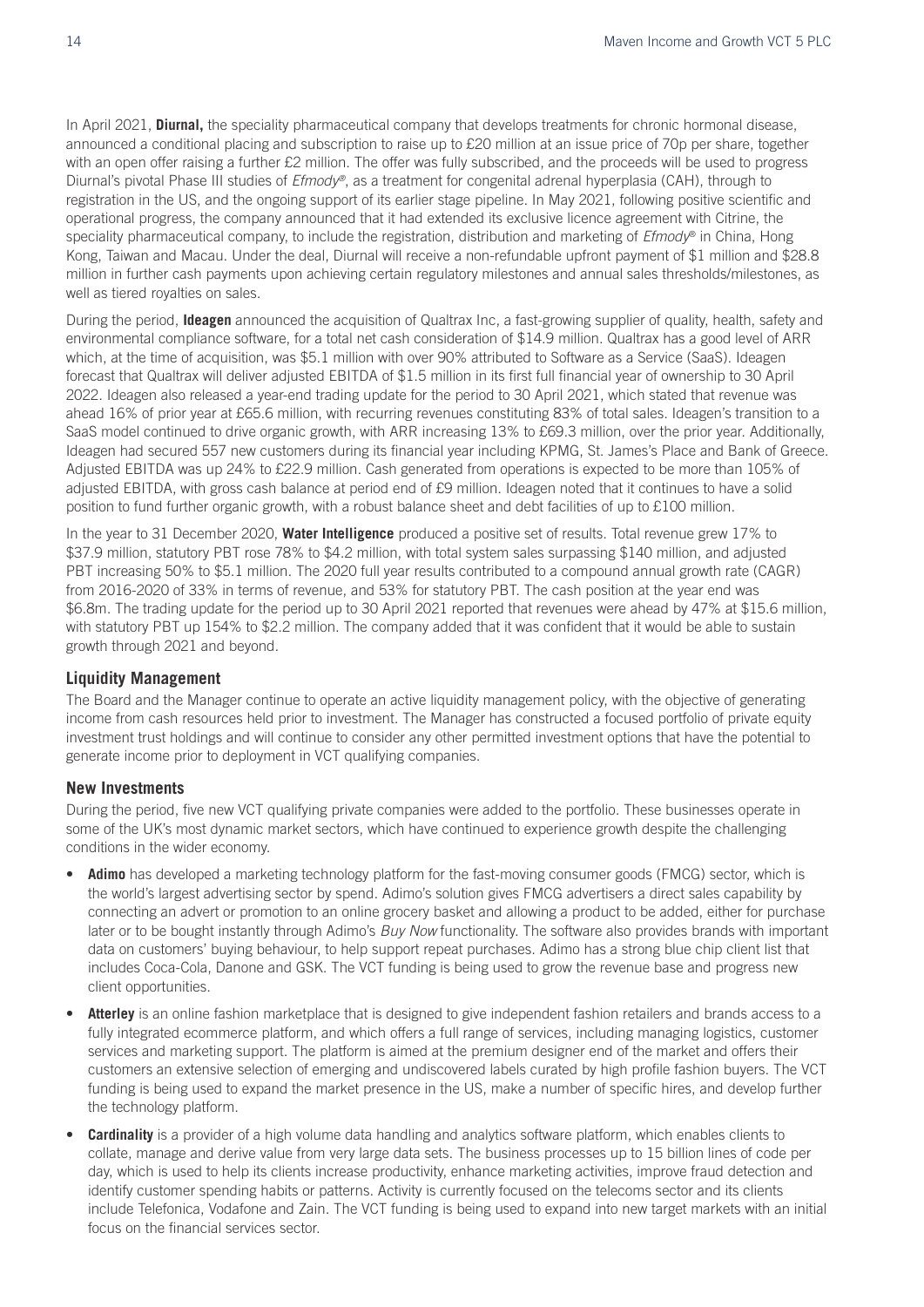- **eSalesHub** is the developer of an artificial intelligence (AI) enabled sales analytics platform, which provides clients with real time insight into the sources of all inbound customer phone calls, allowing clients to optimise their media spend and strategy. eSalesHub is a Google Premier Partner and has over 200 clients including Barchester, Connells Estate Agents, Dyno (a division of British Gas) and Europcar. The VCT funding is being used to accelerate growth by expanding the team, further develop the SaaS model for larger enterprise clients, and provide working capital.
- **Horizon Technologies** is a specialist manufacturer and supplier of airborne signals intelligence (SIGINT) systems for use in Intelligence, Surveillance and Reconnaissance applications. The core hardware solution *FlyFish* is currently in operation on numerous platforms worldwide, including daily search and rescue missions via NATO and FRONTEX in the Mediterranean as well as counter piracy operations off the coast of East Africa. The VCT funding is being used to support the market launch of the space-based Maritime Domain Awareness technology, Amber™*,* which has been developed in conjunction with the UK government. The technology builds on *FlyFish's* capabilities and will be added to commercial satellites to identify geolocation and classify maritime radars to help detect illegal activity such as piracy, smuggling, illegal fishing and terrorism.

In addition, six new AIM quoted investments have been added to the portfolio during the first half of the year:

- **Abingdon Health** is a lateral flow diagnostics company that provides contract service solutions, such as product development, regulatory support, technology transfer and commercial manufacturing, to a global client base in healthcare and other sectors. Abingdon has developed the AbC-19TM Rapid Test for detecting COVID-19 antibodies, and also produces lateral flow tests covering other applications in areas such as infectious disease, oncology, animal health and environmental testing. Your Company participated in the £22 million fund raising, which completed in December 2020. The investment is being used to scale manufacturing to meet demand for AbC-19TM rapid lateral flow tests and allow Abingdon to establish a global commercial and operational footprint.
- **Crossword Cybersecurity** is focused on the development and commercialisation of cyber security and risk management related software, based on university research, as well as cyber security consulting. The business goal is to build a portfolio of revenue generating cyber security products based on intellectual property. Your Company participated in the £1.6 million fundraising, which completed in February 2021. The investment is being used to increase sales and marketing resource, accelerate product development and provide additional working capital.
- **Evgen Pharma** is a clinical stage drug development company that is focused on sulforaphane based medicines, which are a novel class of pharmaceuticals for the treatment of multiple diseases. The core technology is Sulforaedex<sup>®</sup>, which is a method for synthesising and stabilising the naturally occurring compound sulforaphane and producing novel proprietary analogues based on sulforaphane. Your Company participated in the £11 million fundraising, which completed in March 2021. The investment is being used to fund further preclinical work for metastatic breast cancer, to complete formulation and scale up manufacturing of Evgen's lead product SFX-01 and to fund operations through until mid-2023.
- **Incanthera** is a specialist oncology company that is focused on innovative technologies in oncology and dermatology. The focus is to transform cancer therapeutics by limiting off-target toxicity (healthy tissue damage) in cancer treatment, which is a known and severe problem in the treatment of cancer. Incanthera identifies and develops innovative solutions where there are current clinical, commercially relevant unmet needs. The lead product is *Sol*, an innovative topical product for the treatment of solar keratosis and the prevention of skin cancers, which has achieved proof of concept. Your Company participated in the £1.1 million fund raising, which completed in March 2021. The investment is being used to progress discussions in respect of a potential commercial deal for *Sol*, and also provides cash runway until the second half of 2022.
- **Oncimmune** is a leader in the field of early cancer detection. The company has developed a diagnostic test which is based on the presence of blood autoantibodies that work against specific tumours, such as lung cancer. The test has the potential to detect cancer up to four years earlier than traditional diagnostics such as X-rays or CT scans. Your Company participated in the £9 million fundraising, which completed in March 2021. The investment is being used to grow the pipeline of commercial prospects and increase operating capacity at the discovery research facility in Dortmund, Germany.
- **Polarean Imaging** is an innovator in the medical imaging market, having developed equipment that enables existing MRI systems to achieve superior lung imaging by using hyperpolarised Xenon gas as an imaging agent. This provides a non-invasive and radiation-free functional imaging platform, which is more accurate and less harmful than current methods. Your company participated in the £25 million fundraising, which completed in April 2021. The investment is being used to support the ongoing clinical trial, build the commercial team, finance regulatory and medical costs and support the continued investment in research and development.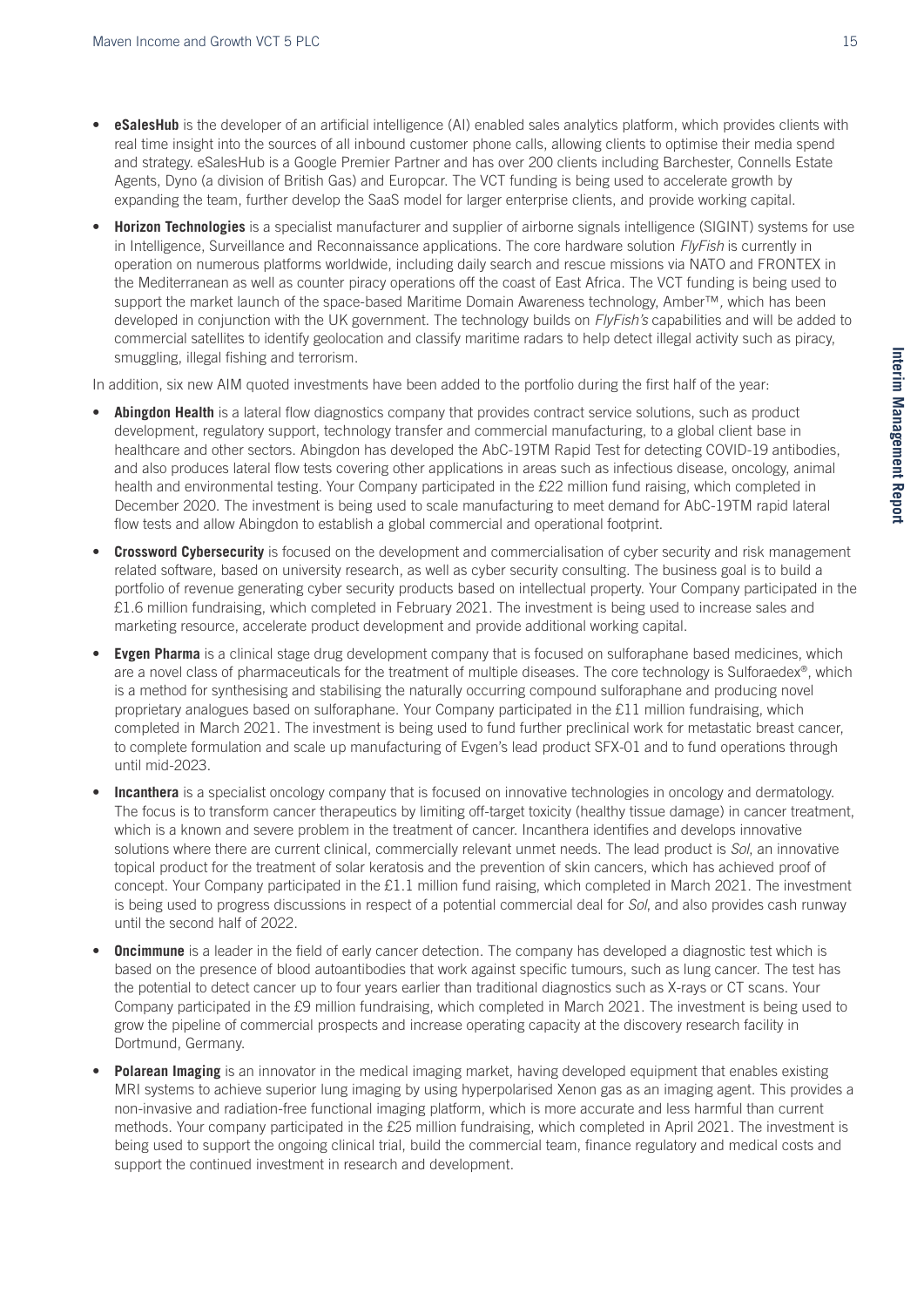The following investments have been completed during the reporting period:

|                                                    |                  |                                                        | <b>Investment</b><br>cost |                                 |
|----------------------------------------------------|------------------|--------------------------------------------------------|---------------------------|---------------------------------|
| <b>Investments</b>                                 | <b>Date</b>      | <b>Sector</b>                                          | £'000                     | Website                         |
| <b>New unlisted</b>                                |                  |                                                        |                           |                                 |
| Atterley.com Holdings Limited                      | March 2021       | Software & computer services<br>(consumer services)    | 613                       | www.atterley.com                |
| Cardinality Limited                                | March 2021       | Software & computer services<br>(data analytics)       | 796                       | www.cardinality.co.uk           |
| eSales Hub Limited                                 | March 2021       | Software & computer services<br>(data analytics)       | 151                       | www.esaleshub.ai                |
| Horizon Technologies<br><b>Consultants Limited</b> | May 2021         | Aerospace & defence                                    | 796                       | www.horizontechnologies.eu      |
| Rico Developments Limited<br>(trading as Adimo)    | February 2021    | Software & computer services<br>(MarTech)              | 435                       | www.adimo.co                    |
| Rockar Retail Limited <sup>1</sup>                 | May 2021         | Automotive                                             | 10                        | www.rockar.digital              |
| <b>Total new unlisted</b>                          |                  |                                                        | 2,801                     |                                 |
| <b>Follow-on unlisted</b>                          |                  |                                                        |                           |                                 |
| <b>GradTouch Limited</b>                           | March 2021       | Software & computer services<br>(recruitment services) | 167                       | www.gradtouch.com               |
| Growth Capital Ventures Limited                    | March 2021       | FinTech                                                | 31                        | www.growthcapitalventures.co.uk |
| <b>Total follow-on unlisted</b>                    |                  |                                                        | 198                       |                                 |
|                                                    |                  |                                                        |                           |                                 |
| <b>Total unlisted</b>                              |                  |                                                        | 2,999                     |                                 |
| New quoted                                         |                  |                                                        |                           |                                 |
| Abingdon Health PLC                                | December<br>2020 | Pharmaceuticals &<br>biotechnology                     | 130                       | www.abingdonhealth.com          |
| Crossword Cybersecurity PLC                        | February 2021    | Software & computer services<br>(cyber security)       | 150                       | www.crosswordcybersecurity.com  |
| Evgen Pharma PLC                                   | March 2021       | Pharmaceuticals &<br>biotechnology                     | 140                       | www.evgen.com                   |
| Incanthera PLC                                     | March 2021       | Pharmaceuticals &<br>biotechnology                     | 49                        | www.incanthera.com              |
| Oncimmune PLC                                      | March 2021       | Pharmaceuticals &<br>biotechnology                     | 250                       | www.oncimmune.com               |
| Polarean Imaging PLC                               | April 2021       | Pharmaceuticals &<br>biotechnology                     | 246                       | www.polarean.com                |
| <b>Total new quoted</b>                            |                  |                                                        | 965                       |                                 |
|                                                    |                  |                                                        |                           |                                 |
| Follow-on quoted                                   |                  |                                                        |                           |                                 |
| Osirium Technologies PLC                           | April 2021       | Software & computer service<br>(cyber security)        | 99                        | www.osirium.com                 |
| <b>Total follow-on quoted</b>                      |                  |                                                        | 99                        |                                 |
| <b>Total quoted</b>                                |                  |                                                        | 1,064                     |                                 |
| <b>Total investments</b>                           |                  |                                                        | 4,063                     |                                 |

*1 Investment reflects the demerger of the retail business from the core Rockar technology platform.* 

At the period end, the portfolio stood at 118 unlisted and quoted investments, at a total cost of £38.23 million.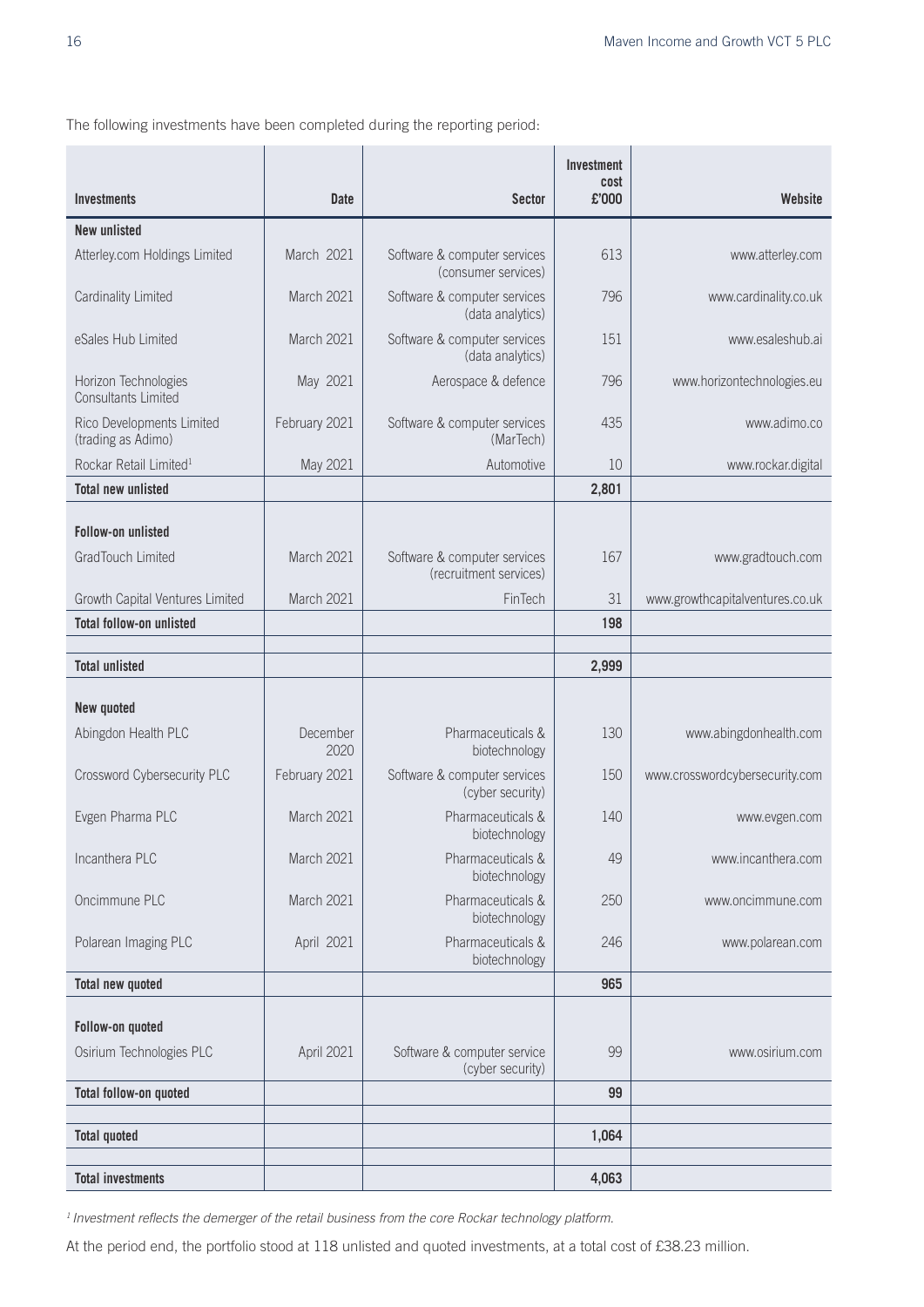#### **Realisations**

In December 2020, the sale of peer-to-peer (P2P) lending platform **Lending Works** completed. Your Company first invested in April 2018, at a time when the P2P market was experiencing significant growth and Lending Works was positioned to become a credible challenger in this disruptive market. The outbreak of COVID-19, however, had a detrimental impact on consumer appetite for lending, and the Manager made the decision to exit from the investment. Following a formal sales process, an offer for the business was accepted from private asset manager, Intrivia Capital, with the sale completing in December 2020. The exit generated a total return of 0.92 times cost over the life of the investment.

The table below gives details of all realisations achieved during the reporting period:

| <b>Sales</b>                                                 | <b>Year first</b><br>invested | Complete/<br>partial exit | Cost of<br>shares<br>disposed<br>of<br>£'000 | Value<br>at 30<br><b>November</b><br>2020<br>£'000 | <b>Sales</b><br>proceeds<br>£'000 | <b>Realised</b><br>gain/(loss)<br>£'000 | Gain/(loss)<br>over 30<br><b>November</b><br><b>2020 value</b><br>£'000 |
|--------------------------------------------------------------|-------------------------------|---------------------------|----------------------------------------------|----------------------------------------------------|-----------------------------------|-----------------------------------------|-------------------------------------------------------------------------|
| <b>Unlisted</b>                                              |                               |                           |                                              |                                                    |                                   |                                         |                                                                         |
| ADC Biotechnology Limited                                    | 2017                          | Complete                  | 644                                          | 97                                                 | 173                               | (471)                                   | 76                                                                      |
| Cambridge Sensors Limited <sup>1</sup>                       | 2002                          | Complete                  | 1,184                                        | 342                                                | 339                               | (845)                                   | (3)                                                                     |
| Lending Works Limited                                        | 2018                          | Complete                  | 349                                          | 296                                                | 320                               | (29)                                    | 24                                                                      |
| Maven Co-invest Fletcher<br>Limited Partnership <sup>2</sup> | 2013                          | Complete                  |                                              |                                                    | 20                                | 20                                      | 20                                                                      |
| Others                                                       |                               |                           |                                              |                                                    | 15                                | 15                                      | 15                                                                      |
| <b>Total unlisted</b>                                        |                               |                           | 2,177                                        | 735                                                | 867                               | (1, 310)                                | 132                                                                     |
|                                                              |                               |                           |                                              |                                                    |                                   |                                         |                                                                         |
| <b>Quoted</b>                                                |                               |                           |                                              |                                                    |                                   |                                         |                                                                         |
| Access Intelligence PLC                                      | 2010                          | Partial                   | 91                                           | 163                                                | 160                               | 69                                      | (3)                                                                     |
| C4X Discovery Holdings PLC                                   | 2019                          | Partial                   | 7                                            | 9                                                  | 10                                | 3                                       | $\mathbf{1}$                                                            |
| Evgen Pharma PLC                                             | 2021                          | Partial                   | 24                                           |                                                    | 26                                | $\overline{c}$                          |                                                                         |
| <b>FireAngel Safety Technology</b><br><b>Group PLC</b>       | 2008                          | Complete                  | 36                                           | 15                                                 | 16                                | (20)                                    | $\mathbf{1}$                                                            |
| Ideagen PLC                                                  | 2005                          | Partial                   | 19                                           | 546                                                | 728                               | 709                                     | 182                                                                     |
| Vectura PLC                                                  | 2001                          | Complete                  | 75                                           | 160                                                | 230                               | 155                                     | 70                                                                      |
| Water Intelligence PLC                                       | 2009                          | Partial                   | 51                                           | 375                                                | 542                               | 491                                     | 167                                                                     |
| Others                                                       |                               |                           | $\overline{2}$                               |                                                    | 3                                 | $\mathbf{1}$                            |                                                                         |
| <b>Total quoted</b>                                          |                               |                           | 305                                          | 1,268                                              | 1,715                             | 1,410                                   | 418                                                                     |
|                                                              |                               |                           |                                              |                                                    |                                   |                                         |                                                                         |
| <b>Total sales</b>                                           |                               |                           | 2,482                                        | 2,003                                              | 2,582                             | 100                                     | 550                                                                     |

*1 Full exit from pre-2010 inherited legacy holding.*

*<sup>2</sup> Interim recovery proceeds.*

During the period, one private company was struck off the Register of Companies, resulting in a realised loss of £271,000 (cost £271,000). This had no effect on the NAV of the Company as a full provision had been made against the value of the holding in a previous period.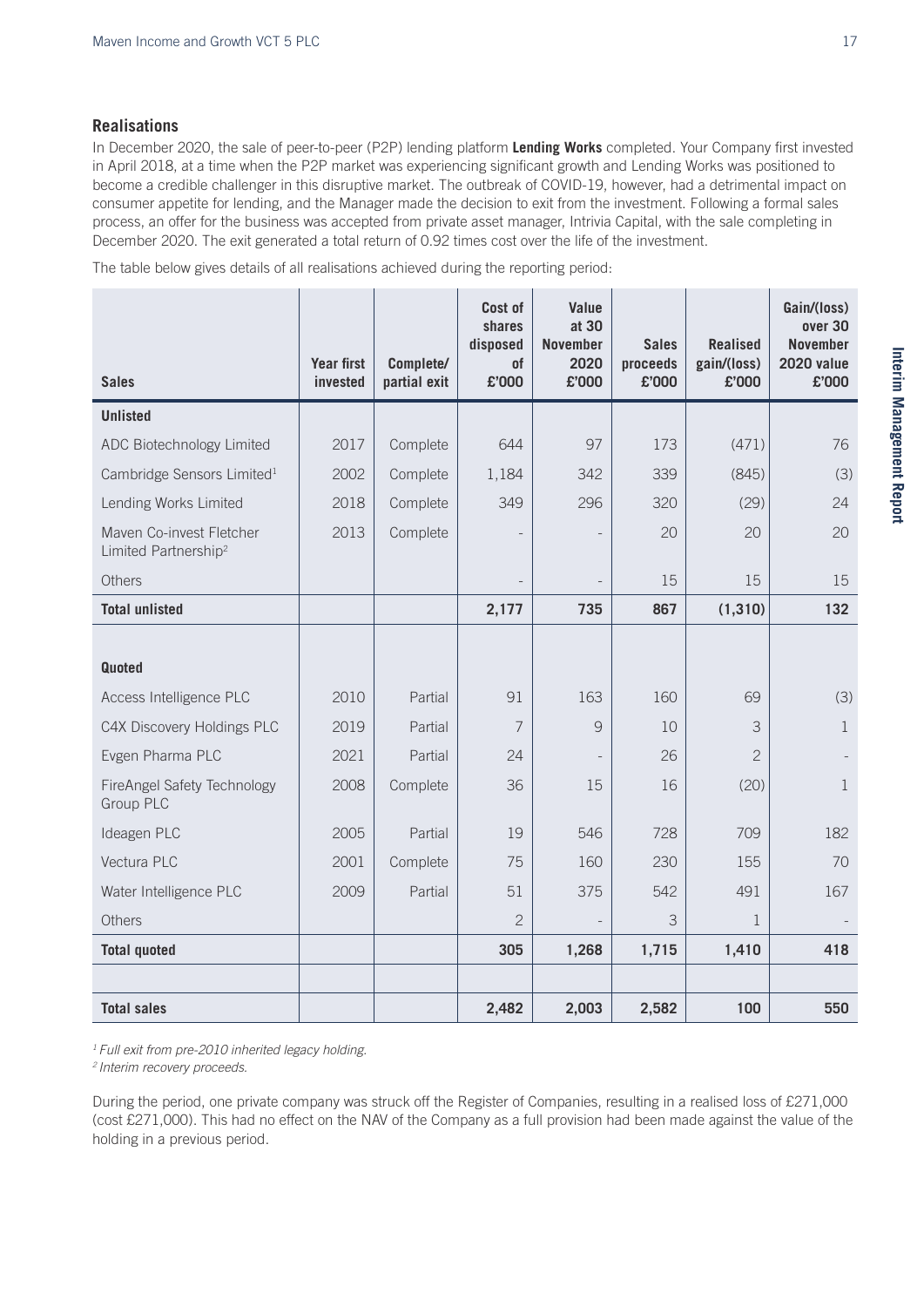#### **Material Developments Since the Period End**

Since 31 May 2021, two new private company holdings have been added to the portfolio.

- **Guru Systems** is a supplier of business-to-business Internet of Things hardware, software and analytics solutions that help to improve the performance and cost-effectiveness of heating systems. Guru's carbon saving monitoring technology is initially focused on heat networks, which generate and supply heat centrally to consumers via a network of underground hot water pipes, avoiding the need for individual boilers or electric heaters in every building. Guru's solutions have the potential to improve each stage of a heat networks project, resulting in significant improvements in performance. This is an attractive growth market, with strong ESG credentials, which is heavily supported by the Government's decarbonisation strategy as part of the Net Zero agenda. The VCT funding is being used to invest in sales and marketing, to launch the latest products and to prepare the business for overseas expansion.
- **Snappy Shopper** provides local convenience stores with the technology to set-up home delivery services at a minimal cost. The key advantage of the proposition is that it provides delivery to the customer within 30-60 minutes, thereby providing true convenience whilst also significantly increasing average basket spend. A large number of convenience stores do not currently have a home delivery service, which presents a significant market opportunity. Snappy has experienced rapid growth over the past year and has ambitious targets to continue its store roll-out programme. The business also includes *Hungrrr*, a white-label online and app food ordering system for the hospitality sector that has also experienced strong growth and has a client list that includes Brewdog, Hilton, Holiday Inn and UEFA Champions League. The VCT funding is being used to expand market share, support the technology development and to scale the team in line with growth.

In July 2021, the conditional sale of **Mojo Mortgages** completed, subject to FCA approval. Your Company first invested in Mojo in 2019, supporting an ambitious management team to develop its disruptive mortgage broking technology platform. Mojo's solution provides an innovative hybrid of online and advised services, capable of managing the full process from mortgage product price comparison through to the mortgage application and completion. During the period under review, an offer to acquire the business was received from RVU, which is part of the Zoopla Property Group that owns a number of consumer finance and comparison sites such as Confused.com, Uswitch and Zoopla. The sale completed post the period end, although it is subject to FCA approval, and will generate a total return of up to 1.8 times cost over the life of the investment.

In July 2021, **GENinCode**, the developer of patented risk assessment products for the prevention of cardiovascular disease, successfully floated on AIM, raising £17 million and achieving a post listing market capitalisation of £42 million. Your Company invested in GENinCode, in July 2020 and, after early scientific and clinical success in validating its genomic technology and products, the objective to float on AIM was identified as a strategic target that would enable the business to fulfil its international growth ambition and enhance product development. Maven's dedicated AIM team played a key role in assisting the management team with this transaction.

#### **Outlook**

Despite the recent challenges in the wider economy, your Company has made positive progress during the first half of the financial year, and remains well positioned to continue to deliver its core strategic investment objective. The Manager is encouraged by both the growth in the number of portfolio holdings and also the underlying performance, where the majority of investee companies continue to make good commercial progress and grow Shareholder value. The Manager remains cautiously optimistic that there will be a progressive economic recovery once the remaining COVID-19 restrictions are lifted in the UK and in key export markets.

More generally, the UK is currently experiencing good levels of M&A activity post Brexit where improved certainty has returned to markets, including the re-emergence of overseas investors and acquirers, notably from the US. These factors are now positively affecting private company markets and the Manager considers that this augurs well for the immediate prospects for your Company against a backdrop of continuing strong levels of new investment activity.

**Maven Capital Partners UK LLP Manager**

**10 August 2021**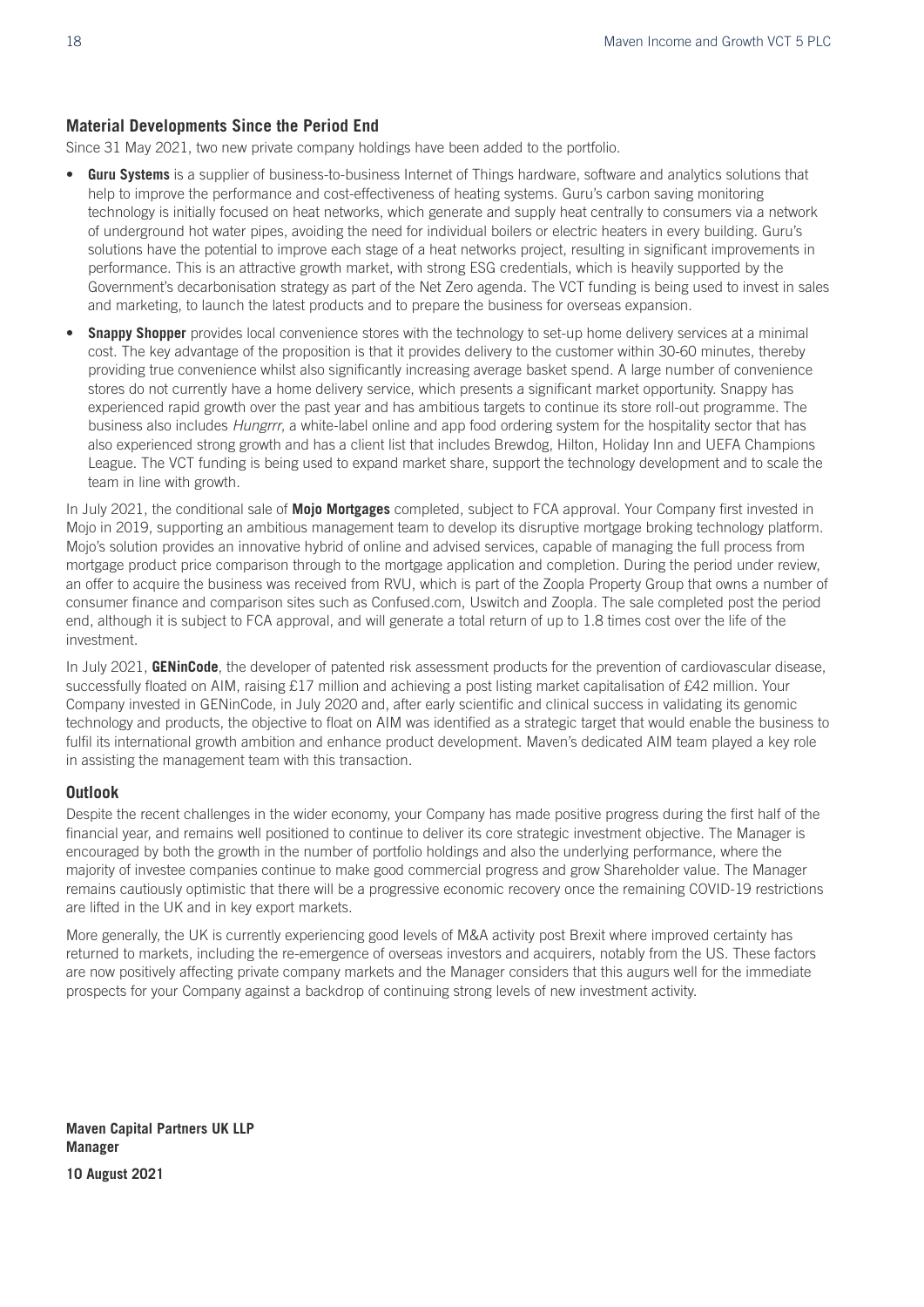## INVESTMENT PORTFOLIO SUMMARY

 $\mathbf{1}$ 

T.

-1

H.

As at 31 May 2021

|                                                              |                           |                      |                        |                       | $%$ of<br>equity held            |
|--------------------------------------------------------------|---------------------------|----------------------|------------------------|-----------------------|----------------------------------|
| Investment                                                   | <b>Valuation</b><br>£'000 | <b>Cost</b><br>£'000 | $%$ of<br>total assets | $%$ of<br>equity held | by other<br>clients <sup>1</sup> |
| <b>Unlisted</b>                                              |                           |                      |                        |                       |                                  |
| Life's Great Group Limited<br>(trading as Mojo Mortgages)    | 1,380                     | 820                  | 2.1                    | 9.9                   | 35.6                             |
| Relative Insight Limited                                     | 1,080                     | 600                  | 1.7                    | 3.2                   | 26.1                             |
| Rockar 2016 Limited (trading as Rockar)                      | 1,072                     | 980                  | 1.7                    | 5.2                   | 16.4                             |
| Horizon Ceremonies Limited (trading as Horizon<br>Cremation) | 990                       | 660                  | 1.6                    | 3.6                   | 49.1                             |
| Bright Network (UK) Limited                                  | 971                       | 940                  | 1.5                    | 8.4                   | 29.5                             |
| The GP Service (UK) Limited                                  | 892                       | 860                  | 1.4                    | 10.3                  | 41.0                             |
| e.fundamentals (Group) Limited                               | 805                       | 500                  | 1.2                    | 1.6                   | 9.2                              |
| Horizon Technologies Consultants Limited                     | 796                       | 796                  | 1.2                    | 5.5                   | 11.7                             |
| Cardinality Limited                                          | 796                       | 796                  | 1.2                    | 7.9                   | 17.0                             |
| Delio Limited                                                | 760                       | 400                  | 1.1                    | 2.7                   | 10.8                             |
| CB Technology Group Limited                                  | 759                       | 521                  | 1.1                    | 10.6                  | 68.3                             |
| <b>Glacier Energy Services Holdings Limited</b>              | 643                       | 643                  | 0.9                    | 2.5                   | 25.2                             |
| Nano Interactive Group Limited                               | 625                       | 625                  | 0.9                    | 3.7                   | 11.2                             |
| Atterley.com Holdings Limited                                | 613                       | 613                  | 0.9                    | 7.6                   | 10.0                             |
| Contego Solutions Limited (trading as NorthRow)              | 598                       | 598                  | 0.9                    | 4.9                   | 27.3                             |
| <b>GradTouch Limited</b>                                     | 567                       | 567                  | 0.8                    | 8.5                   | 34.7                             |
| CatTech International Limited                                | 557                       | 299                  | 0.8                    | 2.9                   | 27.2                             |
| Push Technology Limited                                      | 525                       | 525                  | 0.8                    | 2.8                   | 8.5                              |
| <b>Precursive Limited</b>                                    | 500                       | 500                  | 0.7                    | 4.3                   | 17.3                             |
| Flow UK Holdings Limited                                     | 498                       | 498                  | 0.7                    | 6.0                   | 29.0                             |
| QikServe Limited                                             | 494                       | 494                  | 0.7                    | 2.2                   | 13.6                             |
| Whiterock Group Limited                                      | 490                       | 321                  | 0.7                    | 5.2                   | 24.8                             |
| Vodat Communications Group Limited                           | 476                       | 264                  | 0.7                    | 2.0                   | 24.9                             |
| Servoca PLC <sup>2</sup>                                     | 470                       | 613                  | 0.7                    | 3.0                   |                                  |
| CODILINK UK Limited (trading as Coniq)                       | 450                       | 450                  | 0.7                    | 1.3                   | 3.6                              |
| <b>GENinCode UK Limited</b>                                  | 440                       | 200                  | 0.6                    | 2.2                   | 14.4                             |
| <b>RMEC Group Limited</b>                                    | 439                       | 308                  | 0.6                    | 2.0                   | 48.1                             |
| Filtered Technologies Limited                                | 435                       | 400                  | 0.6                    | 4.3                   | 22.3                             |
| Rico Developments Limited (trading as Adimo)                 | 435                       | 435                  | 0.6                    | 3.3                   | 6.4                              |
| <b>HiveHR Limited</b>                                        | 411                       | 350                  | 0.6                    | 7.1                   | 31.8                             |
| <b>BioAscent Discovery Limited</b>                           | 392                       | 174                  | 0.6                    | 4.4                   | 35.6                             |
| Hublsoft Group Limited                                       | 375                       | 300                  | 0.6                    | 4.7                   | 26.5                             |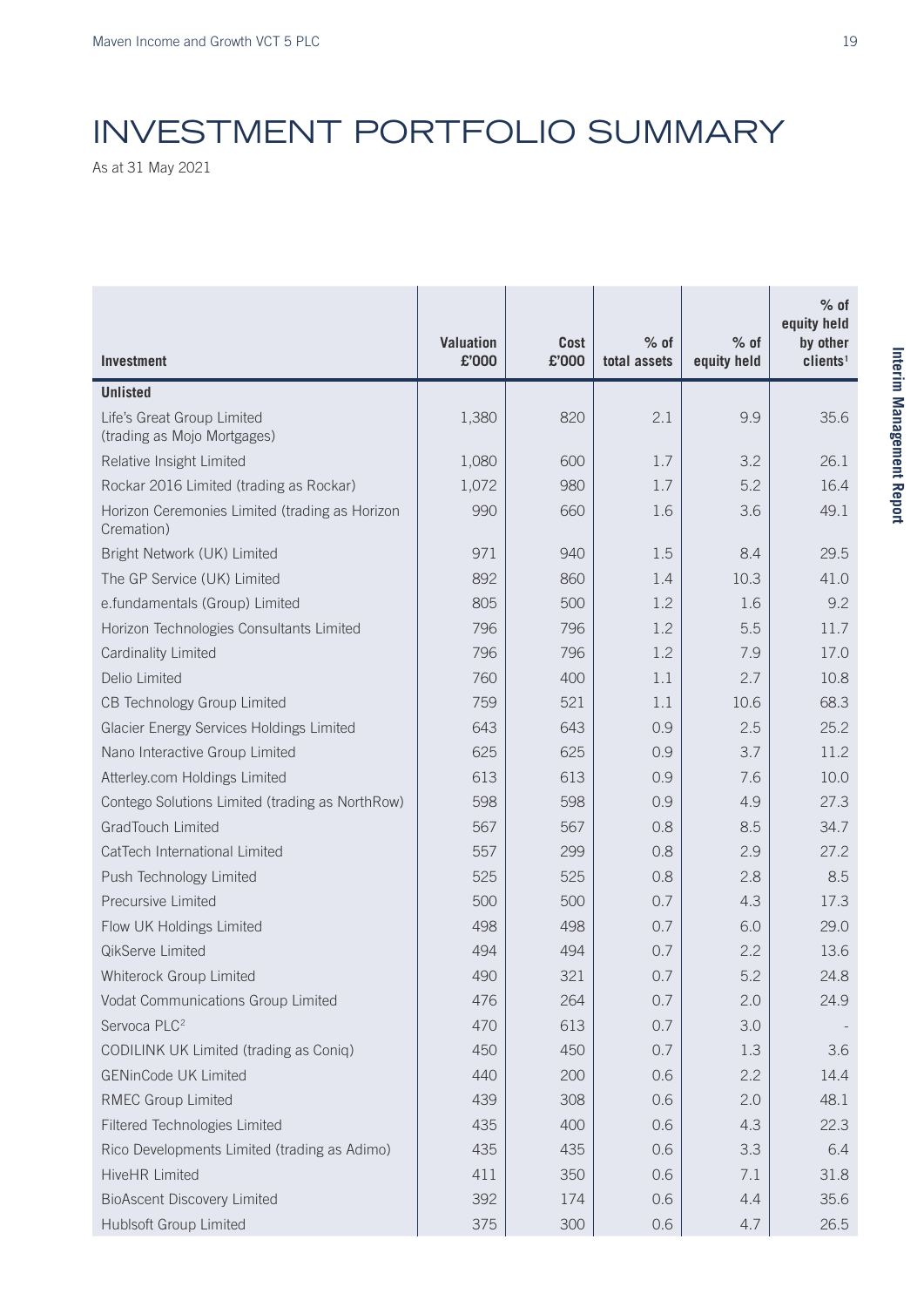## INVESTMENT PORTFOLIO SUMMARY (CONTINUED)

As at 31 May 2021

| <b>Investment</b>                                                                   | <b>Valuation</b><br>£'000 | Cost<br>£'000 | $%$ of<br>total assets | $%$ of<br>equity held | $%$ of<br>equity held<br>by other<br>clients <sup>1</sup> |
|-------------------------------------------------------------------------------------|---------------------------|---------------|------------------------|-----------------------|-----------------------------------------------------------|
| <b>Unlisted</b>                                                                     |                           |               |                        |                       |                                                           |
| <b>HCS Control Systems Group Limited</b>                                            | 373                       | 373           | 0.5                    | 3.0                   | 33.5                                                      |
| WaterBear Education Limited                                                         | 348                       | 245           | 0.5                    | 5.1                   | 34.1                                                      |
| eSafe Global Limited                                                                | 346                       | 257           | 0.5                    | 7.8                   | 43.7                                                      |
| MirrorWeb Limited                                                                   | 306                       | 150           | 0.4                    | 2.1                   | 34.8                                                      |
| ClearStar Inc <sup>2</sup>                                                          | 306                       | 435           | 0.4                    | 2.1                   |                                                           |
| Boiler Plan (UK) Limited                                                            | 302                       | 400           | 0.4                    | 8.2                   | 48.3                                                      |
| Quorum Cyber Security Limited                                                       | 300                       | 150           | 0.4                    | 2.6                   | 18.4                                                      |
| RevLifter Limited                                                                   | 300                       | 300           | 0.4                    | 3.6                   | 14.3                                                      |
| Ensco 969 Limited (trading as DPP)                                                  | 292                       | 515           | 0.4                    | 2.2                   | 32.3                                                      |
| Growth Capital Ventures Limited                                                     | 275                       | 264           | 0.4                    | 5.1                   | 40.3                                                      |
| ebb3 Limited                                                                        | 264                       | 206           | 0.4                    | 4.9                   | 53.7                                                      |
| <b>Curo Compensation Limited</b>                                                    | 262                       | 262           | 0.4                    | 2.0                   | 17.0                                                      |
| Optoscribe Limited                                                                  | 187                       | 187           | 0.3                    | 1.5                   | 8.1                                                       |
| eSales Hub Limited                                                                  | 150                       | 150           | 0.2                    | 1.7                   | 16.9                                                      |
| Maven Co-invest Endeavour Limited Partnership<br>(invested in Global Risk Partners) | 141                       | 1             | 0.2                    | 5.9                   | 94.1                                                      |
| The Algorithm People Limited                                                        | 100                       | 100           | 0.1                    | 3.3                   | 22.7                                                      |
| ISN Solutions Group Limited                                                         | 98                        | 250           | 0.1                    | 3.6                   | 51.4                                                      |
| <b>AVID Technology Group Limited</b>                                                | 91                        | 364           | 0.1                    | 1.5                   | 8.4                                                       |
| R&M Engineering Group Limited                                                       | 80                        | 357           | 0.1                    | 4.0                   | 66.6                                                      |
| Intilery.com Limited                                                                | 75                        | 75            | 0.1                    | 0.8                   | 43.2                                                      |
| Honcho Markets Limited                                                              | 65                        | 64            | 0.1                    | 1.2                   | 23.5                                                      |
| Shortbite Limited (trading as DigitalBridge)                                        | 64                        | 257           | 0.1                    | 1.1                   | 30.5                                                      |
| Fathom Systems Group Limited                                                        | 64                        | 593           | 0.1                    | 6.7                   | 53.3                                                      |
| Altra Consultants Limited                                                           | 50                        | 100           | 0.1                    | 1.7                   | 58.3                                                      |
| LightwaveRF PLC <sup>2</sup>                                                        | 40                        | 74            | 0.1                    | 0.9                   | 0.9                                                       |
| Other unlisted investments                                                          | 28                        | 1,802         |                        |                       |                                                           |
| <b>Total unlisted</b>                                                               | 25,640                    | 24,981        | 37.7                   |                       |                                                           |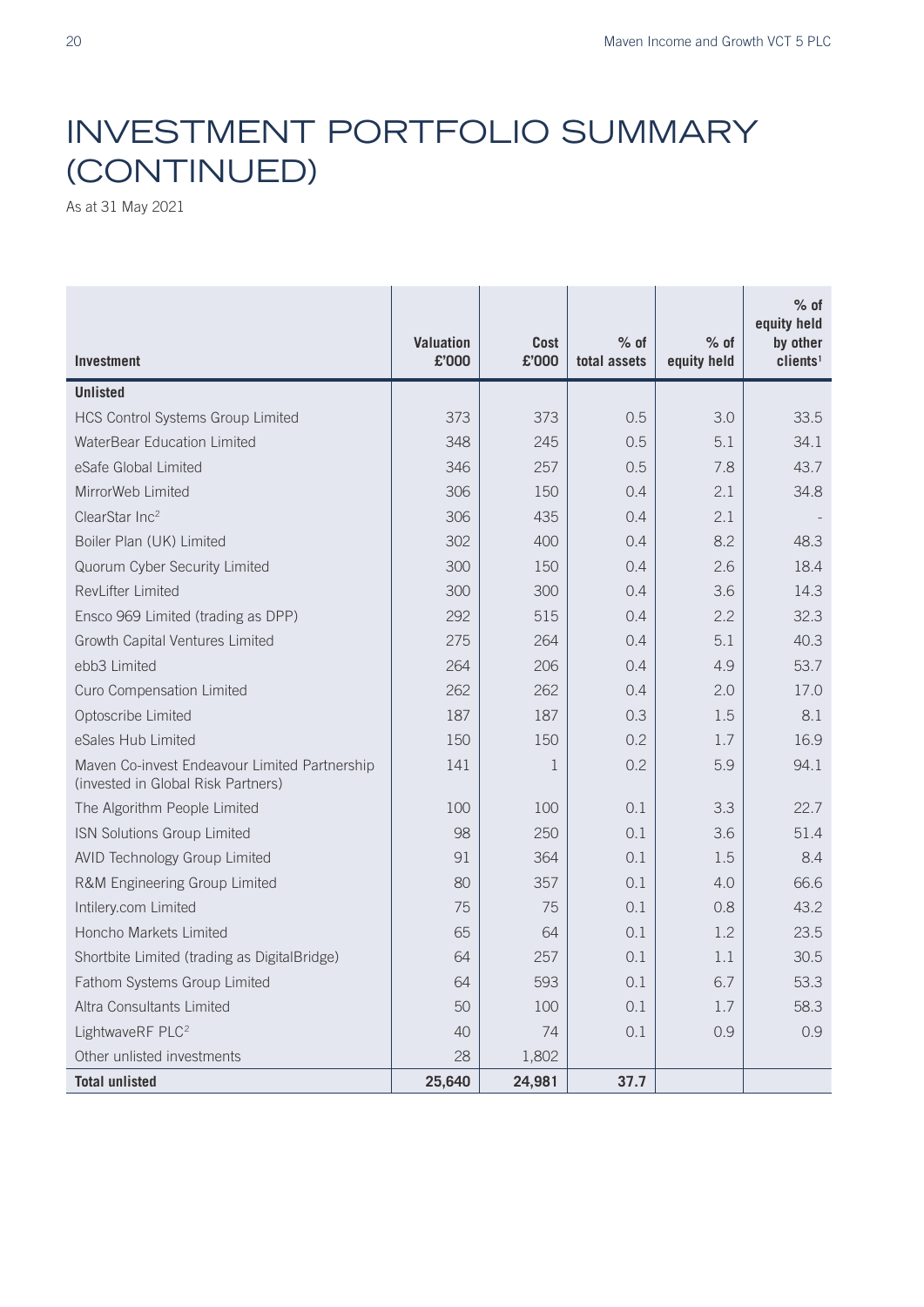### INVESTMENT PORTFOLIO SUMMARY (CONTINUED)

As at 31 May 2021

| <b>Investment</b>                         | <b>Valuation</b><br>£'000 | <b>Cost</b><br>£'000 | $%$ of<br>total assets   | $%$ of<br>equity held | $%$ of<br>equity held<br>by other<br>clients <sup>1</sup> |
|-------------------------------------------|---------------------------|----------------------|--------------------------|-----------------------|-----------------------------------------------------------|
| <b>Quoted</b>                             |                           |                      |                          |                       |                                                           |
| Ideagen PLC                               | 4,589                     | 131                  | 6.8                      | 0.7                   | 0.2                                                       |
| Water Intelligence PLC                    | 2,449                     | 202                  | 3.6                      | 1.7                   |                                                           |
| Access Intelligence PLC                   | 717                       | 271                  | 1.1                      | 0.7                   | 0.1                                                       |
| <b>Concurrent Technologies PLC</b>        | 444                       | 161                  | 0.7                      | 0.7                   |                                                           |
| K3 Business Technology Group PLC          | 391                       | 238                  | 0.6                      | 0.6                   |                                                           |
| Polarean Imaging PLC                      | 373                       | 246                  | 0.5                      | 0.2                   | 0.5                                                       |
| Vianet Group PLC                          | 345                       | 405                  | 0.5                      | 1.2                   | 0.3                                                       |
| Avingtrans PLC                            | 304                       | 54                   | 0.4                      | 0.3                   |                                                           |
| Renalytix AI PLC                          | 299                       |                      | 0.4                      |                       |                                                           |
| Oncimmune Holdings PLC                    | 285                       | 250                  | 0.4                      | 0.2                   | 0.4                                                       |
| Crossword Cybersecurity PLC               | 265                       | 150                  | 0.4                      | 1.0                   | 1.0                                                       |
| Anpario PLC                               | 262                       | 57                   | 0.4                      | 0.2                   |                                                           |
| ReNeuron Group PLC                        | 257                       | 150                  | 0.4                      | 0.4                   | 1.7                                                       |
| <b>Netcall PLC</b>                        | 231                       | 26                   | 0.3                      | 0.2                   |                                                           |
| Destiny Pharma PLC                        | 208                       | 100                  | 0.3                      | 0.3                   | 1.5                                                       |
| Avacta Group PLC                          | 206                       | 13                   | 0.3                      |                       | 0.1                                                       |
| <b>Synectics PLC</b>                      | 179                       | 308                  | 0.3                      | 0.8                   |                                                           |
| DeepMatter Group PLC                      | 161                       | 201                  | 0.2                      | 0.9                   | 1.5                                                       |
| Osirium Technologies PLC                  | 154                       | 199                  | 0.2                      | 3.1                   | 5.6                                                       |
| Eden Research PLC                         | 152                       | 83                   | 0.2                      | 0.4                   | 1.0                                                       |
| Diurnal Group PLC                         | 133                       | 62                   | 0.2                      | 0.2                   | 0.6                                                       |
| Evgen Pharma PLC                          | 127                       | 116                  | 0.2                      | 0.5                   | 0.5                                                       |
| C4X Discovery Holdings PLC                | 113                       | 40                   | 0.2                      | 0.1                   | 0.9                                                       |
| Seeen PLC                                 | 107                       | 100                  | 0.2                      | 0.4                   | 1.0                                                       |
| Croma Security Solutions Group PLC        | 105                       | 433                  | 0.2                      | 0.9                   |                                                           |
| RUA Life Sciences PLC                     | 99                        | 229                  | 0.1                      | 0.3                   | 1.3                                                       |
| Intelligent Ultrasound Group PLC          | 84                        | 51                   | 0.1                      | 0.2                   | 1.9                                                       |
| Abingdon Health PLC                       | 73                        | 128                  | 0.1                      | 0.1                   | 0.1                                                       |
| Trackwise Designs PLC                     | 72                        | 25                   | 0.1                      | 0.1                   | 0.6                                                       |
| Incanthera PLC                            | 45                        | 49                   | 0.1                      | 0.6                   | 0.6                                                       |
| Vertu Motors PLC                          | 36                        | 50                   | 0.1                      |                       |                                                           |
| Merit Group PLC (formerly Dods Group PLC) | 34                        | 450                  |                          |                       |                                                           |
| Transense Technologies PLC                | 26                        | 1,188                | $\overline{\phantom{a}}$ | 0.3                   |                                                           |
| Other quoted investments                  | 49                        | 4,689                |                          |                       |                                                           |
| <b>Total quoted</b>                       | 13,374                    | 10,855               | 19.6                     |                       |                                                           |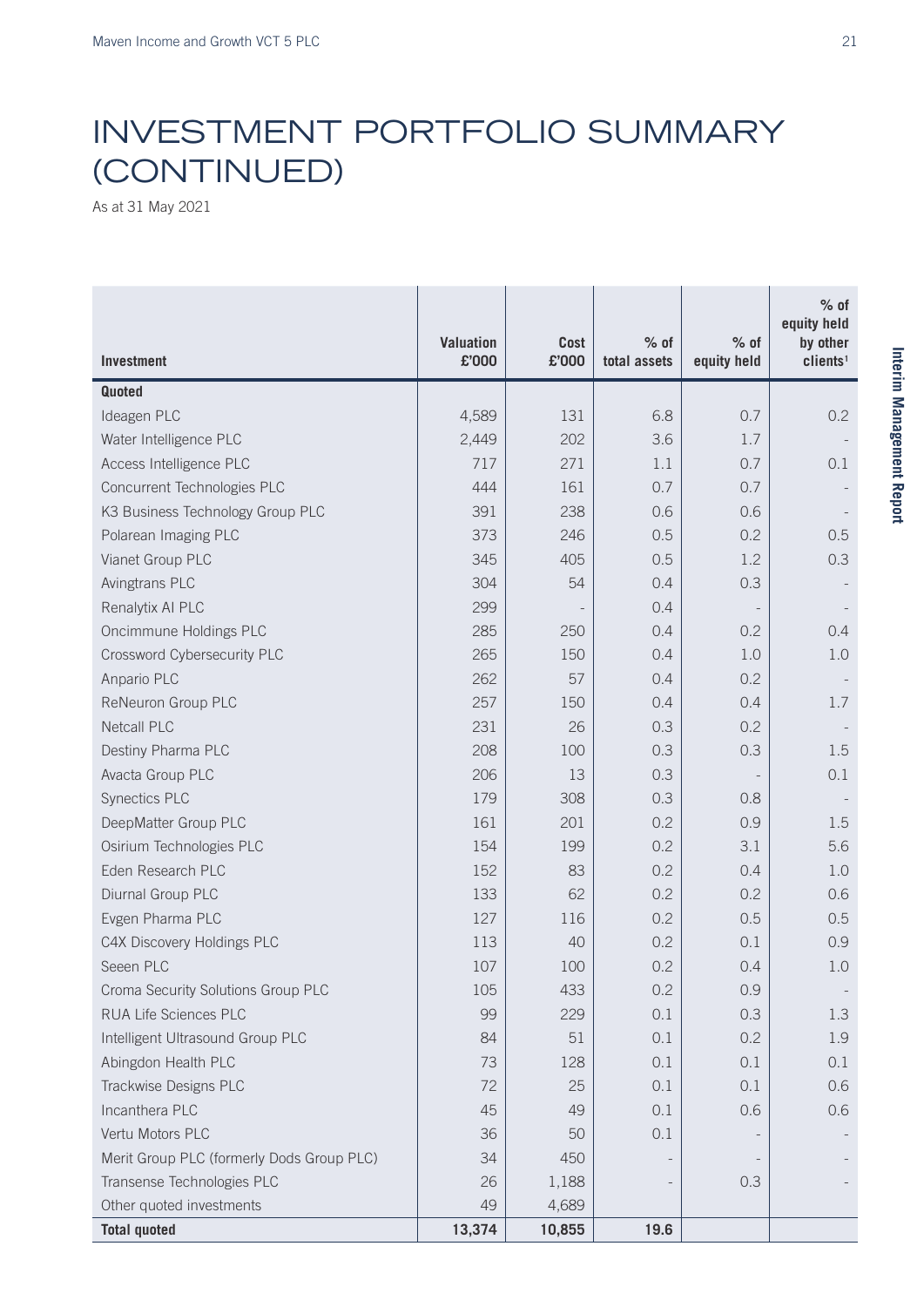## INVESTMENT PORTFOLIO SUMMARY (CONTINUED)

As at 31 May 2021

| <b>Investment</b>                                                       | <b>Valuation</b><br>£'000 | Cost<br>£'000 | $%$ of<br>total assets | $%$ of<br>equity held | $%$ of<br>equity held<br>by other<br>clients <sup>1</sup> |
|-------------------------------------------------------------------------|---------------------------|---------------|------------------------|-----------------------|-----------------------------------------------------------|
| <b>Private equity investment trusts</b>                                 |                           |               |                        |                       |                                                           |
| <b>HgCapital Trust PLC</b>                                              | 476                       | 315           | 0.6                    | 0.3                   | 1.0                                                       |
| HarbourVest Global Private Equity Limited                               | 425                       | 310           | 0.6                    |                       | 0.1                                                       |
| Princess Private Equity Holding Limited                                 | 402                       | 308           | 0.6                    |                       | 0.2                                                       |
| ICG Enterprise Trust PLC                                                | 391                       | 324           | 0.6                    |                       | 0.1                                                       |
| BMO Private Equity Trust PLC (formerly F&C<br>Private Equity Trust PLC) | 386                       | 342           | 0.6                    | 0.1                   | 0.3                                                       |
| Apax Global Alpha Limited                                               | 379                       | 289           | 0.6                    |                       | 0.1                                                       |
| Standard Life Private Equity Trust PLC                                  | 346                       | 266           | 0.5                    |                       | 0.1                                                       |
| Pantheon International PLC                                              | 290                       | 236           | 0.4                    |                       | 0.1                                                       |
| Total private equity investment trusts                                  | 3,095                     | 2,390         | 4.5                    |                       |                                                           |
|                                                                         |                           |               |                        |                       |                                                           |
| <b>Total investments</b>                                                | 42,109                    | 38,226        | 61.8                   |                       |                                                           |

*1 Other clients of Maven Capital Partners UK LLP.*

*2 This company delisted from AIM in a previous period.*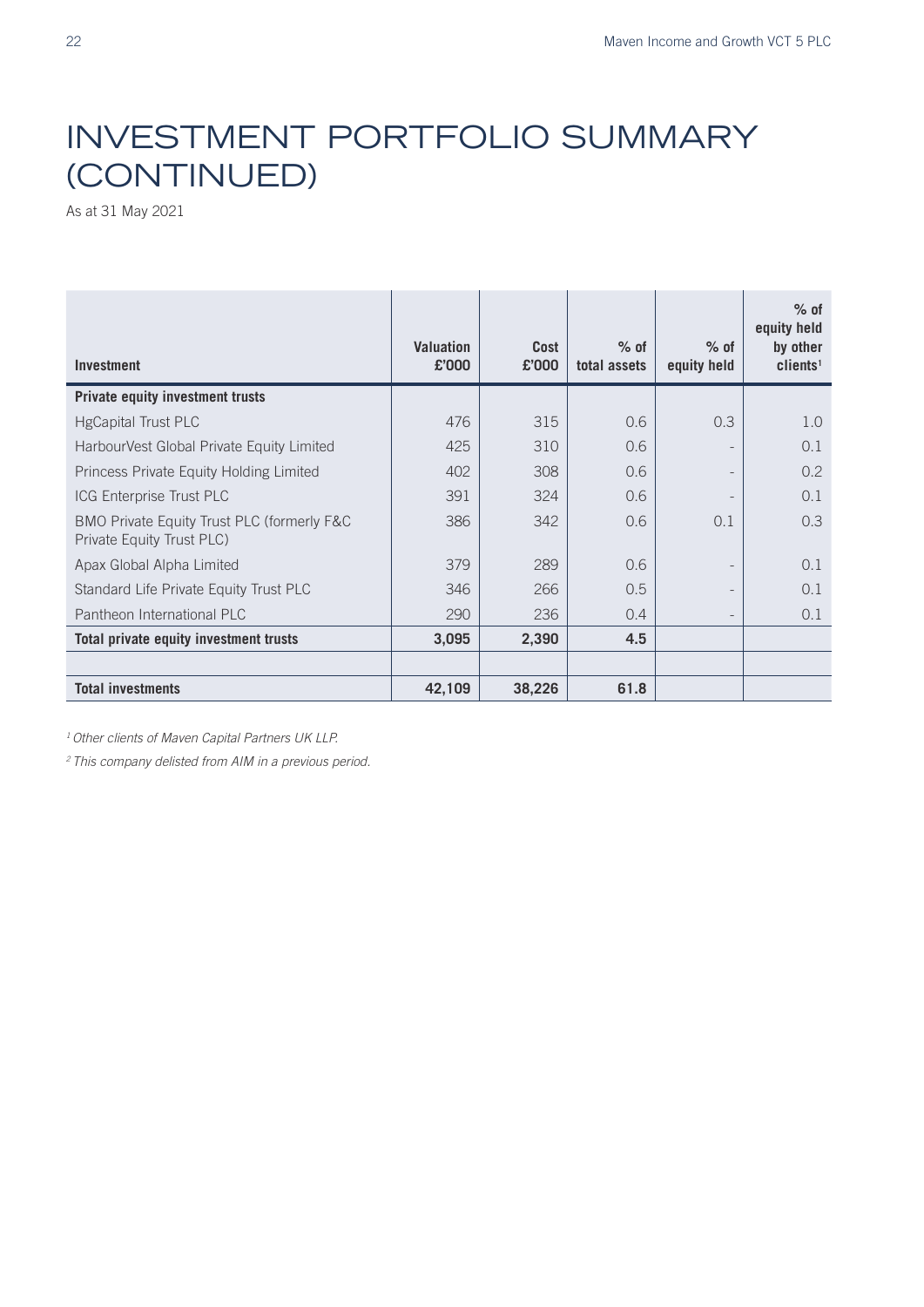### ANALYSIS OF UNLISTED AND QUOTED PORTFOLIO

As at 31 May 2021

| <b>Industry sector</b>                    | <b>Unlisted</b><br>valuation<br>£'000 | $\frac{9}{6}$            | Quoted<br>valuation<br>£'000 | $\frac{9}{6}$ | <b>Total</b><br>valuation<br>£'000 | $\%$  |
|-------------------------------------------|---------------------------------------|--------------------------|------------------------------|---------------|------------------------------------|-------|
| Software & computer services <sup>1</sup> | 15,928                                | 37.8                     | 6,883                        | 16.4          | 22,811                             | 54.2  |
| Support services <sup>1</sup>             | 3,058                                 | 7.3                      | 2,628                        | 6.2           | 5,686                              | 13.5  |
| Investment companies <sup>2</sup>         | 284                                   | 0.6                      | 3,095                        | 7.2           | 3,379                              | 7.8   |
| Pharmaceuticals & biotechnology           | 392                                   | 0.9                      | 2,201                        | 5.2           | 2,593                              | 6.1   |
| Health                                    | 1,333                                 | 3.2                      | 301                          | 0.7           | 1,634                              | 3.9   |
| Energy services                           | 1,536                                 | 3.6                      | 26                           | 0.1           | 1,562                              | 3.7   |
| Aerospace & defence                       | 796                                   | 1.9                      | 105                          | 0.2           | 901                                | 2.1   |
| Electronic & electrical equipment         | 799                                   | 1.9                      | 72                           | 0.2           | 871                                | 2.1   |
| Technology                                | 490                                   | 1.2                      | 161                          | 0.4           | 651                                | 1.6   |
| Telecommunication services                | 476                                   | 1.1                      |                              |               | 476                                | 1.1   |
| Information technology hardware           |                                       |                          | 444                          | 1.1           | 444                                | 1.1   |
| Engineering & machinery                   |                                       |                          | 305                          | 0.7           | 305                                | 0.7   |
| Specialised manufacturing                 | 278                                   | 0.7                      | $\overline{\phantom{0}}$     |               | 278                                | 0.7   |
| Insurance                                 | 191                                   | 0.5                      |                              |               | 191                                | 0.5   |
| Chemicals                                 |                                       |                          | 152                          | 0.4           | 152                                | 0.4   |
| Diversified industrials                   | 64                                    | 0.2                      | $\overline{\phantom{a}}$     |               | 64                                 | 0.2   |
| Media & entertainment                     | 5                                     | $\overline{\phantom{a}}$ | 34                           | 0.1           | 39                                 | 0.1   |
| General retailers                         |                                       | $\overline{\phantom{a}}$ | 36                           | 0.1           | 36                                 | 0.1   |
| Automobiles & parts                       | 10                                    | $\overline{a}$           | 26                           | 0.1           | 36                                 | 0.1   |
| <b>Total</b>                              | 25,640                                | 60.9                     | 16,469                       | 39.1          | 42,109                             | 100.0 |

*1 The charts below show the breakdown by end-user market.*

*2 Quoted holdings are in investment trusts held as part of liquidity management strategy.*

#### **Breakdown of Software & Computer Services Breakdown of Support Services** Breakdown of Software & Computer Services





2. Marketing - 14%

- 3. Financial services 14% 4. Employment services - 12%
- 5. Automotive 6%
- 6. Data analytics 6%
- 7. Consumer services 5%
- 8. Hospitality 4%
- 9. Education 3%
- 
- 10. Cyber security 3%
- 11. Advertising 3%
- 12. Communications 2%
- 13. Ecommerce 2%
- 14. Media 1%
- 15. Transport 1%
- 16. Healthcare -1%



- 1. Industrial products and services - 53%
- 2. Consumer services 34%
- 3. Education 6%
- 4. Leisure 5%
- 5. Energy services 2%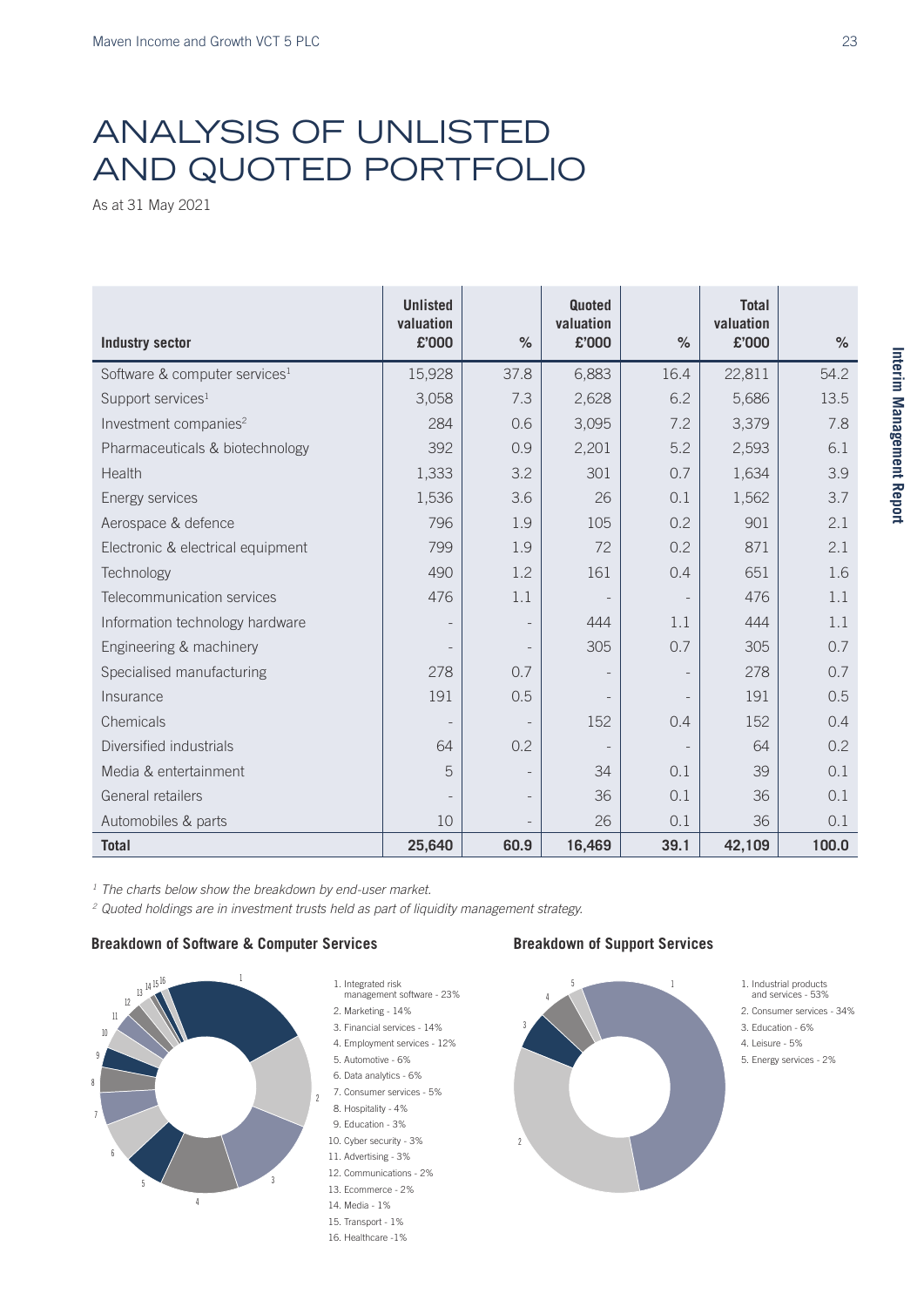## ANALYSIS OF UNLISTED AND QUOTED PORTFOLIO (CONTINUED)

As at 31 May 2021

| <b>Transaction type</b>                 | <b>Number</b> | Valuation<br>£'000 | $\%$  |
|-----------------------------------------|---------------|--------------------|-------|
| <b>Unlisted</b>                         |               |                    |       |
| Growth capital - post 2015 <sup>1</sup> | 45            | 20,429             | 48.5  |
| Pre 2015 investments <sup>2</sup>       | 22            | 5,211              | 12.4  |
| <b>Total unlisted</b>                   | 67            | 25,640             | 60.9  |
|                                         |               |                    |       |
| <b>Quoted</b>                           |               |                    |       |
| AIM/AQSE                                | 43            | 13,374             | 31.8  |
| Listed <sup>3</sup>                     | 8             | 3,095              | 7.3   |
| <b>Total quoted</b>                     | 51            | 16,469             | 39.1  |
|                                         |               |                    |       |
| Total unlisted and quoted <sup>4</sup>  | 118           | 42,109             | 100.0 |

<sup>1</sup> The Finance (No. 2) Act 2015 introduced new qualifying rules governing the types of investments VCTs can make.

<sup>2</sup> Includes all investments completed prior to the introduction of The Finance (No. 2) Act 2015.

<sup>3</sup> Holdings in investment trusts as part of liquidity management strategy.

*4 Excludes cash balances.*

#### **Valuation by Transaction Type - May 2021 Valuation by Transaction Type - May 2020**



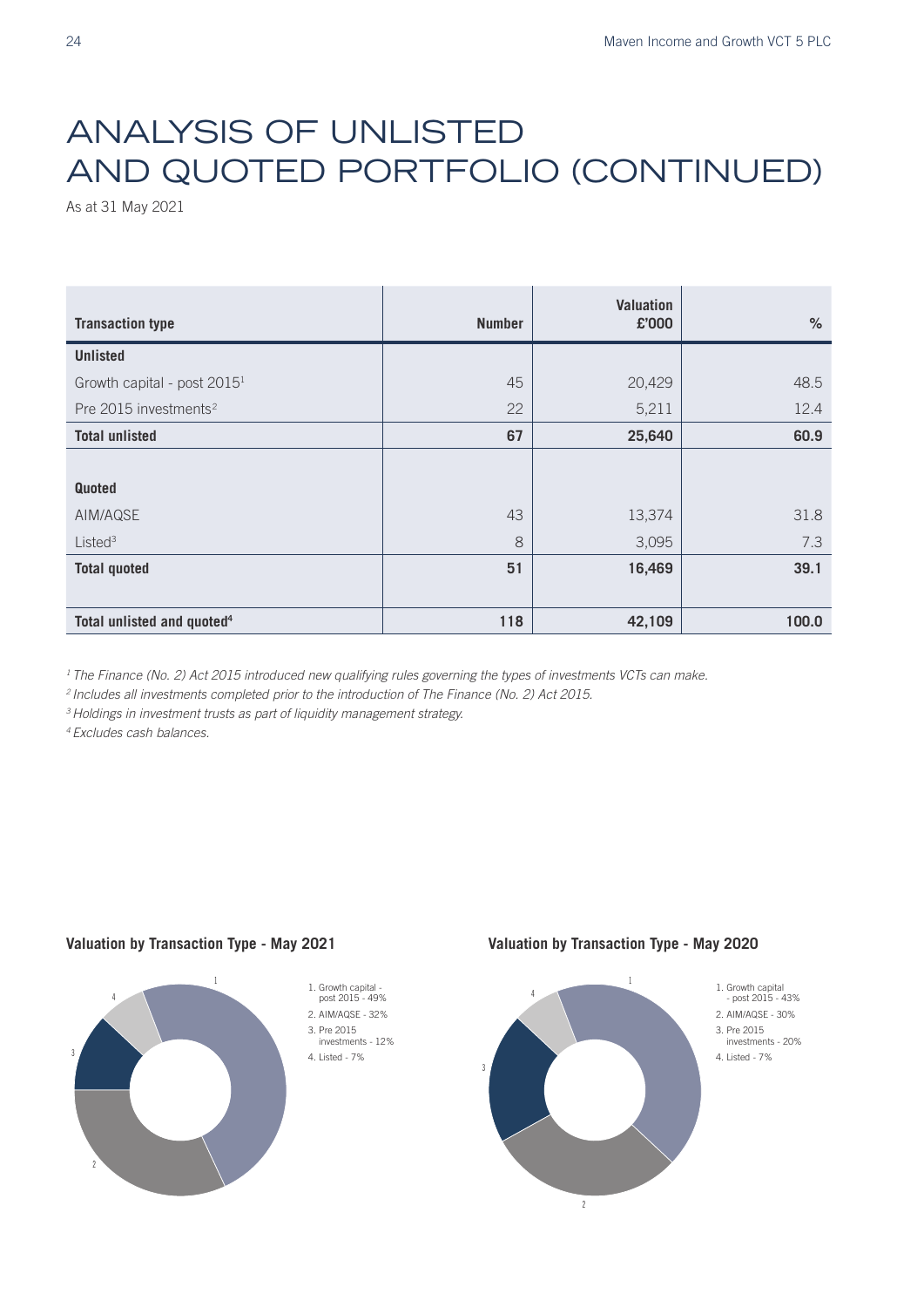### INCOME STATEMENT

For the six months ended 31 May 2021

|                                                   | <b>Revenue</b><br>£'000 | Six months ended 31 May 2021<br>Capital<br>£'000 | (unaudited)<br><b>Total</b><br>£'000 | Six months ended 31 May 2020<br>Revenue<br>£'000 | Capital<br>£'000         | (unaudited)<br>Total<br>£'000 | Revenue<br>£'000 | Year ended 30 November 2020<br>Capital<br>£'000 | (audited)<br>Total<br>£'000 |
|---------------------------------------------------|-------------------------|--------------------------------------------------|--------------------------------------|--------------------------------------------------|--------------------------|-------------------------------|------------------|-------------------------------------------------|-----------------------------|
| Gains on investments                              |                         | 6,807                                            | 6,807                                | $\overline{\phantom{m}}$                         | (1,571)                  | (1,571)                       |                  | 1,442                                           | 1,442                       |
| Income from investments                           | 200                     |                                                  | 200                                  | 278                                              | $\sim$                   | 278                           | 473              |                                                 | 473                         |
| Other income                                      | 1                       |                                                  |                                      | 20                                               | $\overline{\phantom{a}}$ | 20                            | 28               | $\overline{\phantom{a}}$                        | 28                          |
| Investment management fees                        | (157)                   | (472)                                            | (629)                                | (105)                                            | (314)                    | (419)                         | (239)            | (718)                                           | (957)                       |
| Other expenses                                    | (135)                   | $\overline{\phantom{a}}$                         | (135)                                | (150)                                            | $\overline{\phantom{a}}$ | (150)                         | (330)            | $\overline{\phantom{a}}$                        | (330)                       |
| Net return on ordinary activities before taxation | (91)                    | 6,335                                            | 6,244                                | 43                                               | (1,885)                  | (1,842)                       | (68)             | 724                                             | 656                         |
|                                                   |                         |                                                  |                                      |                                                  |                          |                               |                  |                                                 |                             |
| Tax on ordinary activities                        |                         |                                                  |                                      |                                                  |                          |                               | 33               | (33)                                            |                             |
| <b>Return attributable to Equity Shareholders</b> | (91)                    | 6,335                                            | 6,244                                | 43                                               | (1,885)                  | (1,842)                       | (35)             | 691                                             | 656                         |
|                                                   |                         |                                                  |                                      |                                                  |                          |                               |                  |                                                 |                             |
| Earnings per share (pence)                        | (0.06)                  | 4.37                                             | 4.30                                 | 0.03                                             | (1.50)                   | (1.47)                        | (0.03)           | 0.55                                            | 0.52                        |

All gains and losses are recognised in the Income Statement.

All items in the above statement are derived from continuing operations. The Company has only one class of business and one reportable segment, the results of which are set out in the Income Statement and Balance Sheet. The Company derives its income from investments made in shares, securities and bank deposits.

There are no potentially dilutive capital instruments in issue and, therefore, no diluted earnings per share figures are relevant. The basic and diluted earnings per share are, therefore, identical.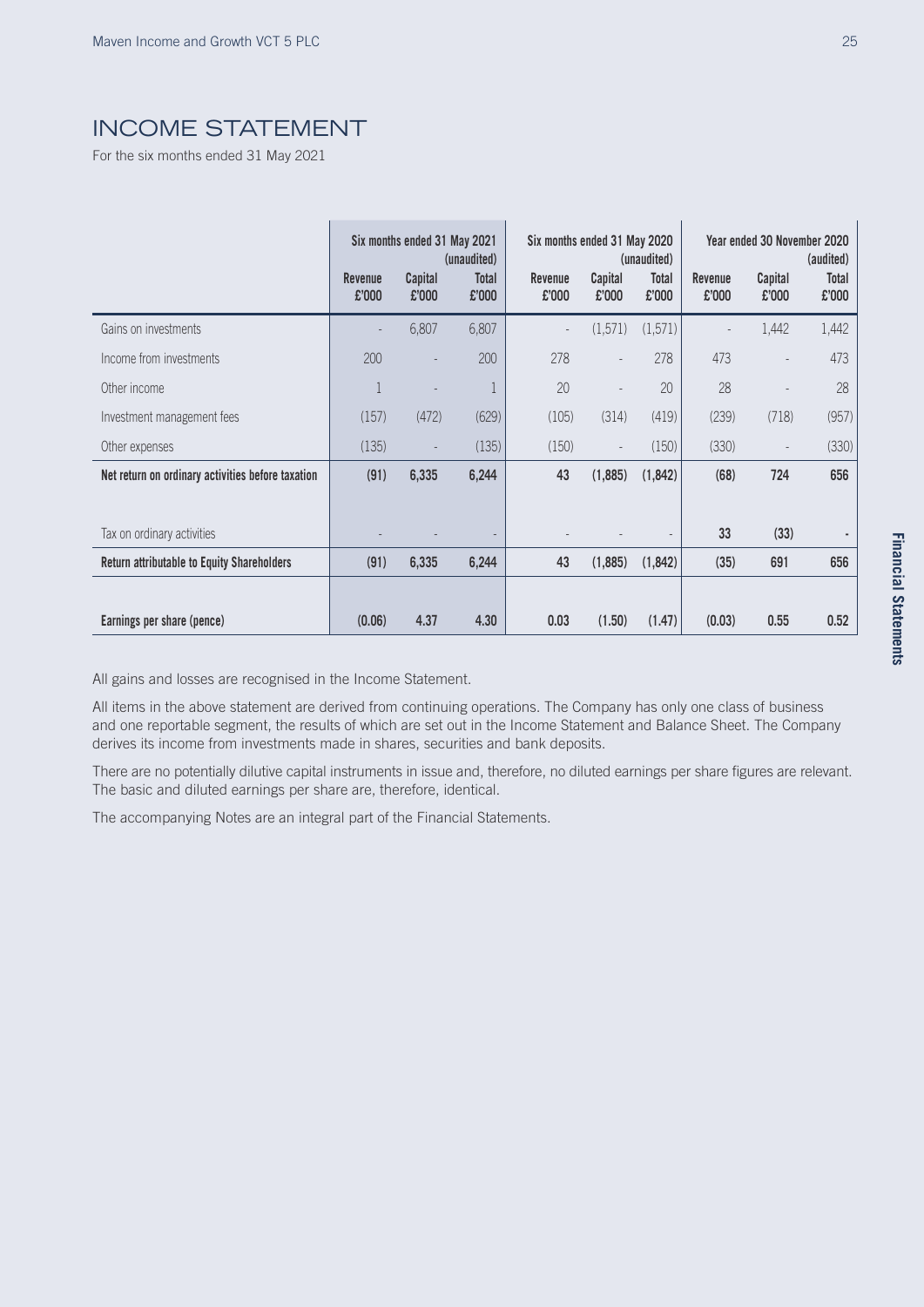$\mathbf{I}$ 

### STATEMENT OF CHANGES IN EQUITY

Six months ended 31 May 2021

|                                             |                                  |                                             | Non distributable reserves                       |                                           |                                         | Distributable reserves                              |                                           |                       |
|---------------------------------------------|----------------------------------|---------------------------------------------|--------------------------------------------------|-------------------------------------------|-----------------------------------------|-----------------------------------------------------|-------------------------------------------|-----------------------|
| Six months ended 31 May 2021<br>(unaudited) | <b>Share</b><br>capital<br>£'000 | <b>Share</b><br>premium<br>account<br>£'000 | Capital<br>redemption<br><b>reserve</b><br>£'000 | Capital<br>reserve<br>unrealised<br>£'000 | Capital<br>reserve<br>realised<br>£'000 | <b>Special</b><br>distributable<br>reserve<br>£'000 | <b>Revenue</b><br><b>reserve</b><br>£'000 | <b>Total</b><br>£'000 |
| At 30 November 2020                         | 12,405                           | 21                                          | 218                                              | (3,095)                                   | 1,734                                   | 35,087                                              | (1, 234)                                  | 45,136                |
| Net return                                  |                                  |                                             |                                                  | 6,978                                     | (171)                                   | (472)                                               | (91)                                      | 6,244                 |
| Dividends paid                              |                                  |                                             |                                                  |                                           |                                         | (1,926)                                             | $\overline{\phantom{a}}$                  | (1,926)               |
| Repurchase and cancellation of shares       | (190)                            |                                             | 190                                              | $\overline{\phantom{a}}$                  |                                         | (655)                                               | $\overline{\phantom{a}}$                  | (655)                 |
| Net proceeds of share issue                 | 5,381                            | 13,667                                      |                                                  |                                           |                                         |                                                     | $\overline{\phantom{a}}$                  | 19,048                |
| Net proceeds of DIS issue                   | 58                               | 143                                         | $\overline{a}$                                   | $\overline{\phantom{a}}$                  |                                         |                                                     | $\overline{\phantom{a}}$                  | 201                   |
| At 31 May 2021                              | 17,654                           | 13,831                                      | 408                                              | 3,883                                     | 1,563                                   | 32,034                                              | (1, 325)                                  | 68,048                |

|                                             |                                  | <b>Share</b>                | Non distributable reserves<br>Capital | Capital                        | Capital                      | Distributable reserves<br><b>Special</b> |                                           |                       |
|---------------------------------------------|----------------------------------|-----------------------------|---------------------------------------|--------------------------------|------------------------------|------------------------------------------|-------------------------------------------|-----------------------|
| Six months ended 31 May 2020<br>(unaudited) | <b>Share</b><br>capital<br>£'000 | premium<br>account<br>£'000 | redemption<br>reserve<br>£'000        | reserve<br>unrealised<br>£'000 | reserve<br>realised<br>£'000 | distributable<br>reserve<br>£'000        | <b>Revenue</b><br><b>reserve</b><br>£'000 | <b>Total</b><br>£'000 |
| At 30 November 2019                         | 12,608                           | 23,180                      | 3,955                                 | (2,803)                        | (25,602)                     | 36,862                                   | (1,076)                                   | 47,124                |
| Net return                                  |                                  |                             | $\overline{\phantom{a}}$              | (2,448)                        | 563                          |                                          | 43                                        | (1,842)               |
| Cancellation of share premium account       | $\overline{\phantom{a}}$         | (23.180)                    |                                       |                                | $\qquad \qquad -$            | 23,180                                   |                                           |                       |
| Cancellation of capital redemption reserve  |                                  | $\overline{\phantom{a}}$    | (3,955)                               |                                |                              | 3,955                                    |                                           |                       |
| Share premium cancellation costs            |                                  | (10)                        |                                       |                                |                              |                                          |                                           | (10)                  |
| Dividends paid                              |                                  |                             |                                       |                                |                              | (1,258)                                  | (123)                                     | (1, 381)              |
| Repurchase and cancellation of shares       | (100)                            | $\overline{\phantom{a}}$    | 100                                   | $\qquad \qquad -$              |                              | (310)                                    |                                           | (310)                 |
| At 31 May 2020                              | 12,508                           | (10)                        | 100                                   | (5,251)                        | (25.039)                     | 62,429                                   | (1, 156)                                  | 43,581                |

|                                            |                                  |                                             | Non distributable reserves                |                                           |                                         | Distributable reserves                              |                                    |                       |
|--------------------------------------------|----------------------------------|---------------------------------------------|-------------------------------------------|-------------------------------------------|-----------------------------------------|-----------------------------------------------------|------------------------------------|-----------------------|
| Year ended 30 November 2020<br>(audited)   | <b>Share</b><br>capital<br>£'000 | <b>Share</b><br>premium<br>account<br>£'000 | Capital<br>redemption<br>reserve<br>£'000 | Capital<br>reserve<br>unrealised<br>£'000 | Capital<br>reserve<br>realised<br>£'000 | <b>Special</b><br>distributable<br>reserve<br>£'000 | <b>Revenue</b><br>reserve<br>£'000 | <b>Total</b><br>£'000 |
| At 30 November 2019                        | 12,608                           | 23,180                                      | 3,955                                     | (2,803)                                   |                                         | 11,260                                              | (1,076)                            | 47,124                |
| Net return                                 |                                  |                                             |                                           | (292)                                     | 1,734                                   | (751)                                               | (35)                               | 656                   |
| Cancellation of share premium account      |                                  | (23, 180)                                   |                                           |                                           |                                         | 23,180                                              |                                    |                       |
| Cancellation of capital redemption reserve |                                  |                                             | (3,955)                                   |                                           |                                         | 3,955                                               |                                    |                       |
| Share premium cancellation costs           |                                  | (10)                                        |                                           |                                           |                                         |                                                     |                                    | (10)                  |
| Dividends paid                             |                                  |                                             |                                           |                                           |                                         | (1,882)                                             | (123)                              | (2,005)               |
| Repurchase and cancellation of shares      | (218)                            |                                             | 218                                       |                                           |                                         | (675)                                               |                                    | (675)                 |
| Net proceeds of DIS issue                  | 15                               | 31                                          |                                           |                                           |                                         |                                                     |                                    | 46                    |
| At 30 November 2020                        | 12,405                           | 21                                          | 218                                       | (3,095)                                   | 1,734                                   | 35,087                                              | (1, 234)                           | 45,136                |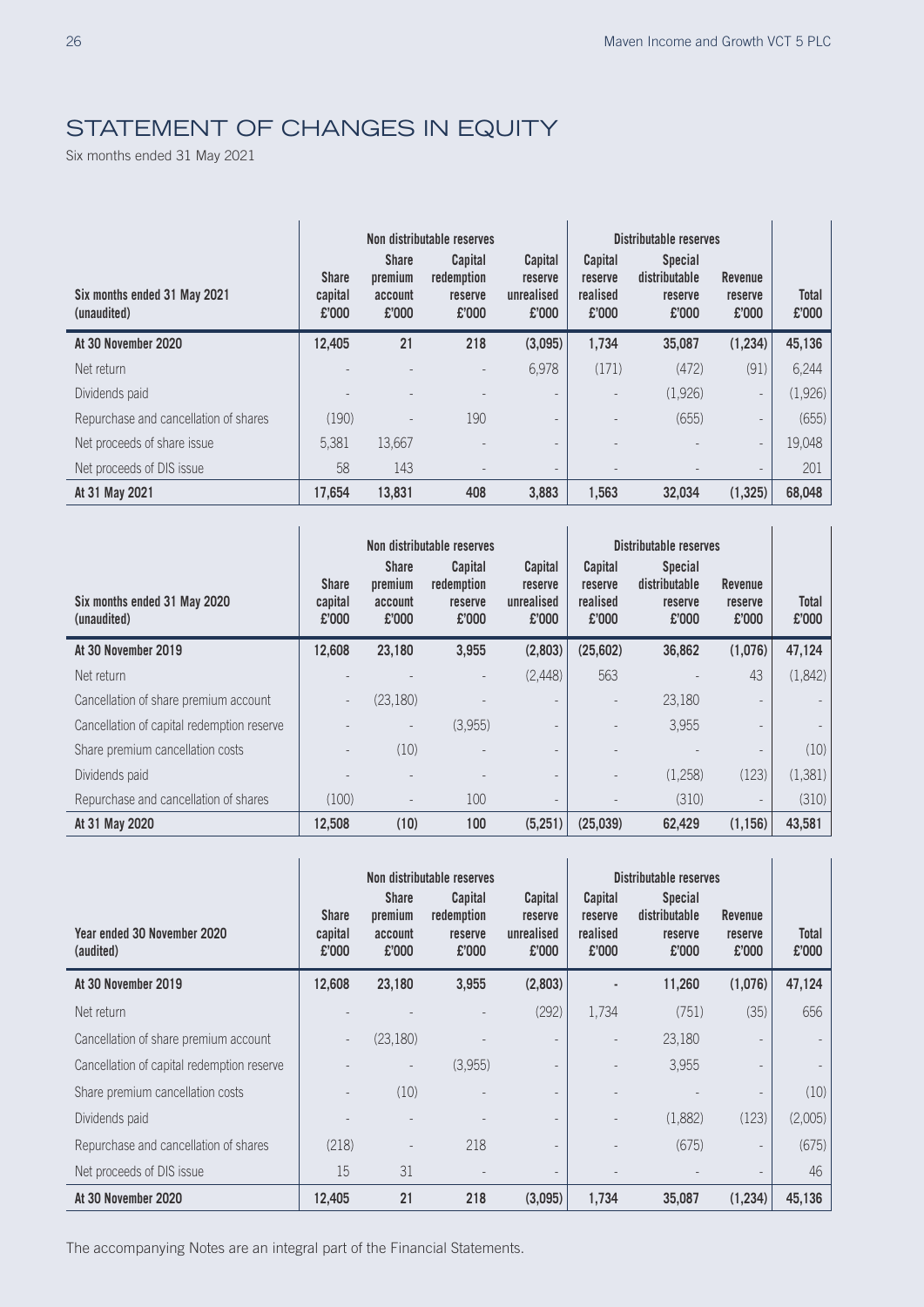### BALANCE SHEET

As at 31 May 2021

|                                                  | 31 May 2021<br>(unaudited)<br>£'000 | 31 May 2020<br>(unaudited)<br>£'000 | <b>30 November 2020</b><br>(audited)<br>£'000 |
|--------------------------------------------------|-------------------------------------|-------------------------------------|-----------------------------------------------|
| <b>Fixed assets</b>                              |                                     |                                     |                                               |
| Investments at fair value through profit or loss | 42,109                              | 30,238                              | 33,821                                        |
|                                                  |                                     |                                     |                                               |
| <b>Current assets</b>                            |                                     |                                     |                                               |
| Debtors                                          | 367                                 | 320                                 | 242                                           |
| Cash                                             | 25,829                              | 13,084                              | 11,543                                        |
|                                                  | 26,196                              | 13,404                              | 11,785                                        |
| <b>Creditors</b>                                 |                                     |                                     |                                               |
| Amounts falling due within one year              | (257)                               | (61)                                | (470)                                         |
| <b>Net current assets</b>                        | 25,939                              | 13,343                              | 11,315                                        |
| <b>Net assets</b>                                | 68,048                              | 43,581                              | 45,136                                        |
|                                                  |                                     |                                     |                                               |
|                                                  |                                     |                                     |                                               |
| <b>Capital and reserves</b>                      |                                     |                                     |                                               |
| Called up share capital                          | 17,654                              | 12,508                              | 12,405                                        |
| Share premium account                            | 13,831                              | (10)                                | 21                                            |
| Capital redemption reserve                       | 408                                 | 100                                 | 218                                           |
| Capital reserve - unrealised                     | 3,883                               | (5,251)                             | (3,095)                                       |
| Capital reserve - realised                       | 1,563                               | (26, 297)                           | 1,734                                         |
| Special distributable reserve                    | 32,034                              | 63,687                              | 35,087                                        |
| Revenue reserve                                  | (1, 325)                            | (1, 156)                            | (1,234)                                       |
| Net assets attributable to Ordinary Shareholders | 68,048                              | 43,581                              | 45,136                                        |
| Net asset value per Ordinary Share (pence)       | 38.54                               | 34.84                               | 36.38                                         |

The Financial Statements were approved and authorised for issue by the Board of Directors on 10 August 2021 and were signed on its behalf by:

**Graham Miller Chairman**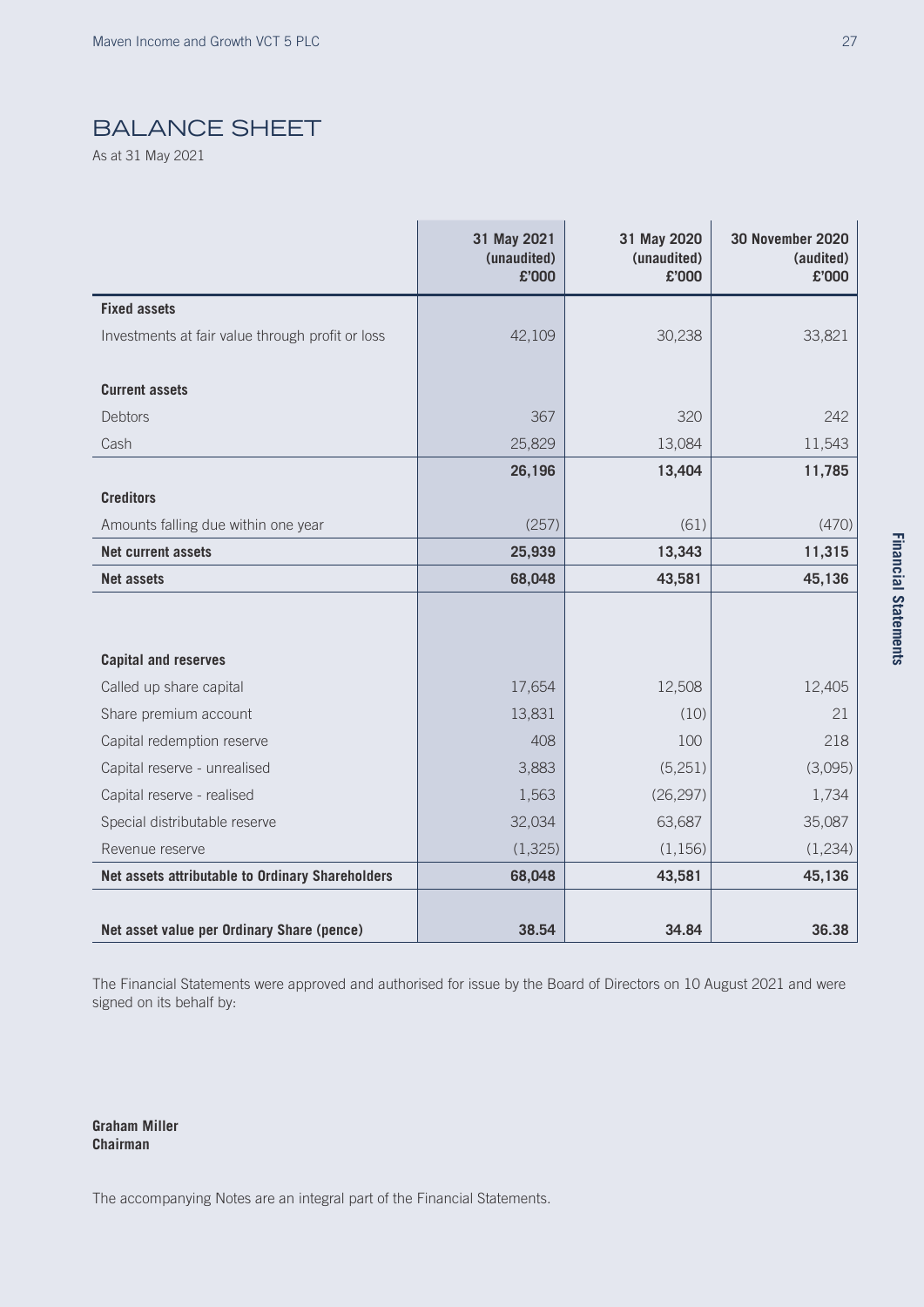### CASH FLOW STATEMENT

For the six months ended 31 May 2021

|                                             | <b>Six months ended</b><br>31 May 2021<br>(unaudited)<br>£'000 | <b>Six months ended</b><br>31 May 2020<br>(unaudited)<br>£'000 | <b>Year ended</b><br><b>30 November 2020</b><br>(audited)<br>£'000 |
|---------------------------------------------|----------------------------------------------------------------|----------------------------------------------------------------|--------------------------------------------------------------------|
| Net cash flows from operating activities    | (605)                                                          | (416)                                                          | (720)                                                              |
|                                             |                                                                |                                                                |                                                                    |
| <b>Cash flows from investing activities</b> |                                                                |                                                                |                                                                    |
| Purchase of investments                     | (4,213)                                                        | (5,002)                                                        | (7, 196)                                                           |
| Sale of investments                         | 2,516                                                          | 1,729                                                          | 3,549                                                              |
| Net cash flows from investing activities    | (1,697)                                                        | (3,273)                                                        | (3,647)                                                            |
|                                             |                                                                |                                                                |                                                                    |
| Cash flows from financing activities        |                                                                |                                                                |                                                                    |
| Equity dividends paid                       | (1,926)                                                        | (1, 381)                                                       | (2,005)                                                            |
| <b>Issue of Ordinary Shares</b>             | 19,249                                                         |                                                                | 46                                                                 |
| Share premium cancellation costs            |                                                                | (10)                                                           | (10)                                                               |
| Repurchase of Ordinary Shares               | (735)                                                          | (484)                                                          | (769)                                                              |
| Net cash flows from financing activities    | 16,588                                                         | (1, 875)                                                       | (2,738)                                                            |
|                                             |                                                                |                                                                |                                                                    |
| Net increase / (decrease) in cash           | 14,286                                                         | (5,564)                                                        | (7, 105)                                                           |
|                                             |                                                                |                                                                |                                                                    |
| Cash at beginning of period                 | 11,543                                                         | 18,648                                                         | 18,648                                                             |
| Cash at end of period                       | 25,829                                                         | 13,084                                                         | 11,543                                                             |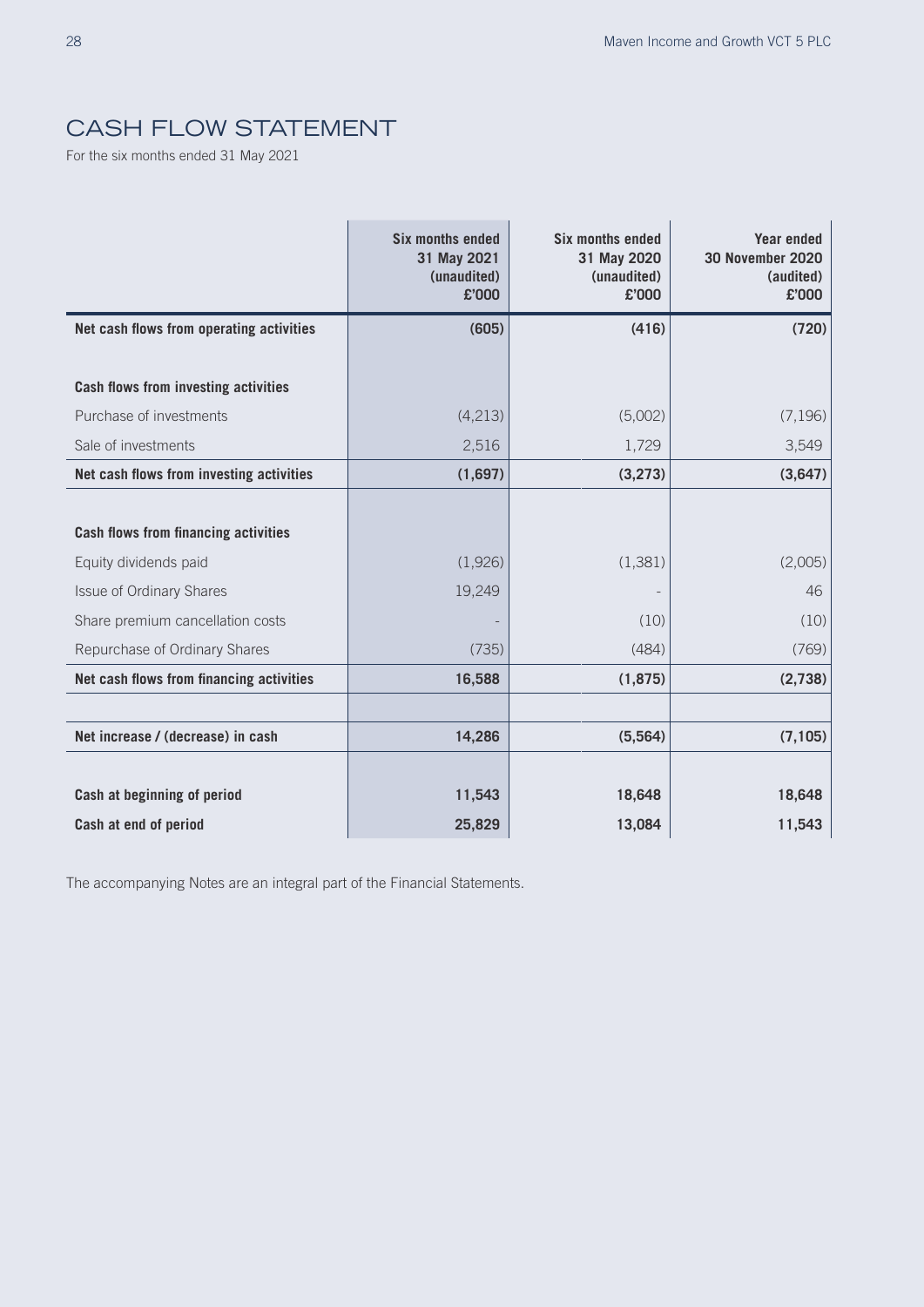### NOTES TO THE FINANCIAL STATEMENTS

#### **1. Accounting Policies**

The financial information for the six months ended 31 May 2021 and the six months ended 31 May 2020 comprises nonstatutory accounts within the meaning of S435 of the Companies Act 2006. The financial information contained in this report has been prepared on the basis of the accounting policies set out in the Annual Report and Financial Statements for the year ended 30 November 2020, which have been filed at Companies House and contained an Auditor's Report that was not qualified and did not contain a statement under S498 (2) or S498 (3) of the Companies Act 2006.

#### **2. Reserves**

#### **Share premium account**

The share premium account represents the premium above nominal value received by the Company on issuing shares net of issue costs. This reserve is non-distributable.

#### **Capital redemption reserve**

The nominal value of shares repurchased and cancelled is represented in the capital redemption reserve. This reserve is non-distributable.

#### **Capital reserve - unrealised**

Increases and decreases in the fair value of investments are recognised in the Income Statement and are then transferred to the capital reserve unrealised account. This reserve is non-distributable.

#### **Capital reserve - realised**

Gains or losses on investments realised in the year that have been recognised in the Income Statement are transferred to the capital reserve realised account on disposal. Furthermore, any prior unrealised gains or losses on such investments are transferred from the capital reserve unrealised account to the capital reserve realised account on disposal. This reserve is distributable.

#### **Special distributable reserve**

The total cost to the Company of the repurchase and cancellation of shares is represented in the special distributable reserve account. The special distributable reserve also represents capital dividends, capital investment management fees and the tax effect of capital items. This reserve is distributable.

#### **Revenue reserve**

The revenue reserve represents accumulated profits retained by the Company that have not been distributed to Shareholders as a dividend. This reserve is distributable.

| 3. Return per Ordinary Share                                    | Six months ended<br>31 May 2021 |
|-----------------------------------------------------------------|---------------------------------|
| The returns per share have been based on the following figures: |                                 |
| Weighted average number of Ordinary Shares                      | 145,069,401                     |
| Revenue return                                                  | (E91,000)                       |
| Capital return                                                  | £6,335,000                      |
| <b>Total return</b>                                             | £6,244,000                      |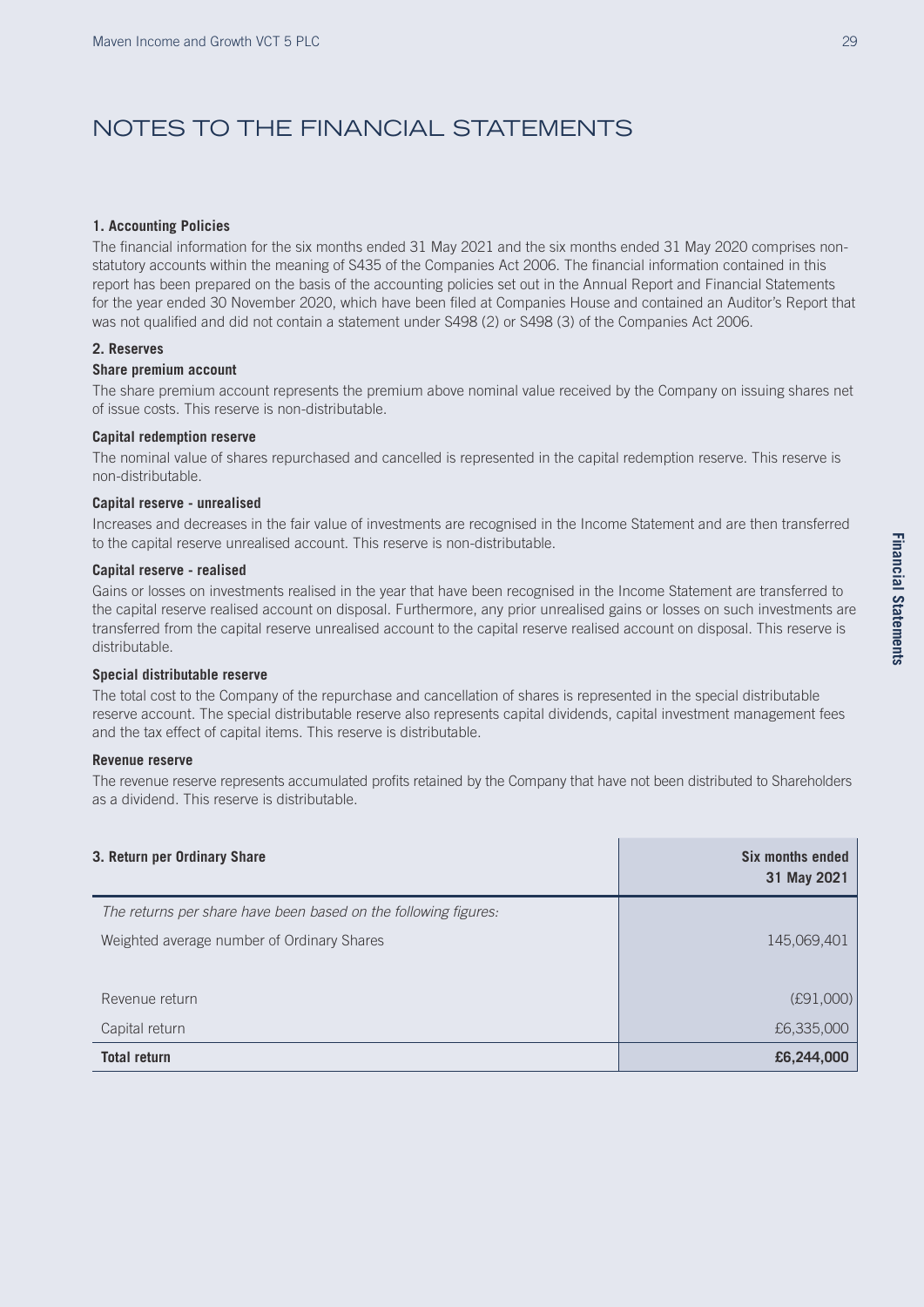## DIRECTORS' RESPONSIBILITY **STATEMENT**

The Directors confirm that, to the best of their knowledge:

- the Financial Statements for the six months ended 31 May 2021 have been prepared in accordance with FRS 102, the Financial Reporting Standard applicable in the UK and Republic of Ireland;
- the Interim Management Report, comprising the Chairman's Statement and the Investment Manager's Interim Review, includes a fair review of the information required by DTR 4.2.7R in relation to the indication of important events during the first six months, and of the principal and emerging risks and uncertainties facing the Company during the second six months, of the year ending 30 November 2021; and
- the Interim Management Report includes adequate disclosure of the information required by DTR 4.2.8R in relation to related party transactions and any changes therein.

**By order of the Board Maven Capital Partners UK LLP Secretary**

**10 August 2021**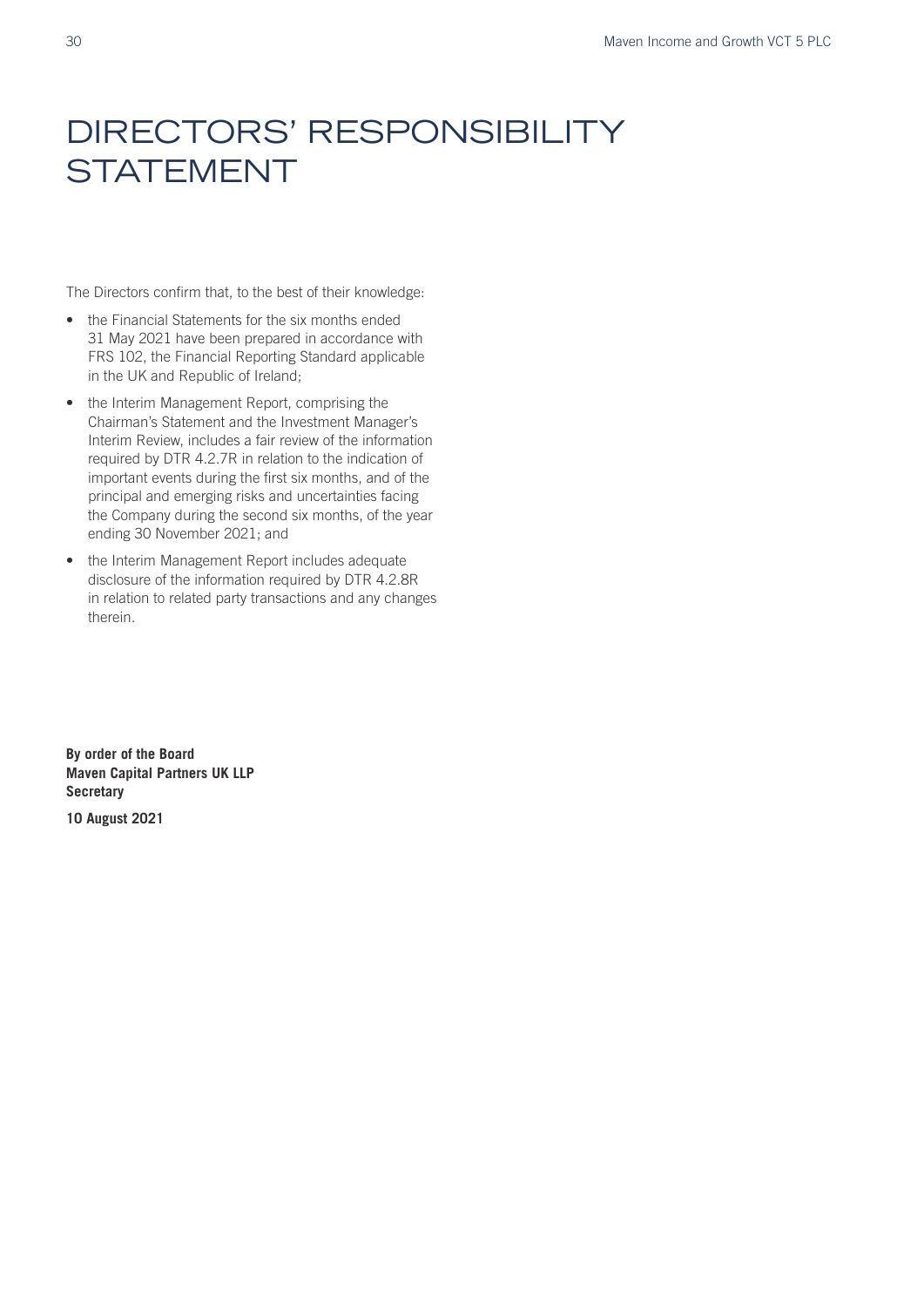### **GLOSSARY**

| <b>Alternative Performance</b><br><b>Measures (APMs)</b>                                          | Measures of performance that are in addition to the earnings reported in the Financial<br>Statements. The APMs used by the Company are marked * in this Glossary. The table<br>in the Financial Highlights section on page 5 shows the movement in net asset value<br>and NAV total return per Ordinary Share over the past three financial periods and shows<br>the dividends declared in respect of each of the past three financial periods and on a<br>cumulative basis since inception. |
|---------------------------------------------------------------------------------------------------|----------------------------------------------------------------------------------------------------------------------------------------------------------------------------------------------------------------------------------------------------------------------------------------------------------------------------------------------------------------------------------------------------------------------------------------------------------------------------------------------|
| Annual yield*                                                                                     | The total dividends paid for the financial year expressed as a percentage of the share<br>price at the year end date.                                                                                                                                                                                                                                                                                                                                                                        |
| Cumulative dividends paid*                                                                        | The total amount of both capital and income distributions paid since the launch of the<br>Company.                                                                                                                                                                                                                                                                                                                                                                                           |
| Discount/premium to NAV*                                                                          | A discount is the percentage by which the mid-market price of an Ordinary Share is<br>lower than the net asset value per Ordinary Share. A premium is the percentage by<br>which the mid-market price exceeds the net asset value per Ordinary Share.                                                                                                                                                                                                                                        |
| <b>Distributable reserves</b>                                                                     | Comprises capital reserve (realised), revenue reserve and special distributable reserve.                                                                                                                                                                                                                                                                                                                                                                                                     |
| <b>Dividend per Ordinary Share</b>                                                                | The total of all dividends per Ordinary Share paid by the Company in respect of the year.                                                                                                                                                                                                                                                                                                                                                                                                    |
| <b>Earnings per Ordinary Share</b><br>(EPS)                                                       | The net income after tax of the Company divided by the weighted average number of<br>shares in issue during the year. In a venture capital trust this comprises revenue EPS<br>and capital EPS.                                                                                                                                                                                                                                                                                              |
| <b>Ex-dividend date</b><br>(XD date)                                                              | The date set by the London Stock Exchange, normally being the date preceding the<br>record date.                                                                                                                                                                                                                                                                                                                                                                                             |
| Index or indices                                                                                  | A market index calculates the average performance of its constituents, normally on a<br>weighted basis. It provides a means of assessing the overall state of the economy and<br>provides a comparison against which the performance of individual investments can be<br>assessed.                                                                                                                                                                                                           |
| <b>Investment income</b>                                                                          | Income from investments as reported in the Income Statement.                                                                                                                                                                                                                                                                                                                                                                                                                                 |
| <b>NAV per Ordinary Share</b>                                                                     | Net assets divided by the number of Ordinary Shares in issue.                                                                                                                                                                                                                                                                                                                                                                                                                                |
| NAV total return per<br><b>Ordinary Share*</b>                                                    | Net assets divided by the number of Ordinary Shares in issue, plus cumulative<br>dividends paid per Ordinary Share to date.                                                                                                                                                                                                                                                                                                                                                                  |
| Net assets attributable to<br><b>Ordinary Shareholders or</b><br><b>Shareholders' funds (NAV)</b> | Total assets less current and long term liabilities.                                                                                                                                                                                                                                                                                                                                                                                                                                         |
| <b>Operational expenses</b>                                                                       | The total of investment management fees and other expenses as reported in the<br>Income Statement.                                                                                                                                                                                                                                                                                                                                                                                           |
| <b>Realised gains/losses</b>                                                                      | The profit/loss on the sale of investments during the year.                                                                                                                                                                                                                                                                                                                                                                                                                                  |
| <b>Record date</b>                                                                                | The date on which an investor needs to be holding a share in order to qualify for a<br>forthcoming dividend.                                                                                                                                                                                                                                                                                                                                                                                 |
| <b>Revenue reserves</b>                                                                           | The total of undistributed revenue earnings from prior years. This is available for<br>distribution to Shareholders by way of dividend payments.                                                                                                                                                                                                                                                                                                                                             |
| <b>Total return</b>                                                                               | The theoretical return including reinvesting each dividend in additional shares in the<br>Company at the closing mid-market price on the day that the shares go ex-dividend.<br>The NAV total return involves investing the same net dividend at the NAV of the<br>Company on the ex-dividend date.                                                                                                                                                                                          |
| <b>Unrealised gains/losses</b>                                                                    | The profit/loss on the revaluation of the investment portfolio at the end of the year.                                                                                                                                                                                                                                                                                                                                                                                                       |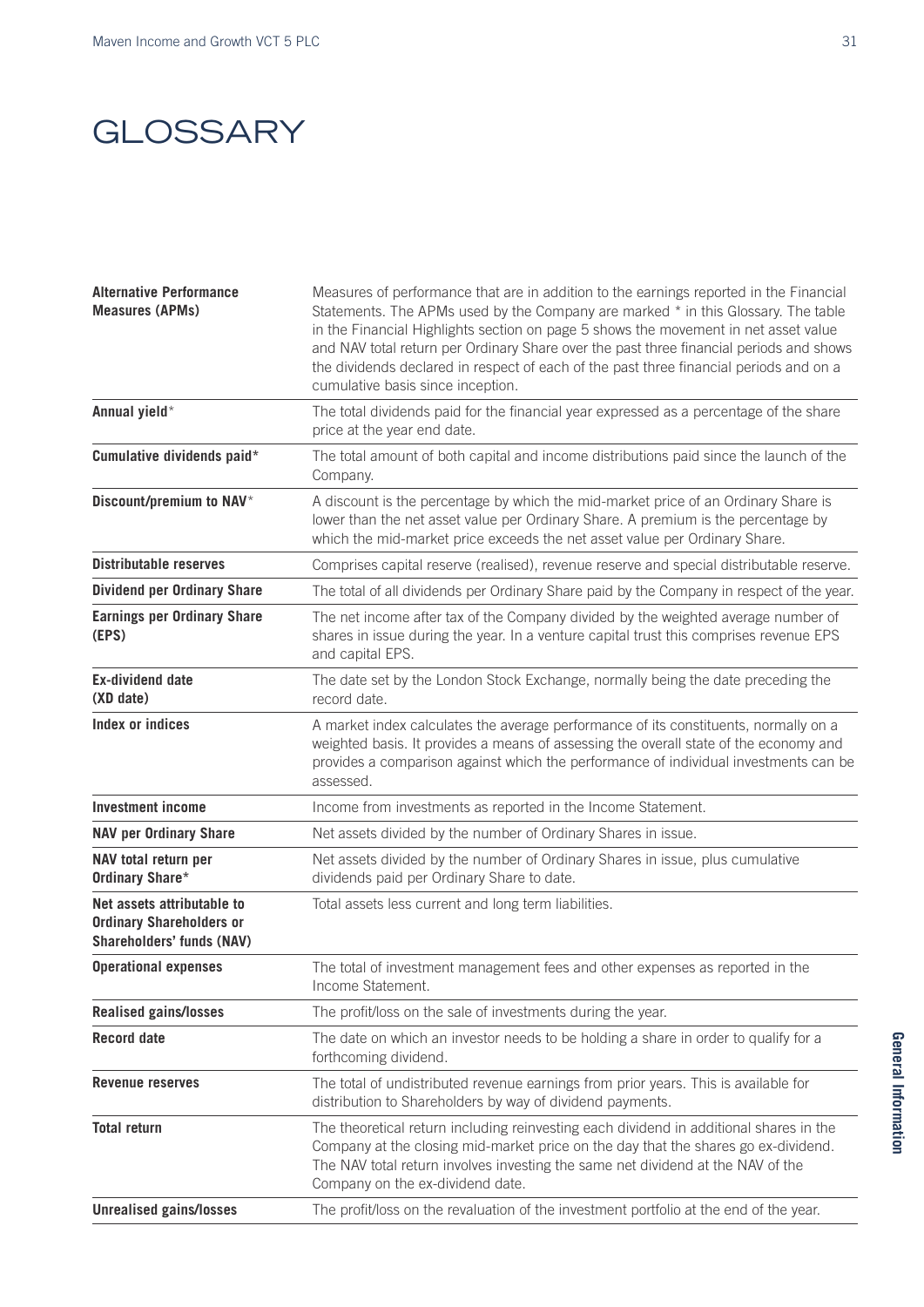## YOUR NOTES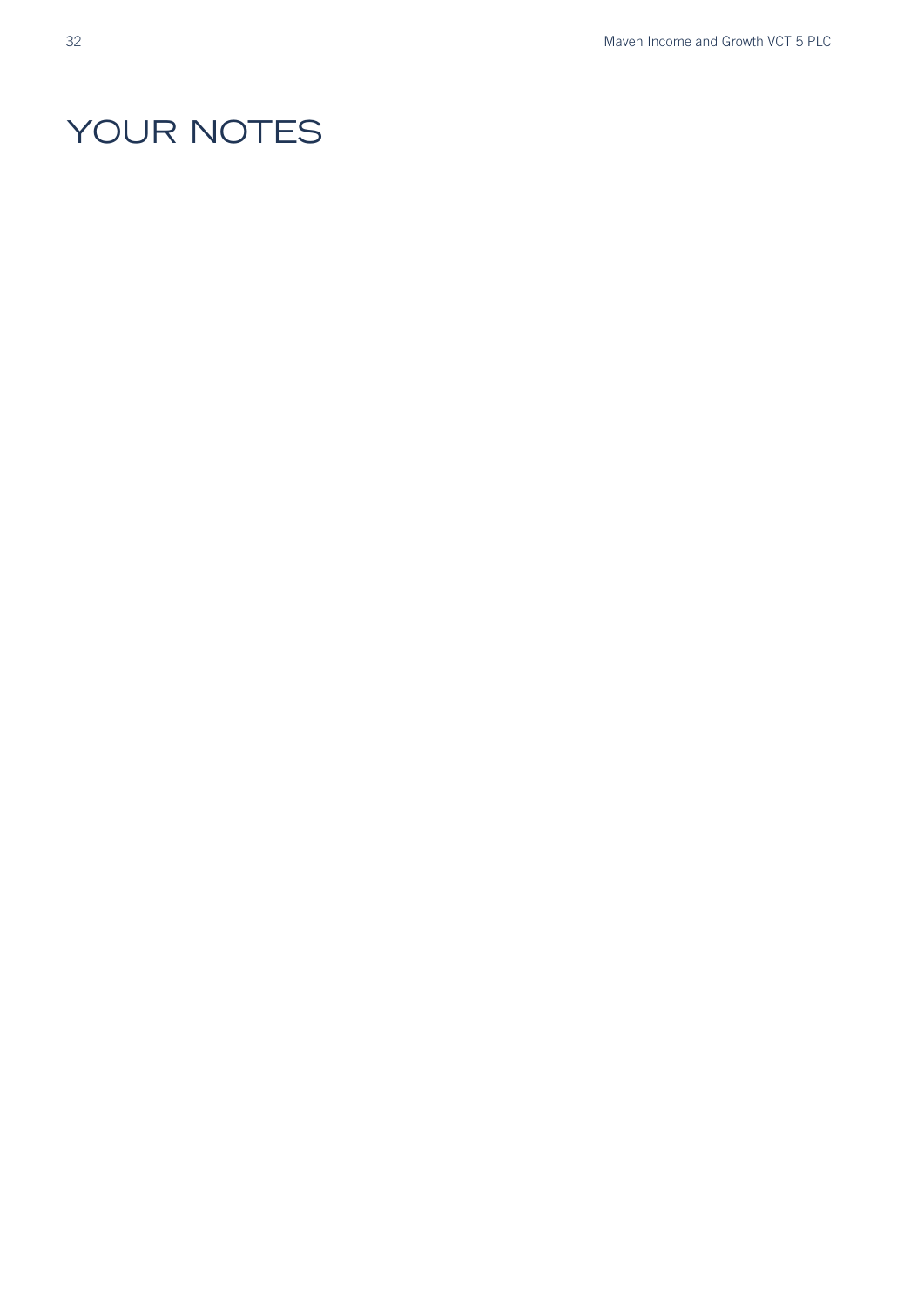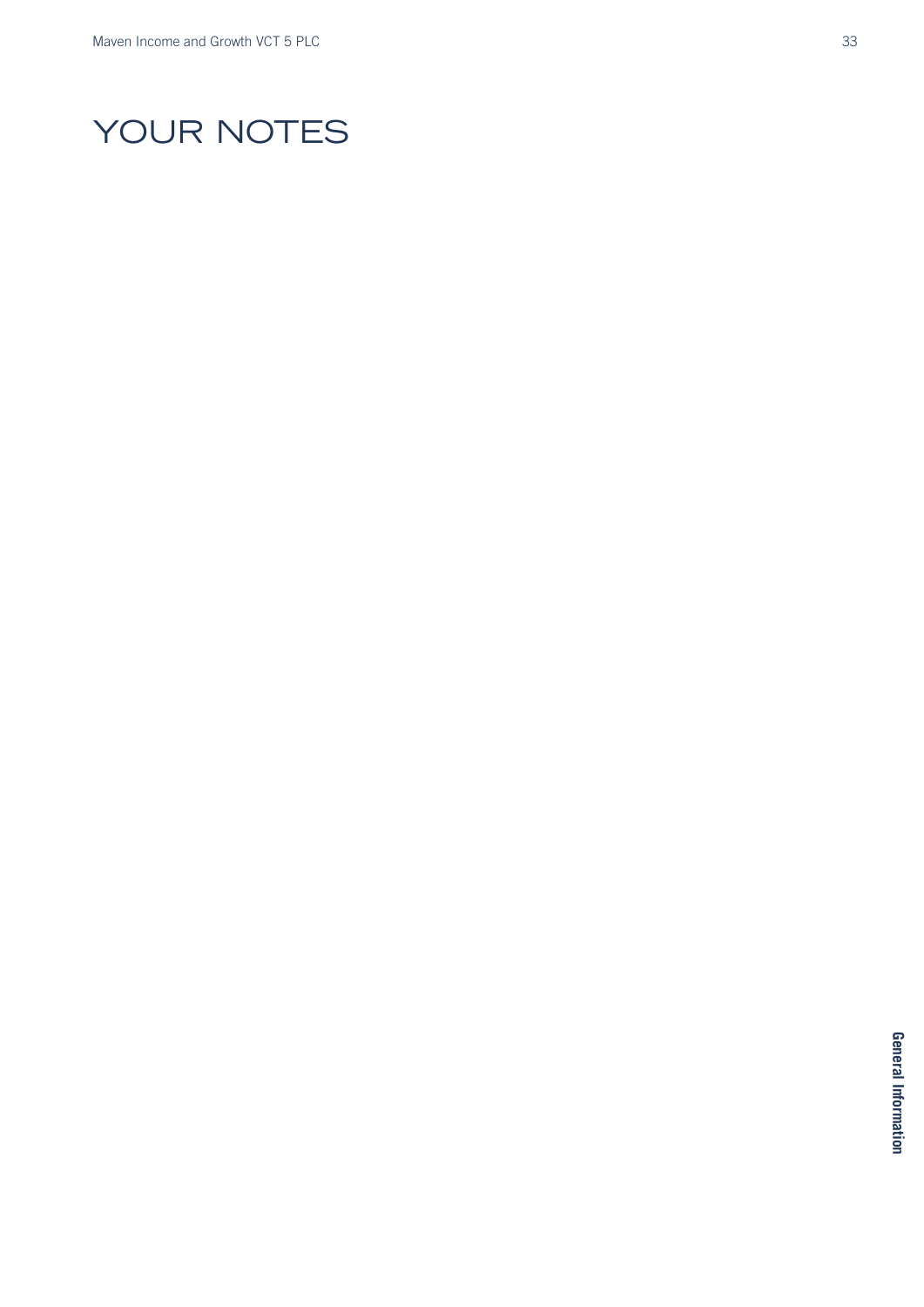## YOUR NOTES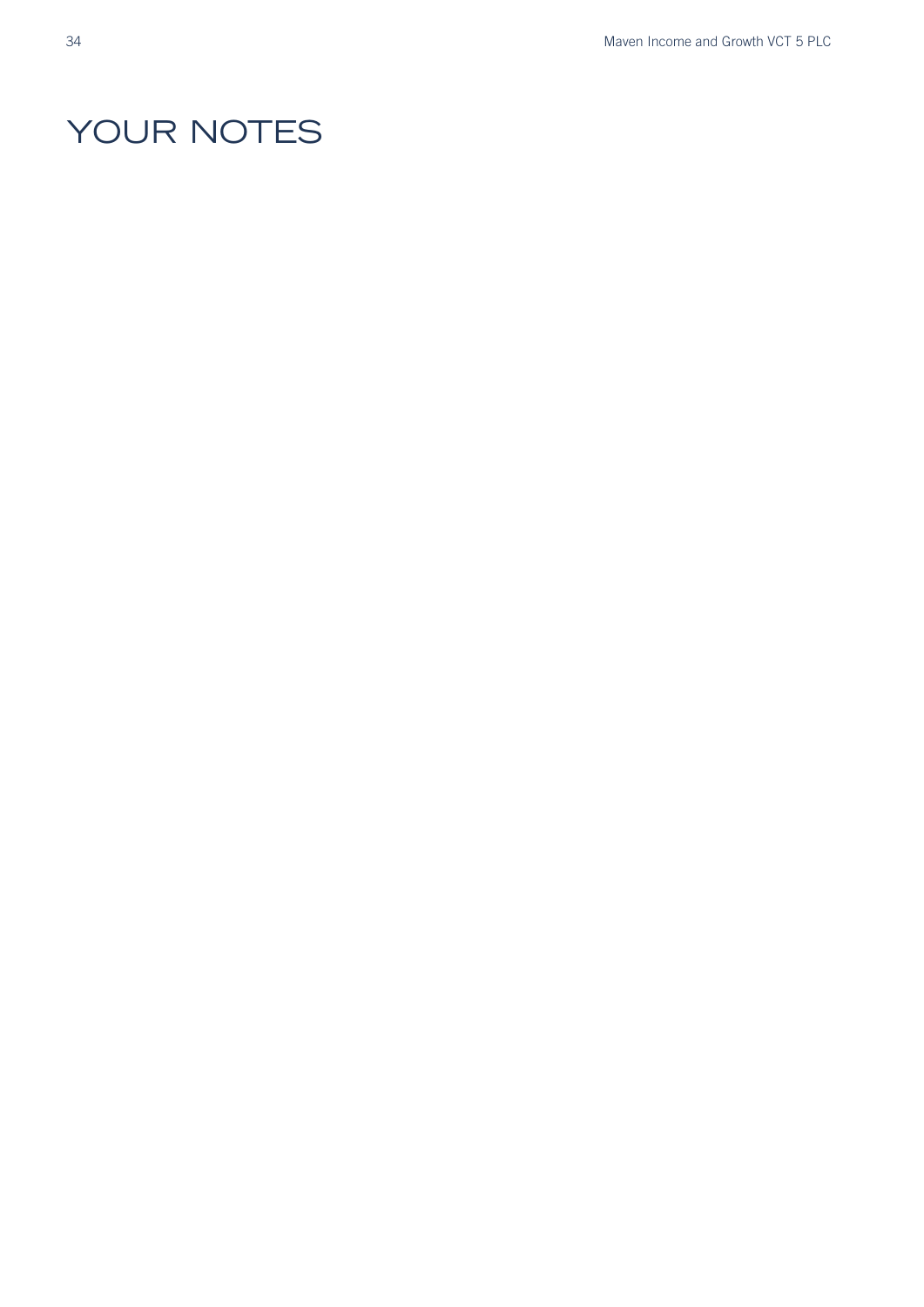## CONTACT INFORMATION

| <b>Directors</b>                                                    | Graham Miller (Chairman)<br><b>Gordon Humphries</b><br>Charles Young                                                                                                                                                                                                                                                                                                                                     |
|---------------------------------------------------------------------|----------------------------------------------------------------------------------------------------------------------------------------------------------------------------------------------------------------------------------------------------------------------------------------------------------------------------------------------------------------------------------------------------------|
| <b>Manager, Secretary and</b><br><b>Principal place of business</b> | Maven Capital Partners UK LLP<br>Kintyre House<br>205 West George Street<br>Glasgow G2 2LW<br>Telephone: 0141 306 7400<br>E-mail: enquiries@mavencp.com                                                                                                                                                                                                                                                  |
| <b>Registered Office</b>                                            | <b>Fifth Floor</b><br>1-2 Royal Exchange Buildings<br>London EC3V 3LF                                                                                                                                                                                                                                                                                                                                    |
| <b>Registered in England and Wales</b>                              | Company Registration Number: 4084875<br>Legal Entity Identifier: 213800DMF84841RMWX35<br>ISIN: GB0002057536<br>TIDM: MIG5                                                                                                                                                                                                                                                                                |
| <b>Website</b>                                                      | www.mavencp.com/migvct5                                                                                                                                                                                                                                                                                                                                                                                  |
| <b>Registrars</b>                                                   | Link Group<br>10th Floor<br>Central Square<br>29 Wellington Street<br>Leeds LS1 4DL                                                                                                                                                                                                                                                                                                                      |
|                                                                     | Website: www.linkgroup.eu                                                                                                                                                                                                                                                                                                                                                                                |
|                                                                     | Shareholder Portal: www.signalshares.com                                                                                                                                                                                                                                                                                                                                                                 |
|                                                                     | Shareholder Helpline: 0333 300 1566<br>(Lines are open 9.00am until 5.30pm, Monday to Friday excluding public holidays<br>in England and Wales. Calls are charged at the standard rates used for 01 and<br>02 UK geographic numbers and will vary by provider. Calls from outside the<br>United Kingdom should be made to +44 371 664 0300 and will be charged at the<br>applicable international rate.) |
| <b>Auditor</b>                                                      | Deloitte LLP                                                                                                                                                                                                                                                                                                                                                                                             |
| <b>Bankers</b>                                                      | JPMorgan Chase Bank                                                                                                                                                                                                                                                                                                                                                                                      |
| <b>Stockbrokers</b>                                                 | Shore Capital Stockbrokers Limited<br>Telephone: 020 7647 8132                                                                                                                                                                                                                                                                                                                                           |
|                                                                     |                                                                                                                                                                                                                                                                                                                                                                                                          |